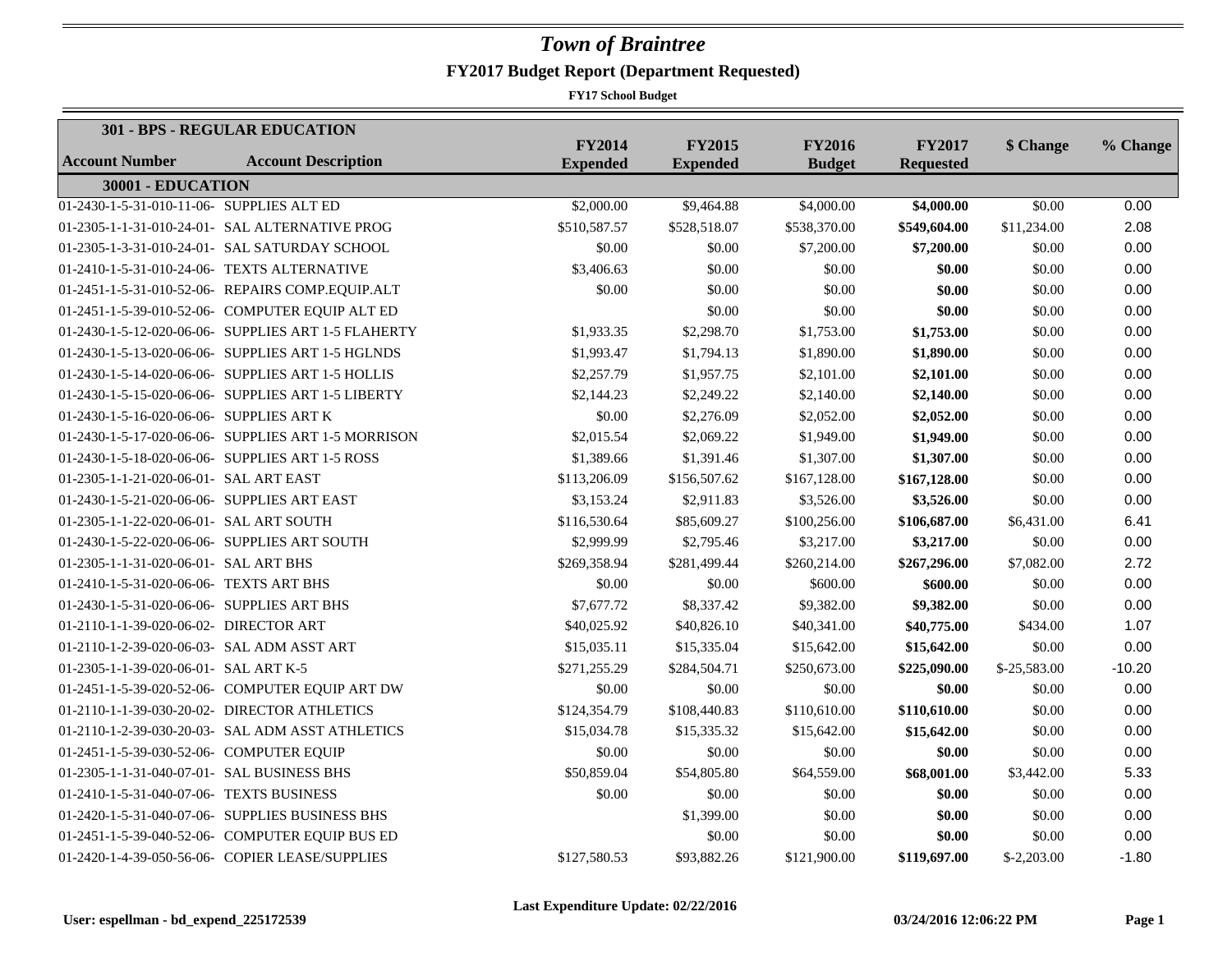|                                              | <b>301 - BPS - REGULAR EDUCATION</b>                |                                  |                                  |                                |                                   |             |          |
|----------------------------------------------|-----------------------------------------------------|----------------------------------|----------------------------------|--------------------------------|-----------------------------------|-------------|----------|
| <b>Account Number</b>                        | <b>Account Description</b>                          | <b>FY2014</b><br><b>Expended</b> | <b>FY2015</b><br><b>Expended</b> | <b>FY2016</b><br><b>Budget</b> | <b>FY2017</b><br><b>Requested</b> | \$ Change   | % Change |
| 30001 - EDUCATION                            |                                                     |                                  |                                  |                                |                                   |             |          |
| 01-2430-1-5-39-050-56-06- TONER/SUPPLIES     |                                                     | \$0.00                           | \$18,847.56                      | \$60,000.00                    | \$60,000.00                       | \$0.00      | 0.00     |
|                                              | 01-2305-1-1-39-060-94-00- CAREER AWARD K-12         | \$33,434.17                      | \$53,578.00                      | \$35,000.00                    | \$35,000.00                       | \$0.00      | 0.00     |
| 01-1210-1-4-39-070-01-90- CENTRAL OFFICE     |                                                     | \$0.00                           | \$6,500.00                       | \$0.00                         | \$0.00                            | \$0.00      | 0.00     |
|                                              | 01-1230-1-4-39-070-01-02- TRANSLATOR/INTERPRETER    |                                  | \$4,044.94                       | \$10,000.00                    | \$10,000.00                       | \$0.00      | 0.00     |
|                                              | 01-2305-1-1-39-080-99-00- COLUMN TRANS K-12         | \$294,676.52                     | \$247,215.59                     | \$311,351.00                   | \$380,000.00                      | \$68,649.00 | 22.04    |
|                                              | 01-2110-1-1-39-090-49-02- DIRECTOR TECHNOLOGY       | \$0.00                           | \$0.00                           | \$120,000.00                   | \$120,000.00                      | \$0.00      | 0.00     |
| 01-2305-1-1-21-090-51-01- SAL COMP ED EAST   |                                                     | \$87,438.01                      | \$89,186.80                      | \$90,971.00                    | \$90,971.00                       | \$0.00      | 0.00     |
|                                              | 01-2305-1-1-22-090-51-01- SAL COMP ED SOUTH         | \$85,347.10                      | \$77,186.20                      | \$79,213.00                    | \$83,183.00                       | \$3,970.00  | 5.01     |
|                                              | 01-2451-1-6-39-090-51-08- TELECOMMUNICATION FEES    | \$19,000.00                      | \$19,000.00                      | \$19,000.00                    | \$19,000.00                       | \$0.00      | 0.00     |
|                                              | 01-2451-1-5-39-090-52-06- COMPUTER EQUIP TECH       | \$53,875.65                      | \$73,702.87                      | \$60,000.00                    | \$60,000.00                       | \$0.00      | 0.00     |
|                                              | 01-2430-1-5-12-140-05-06- SUPPLIES/PAPER FLAHERTY   | \$2,220.00                       | \$3,579.60                       | \$6,000.00                     | \$6,000.00                        | \$0.00      | 0.00     |
| 01-2430-1-5-13-140-05-06- SUPPLIES/PAPER     |                                                     | \$5,550.00                       | \$6,298.80                       | \$6,000.00                     | \$6,000.00                        | \$0.00      | 0.00     |
|                                              | 01-2430-1-5-14-140-05-06- SUPPLIES/PAPER HOLLIS     | \$4,440.00                       | \$5,743.80                       | \$6,000.00                     | \$6,000.00                        | \$0.00      | 0.00     |
|                                              | 01-2430-1-5-15-140-05-06- SUPPLIES/PAPER LIBERTY    | \$3,330.00                       | \$5,494.20                       | \$6,000.00                     | \$6,000.00                        | \$0.00      | 0.00     |
| 01-2430-1-5-16-140-05-06- SUPPLIES/PAPER     |                                                     | \$0.00                           | \$4,134.60                       | \$6,000.00                     | \$6,000.00                        | \$0.00      | 0.00     |
|                                              | 01-2430-1-5-17-140-05-06- SUPPLIES/PAPER MORRISON   | \$4,440.00                       | \$5,494.20                       | \$6,000.00                     | \$6,000.00                        | \$0.00      | 0.00     |
|                                              | 01-2430-1-5-18-140-05-06- SUPPLIES/PAPER ROSS       | \$3,330.00                       | \$5,494.20                       | \$6,000.00                     | \$6,000.00                        | \$0.00      | 0.00     |
| 01-2330-1-3-39-140-52-96- DO NOT USE SAL     |                                                     | \$35,771.91                      | \$27,993.43                      | \$0.00                         | \$0.00                            | \$0.00      | 0.00     |
| 01-2410-1-5-12-150-08-06- TEXTS ENGLISH 1-5  |                                                     | \$121.50                         | \$2,398.23                       | \$1,581.49                     | \$1,581.00                        | $$-0.49$    | $-0.03$  |
|                                              | 01-2430-1-5-12-150-08-06- SUPPLIES ENGLISH 1-5      | \$0.00                           | \$0.00                           | \$0.00                         | \$0.00                            | \$0.00      | 0.00     |
| 01-2410-1-5-13-150-08-06- TEXTS ENGLISH 1-5  |                                                     | \$730.09                         | \$4,416.27                       | \$1,072.19                     | \$1,072.00                        | $$-0.19$    | $-0.01$  |
|                                              | 01-2430-1-5-13-150-08-06- SUPPLIES ENGLISH 1-5      | \$0.00                           | \$0.00                           | \$0.00                         | \$0.00                            | \$0.00      | 0.00     |
|                                              | 01-2410-1-5-14-150-08-06- TEXTS ENGLISH 1-5 HOLLIS  | \$468.51                         | \$338.22                         | \$1,581.49                     | \$1,581.00                        | $$-0.49$    | $-0.03$  |
|                                              | 01-2430-1-5-14-150-08-06- SUPPLIES ENGLISH 1-5      | \$0.00                           | \$0.00                           | \$0.00                         | \$0.00                            | \$0.00      | 0.00     |
|                                              | 01-2410-1-5-15-150-08-06- TEXTS ENGLISH 1-5 LIBERTY | \$623.22                         | \$1,695.27                       | \$1,072.19                     | \$1,072.00                        | $$-0.19$    | $-0.01$  |
|                                              | 01-2430-1-5-15-150-08-06- SUPPLIES ENGLISH 1-5      | \$0.00                           | \$0.00                           | \$0.00                         | \$0.00                            | \$0.00      | 0.00     |
| 01-2410-1-5-16-150-08-06- TEXTS ENGLISH K    |                                                     |                                  | \$0.00                           | \$7,426.10                     | \$7,426.00                        | $$-0.10$    | $-0.00$  |
| 01-2430-1-5-16-150-08-06- SUPPLIES ENGLISH K |                                                     |                                  | \$0.00                           | \$0.00                         | \$0.00                            | \$0.00      | 0.00     |
| 01-2410-1-5-17-150-08-06- TEXTS ENGLISH 1-5  |                                                     | \$628.30                         | \$639.60                         | \$1,581.49                     | \$1,581.00                        | $$-0.49$    | $-0.03$  |
|                                              | 01-2430-1-5-17-150-08-06- SUPPLIES ENGLISH 1-5      | \$0.00                           | \$0.00                           | \$0.00                         | \$0.00                            | \$0.00      | 0.00     |
|                                              | 01-2410-1-5-18-150-08-06- TEXTS ENGLISH 1-5 ROSS    | \$622.34                         | \$4,899.54                       | \$1,072.19                     | \$1,072.00                        | $$-0.19$    | $-0.01$  |
|                                              | 01-2430-1-5-18-150-08-06- SUPPLIES ENGLISH 1-5 ROSS | \$0.00                           | \$0.00                           | \$0.00                         | \$0.00                            | \$0.00      | 0.00     |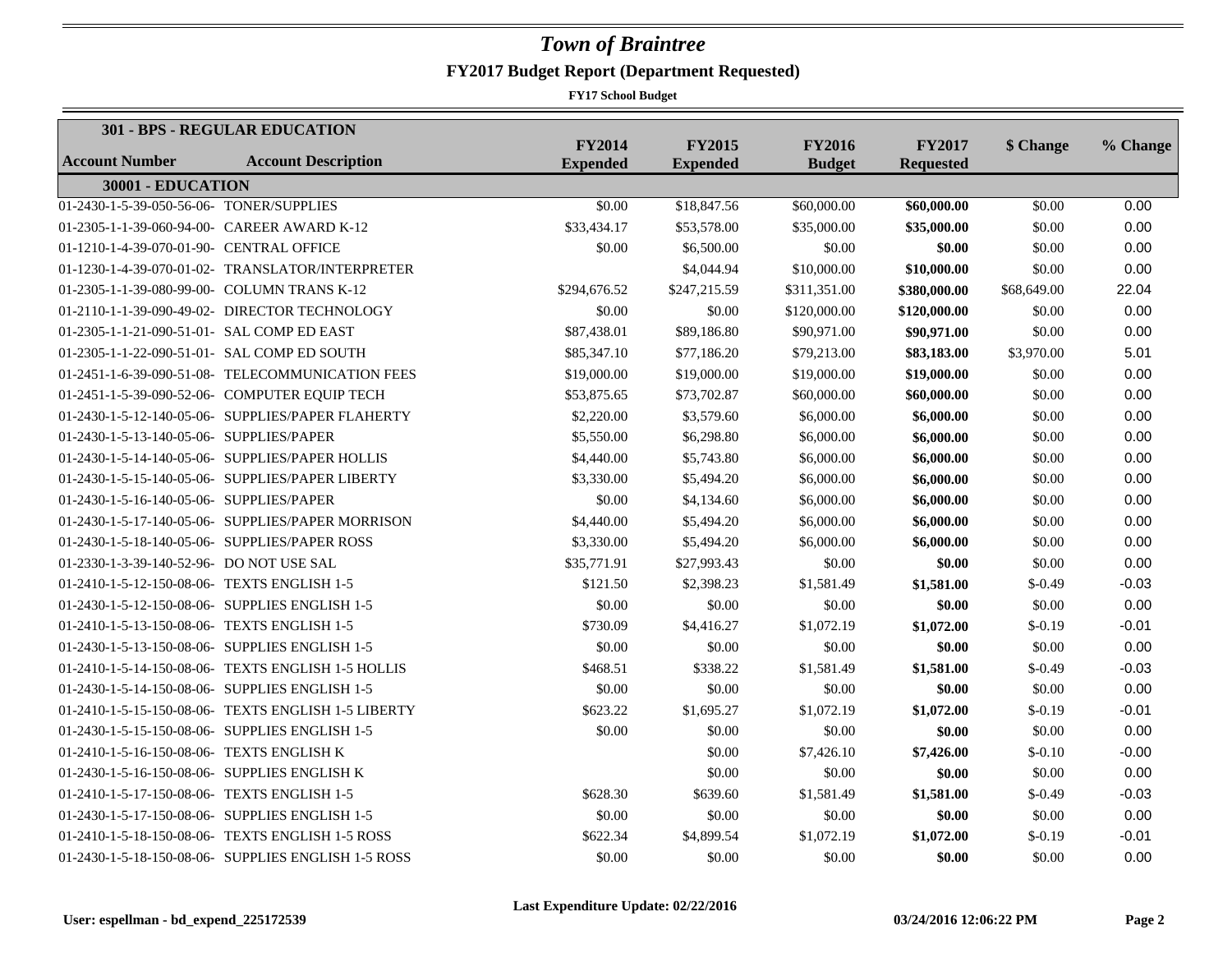|                                             | <b>301 - BPS - REGULAR EDUCATION</b>               |                                  |                                  |                                |                                   |              |          |
|---------------------------------------------|----------------------------------------------------|----------------------------------|----------------------------------|--------------------------------|-----------------------------------|--------------|----------|
| <b>Account Number</b>                       | <b>Account Description</b>                         | <b>FY2014</b><br><b>Expended</b> | <b>FY2015</b><br><b>Expended</b> | <b>FY2016</b><br><b>Budget</b> | <b>FY2017</b><br><b>Requested</b> | \$ Change    | % Change |
| 30001 - EDUCATION                           |                                                    |                                  |                                  |                                |                                   |              |          |
| 01-2305-1-1-21-150-08-01- SAL ENGLISH EAST  |                                                    | \$709,157.84                     | \$668,906.36                     | \$763,739.00                   | \$789,820.00                      | \$26,081.00  | 3.41     |
|                                             | 01-2410-1-5-21-150-08-06- TEXTS ENGLISH EAST       | \$2,751.90                       | \$464.16                         | \$1,466.25                     | \$1,466.00                        | $$-0.25$     | $-0.01$  |
|                                             | 01-2430-1-5-21-150-08-06- SUPPLIES ENGLISH EAST    | \$0.00                           | \$0.00                           | \$521.77                       | \$522.00                          | \$0.23       | 0.04     |
| 01-2305-1-1-22-150-08-01- SAL ENGLISH SOUTH |                                                    | \$562,603.82                     | \$602,896.41                     | \$594,344.00                   | \$628,796.00                      | \$34,452.00  | 5.79     |
|                                             | 01-2410-1-5-22-150-08-06- TEXTS ENGLISH SOUTH      | \$2,516.75                       | \$0.00                           | \$1,466.25                     | \$1,466.00                        | $$-0.25$     | $-0.01$  |
|                                             | 01-2430-1-5-22-150-08-06- SUPPLIES ENGLISH SOUTH   | \$0.00                           | \$54.72                          | \$521.77                       | \$522.00                          | \$0.23       | 0.04     |
| 01-2305-1-1-31-150-08-01- SAL ENGLISH BHS   |                                                    | \$927,199.97                     | \$947,645.27                     | \$1,024,016.00                 | \$1,096,533.00                    | \$72,517.00  | 7.08     |
| 01-2410-1-5-31-150-08-06- TEXTS ENGLISH BHS |                                                    | \$261.05                         | \$998.96                         | \$9,134.01                     | \$9,134.00                        | $$-0.01$     | $-0.00$  |
|                                             | 01-2430-1-5-31-150-08-06- SUPPLIES ENGLISH BHS     | \$66.21                          | \$92.03                          | \$503.48                       | \$503.00                          | $$-0.48$     | $-0.09$  |
| 01-2110-1-1-39-150-08-02- DIRECTOR ENGLISH  |                                                    | \$125,993.94                     | \$106,271.06                     | \$131,085.00                   | \$131,085.00                      | \$0.00       | 0.00     |
|                                             | 01-2110-1-2-39-150-08-03- SAL ADM ASST ENGLISH     | \$15,033.93                      | \$15,335.45                      | \$15,642.00                    | \$15,642.00                       | \$0.00       | 0.00     |
|                                             | 01-2310-1-1-12-150-45-01- SAL READING FLAHERTY     | \$0.00                           | \$0.00                           | \$0.00                         | \$102,001.00                      | \$102,001.00 | 100.00   |
|                                             | 01-2410-1-5-12-150-45-06- TEXTS READING FLAHERTY   |                                  | \$0.00                           | \$0.00                         | \$664.00                          | \$664.00     | 100.00   |
| 01-2430-1-5-12-150-45-06- SUPPLIES READING  |                                                    |                                  | \$0.00                           | \$0.00                         | \$279.00                          | \$279.00     | 100.00   |
|                                             | 01-2310-1-1-13-150-45-01- SAL READING HIGHLANDS    |                                  | \$0.00                           | \$0.00                         | \$119,806.00                      | \$119,806.00 | 100.00   |
| 01-2410-1-5-13-150-45-06- TEXTS READING     |                                                    |                                  | \$0.00                           | \$0.00                         | \$522.00                          | \$522.00     | 100.00   |
| 01-2430-1-5-13-150-45-06- SUPPLIES READING  |                                                    |                                  | \$0.00                           | \$0.00                         | \$279.00                          | \$279.00     | 100.00   |
|                                             | 01-2310-1-1-14-150-45-01- SAL READING HOLLIS       |                                  | \$0.00                           | \$0.00                         | \$109,274.00                      | \$109,274.00 | 100.00   |
|                                             | 01-2410-1-5-14-150-45-06- TEXTS READING HOLLIS     |                                  | \$0.00                           | \$0.00                         | \$664.00                          | \$664.00     | 100.00   |
|                                             | 01-2430-1-5-14-150-45-06- SUPPLIES READING HOLLIS  |                                  | \$0.00                           | \$0.00                         | \$296.00                          | \$296.00     | 100.00   |
|                                             | 01-2310-1-1-15-150-45-01- SAL READING LIBERTY      |                                  | \$0.00                           | \$0.00                         | \$119,806.00                      | \$119,806.00 | 100.00   |
|                                             | 01-2410-1-5-15-150-45-06- TEXTS READING LIBERTY    |                                  | \$0.00                           | \$0.00                         | \$522.00                          | \$522.00     | 100.00   |
|                                             | 01-2430-1-5-15-150-45-06- SUPPLIES READING LIBERTY |                                  | \$0.00                           | \$0.00                         | \$296.00                          | \$296.00     | 100.00   |
|                                             | 01-2310-1-1-16-150-45-01- SAL READING MONATIQUOT   |                                  | \$0.00                           | \$0.00                         | \$67,195.00                       | \$67,195.00  | 100.00   |
| 01-2410-1-5-16-150-45-06- TEXTS READING     |                                                    |                                  | \$0.00                           | \$0.00                         | \$229.00                          | \$229.00     | 100.00   |
| 01-2430-1-5-16-150-45-06- SUPPLIES READING  |                                                    |                                  | \$0.00                           | \$0.00                         | \$0.00                            | \$0.00       | 0.00     |
|                                             | 01-2310-1-1-17-150-45-01- SAL READING MORRISON     |                                  | \$0.00                           | \$0.00                         | \$192,992.00                      | \$192,992.00 | 100.00   |
|                                             | 01-2410-1-5-17-150-45-06- TEXTS READING MORRISON   |                                  | \$0.00                           | \$0.00                         | \$664.00                          | \$664.00     | 100.00   |
| 01-2430-1-5-17-150-45-06- SUPPLIES READING  |                                                    |                                  | \$0.00                           | \$0.00                         | \$302.00                          | \$302.00     | 100.00   |
| 01-2310-1-1-18-150-45-01- SAL READING ROSS  |                                                    |                                  | \$0.00                           | \$0.00                         | \$179,767.00                      | \$179,767.00 | 100.00   |
|                                             | 01-2410-1-5-18-150-45-06- TEXTS READING ROSS       |                                  | \$0.00                           | \$0.00                         | \$0.00                            | \$0.00       | 0.00     |
|                                             | 01-2430-1-5-18-150-45-06- SUPPLIES READING ROSS    |                                  | \$0.00                           | \$0.00                         | \$279.00                          | \$279.00     | 100.00   |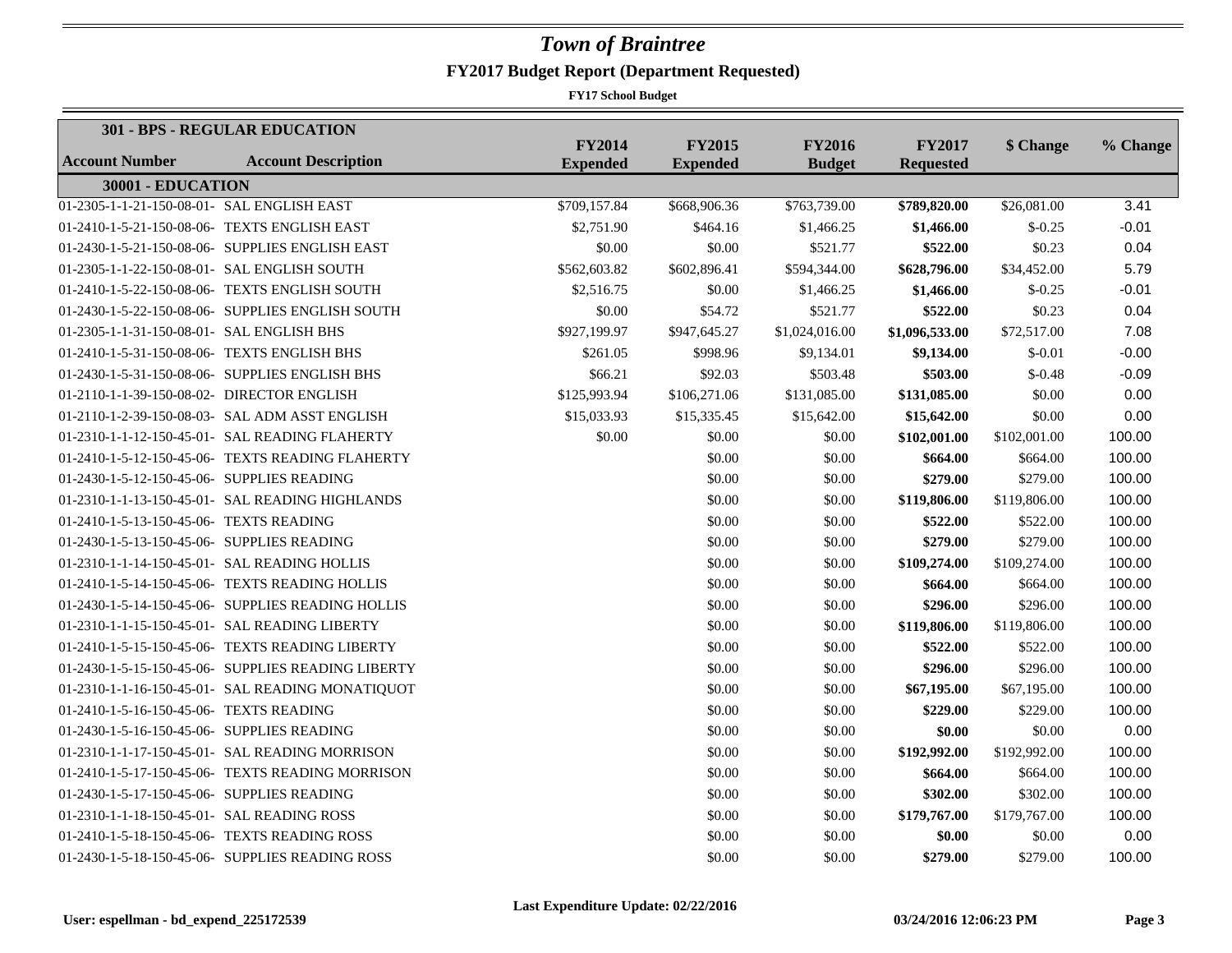| <b>301 - BPS - REGULAR EDUCATION</b>        |                                                   | <b>FY2014</b>   | <b>FY2015</b>   | <b>FY2016</b> | <b>FY2017</b>    |             |          |
|---------------------------------------------|---------------------------------------------------|-----------------|-----------------|---------------|------------------|-------------|----------|
| <b>Account Number</b>                       | <b>Account Description</b>                        | <b>Expended</b> | <b>Expended</b> | <b>Budget</b> | <b>Requested</b> | \$ Change   | % Change |
| 30001 - EDUCATION                           |                                                   |                 |                 |               |                  |             |          |
|                                             | 01-2410-1-5-21-150-45-06- TEXTS READING EAST      |                 | \$0.00          | \$0.00        | \$0.00           | \$0.00      | 0.00     |
|                                             | 01-2430-1-5-21-150-45-06- SUPPLIES READING EAST   |                 | \$0.00          | \$0.00        | \$0.00           | \$0.00      | 0.00     |
|                                             | 01-2410-1-5-22-150-45-06- TEXTS READING SOUTH     |                 | \$0.00          | \$0.00        | \$0.00           | \$0.00      | 0.00     |
|                                             | 01-2430-1-5-22-150-45-06- SUPPLIES READING SOUTH  |                 | \$0.00          | \$0.00        | \$0.00           | \$0.00      | 0.00     |
|                                             | 01-2430-1-5-31-150-45-06- SUPPLIES READING BHS    |                 | \$0.00          | \$0.00        | \$0.00           | \$0.00      | 0.00     |
| 01-2430-1-5-39-150-45-06- SUPPLIES READING  |                                                   |                 | \$0.00          | \$0.00        | \$0.00           | \$0.00      | 0.00     |
| 01-2410-1-5-39-150-45-06- TEXTS READING     |                                                   |                 | \$0.00          | \$0.00        | \$0.00           | \$0.00      | 0.00     |
|                                             | 01-2451-1-5-39-150-52-06- COMPUTER EQUIP ENGLISH  |                 | \$0.00          | \$0.00        | \$0.00           | \$0.00      | 0.00     |
| 01-2305-1-1-21-170-09-01- SAL FOR LANG EAST |                                                   | \$225,247.98    | \$231,885.75    | \$236,525.00  | \$254,719.00     | \$18,194.00 | 7.69     |
|                                             | 01-2410-1-5-21-170-09-06- TEXTS FOREIGN LANGUAGE  | \$0.00          | \$0.00          | \$0.00        | \$0.00           | \$0.00      | 0.00     |
|                                             | 01-2430-1-5-21-170-09-06- SUPPLIES FOR LANGUAGE   |                 | \$92.80         | \$54.99       | \$55.00          | \$0.01      | 0.01     |
|                                             | 01-2305-1-1-22-170-09-01- SAL FOR LANG SOUTH      | \$163,528.22    | \$112,866.46    | \$124,284.00  | \$142,066.00     | \$17,782.00 | 14.30    |
|                                             | 01-2410-1-5-22-170-09-06- TEXTS FOREIGN LANGUAGE  | \$0.00          | \$0.00          | \$0.00        | \$0.00           | \$0.00      | 0.00     |
|                                             | 01-2430-1-5-22-170-09-06- SUPPLIES FOR LANGUAGE   |                 | \$47.06         | \$165.24      | \$165.00         | $$-0.24$    | $-0.14$  |
| 01-2305-1-1-31-170-09-01- SAL FOR LANG BHS  |                                                   | \$651,092.67    | \$656,031.53    | \$720,937.00  | \$747,786.00     | \$26,849.00 | 3.72     |
|                                             | 01-2410-1-5-31-170-09-06- TEXTS FOREIGN LANGUAGE  | \$903.79        | \$0.00          | \$17,501.50   | \$17,502.00      | \$0.50      | 0.00     |
|                                             | 01-2430-1-5-31-170-09-06- SUPPLIES FOR LANG BHS   | \$8.31          | \$909.94        | \$356.01      | \$356.00         | $$-0.01$    | $-0.00$  |
|                                             | 01-2110-1-1-39-170-09-02- DIRECTOR FOR LANGUAGE   | \$60,038.20     | \$59,325.20     | \$61,163.00   | \$61,813.00      | \$650.00    | 1.06     |
|                                             | 01-2110-1-2-39-170-09-03- SAL ADM ASST FOR LANG   | \$15,034.78     | \$15,334.80     | \$15,642.00   | \$15,642.00      | \$0.00      | 0.00     |
|                                             | 01-2451-1-5-39-170-52-06- COMPUTER EQUIP FOR LANG | \$0.00          | \$0.00          | \$0.00        | \$0.00           | \$0.00      | 0.00     |
| 01-2710-1-1-21-190-27-01- SAL GUIDANCE EAST |                                                   | \$206,701.46    | \$222,648.19    | \$229,782.00  | \$249,199.00     | \$19,417.00 | 8.45     |
|                                             | 01-2710-1-2-21-190-27-03- SAL GUIDANCE SEC EAST   | \$40,364.28     | \$44,005.00     | \$44,885.00   | \$44,885.00      | \$0.00      | 0.00     |
|                                             | 01-2710-1-3-21-190-27-96- SAL GUIDANCE XTRA ASSIG | \$2,881.90      | \$3,751.94      | \$5,390.77    | \$5,586.00       | \$195.23    | 3.62     |
|                                             | 01-2710-1-5-21-190-27-06- SUPPLIES GUIDANCE EAST  | \$739.80        | \$0.00          | \$350.00      | \$350.00         | \$0.00      | 0.00     |
|                                             | 01-2710-1-1-22-190-27-01- SAL GUIDANCE SOUTH      | \$162,727.81    | \$170,253.27    | \$169,303.00  | \$199,303.00     | \$30,000.00 | 17.71    |
|                                             | 01-2710-1-2-22-190-27-03- SAL GUIDANCE SEC SOUTH  | \$19,160.97     | \$20,399.07     | \$21,679.00   | \$22,675.00      | \$996.00    | 4.59     |
|                                             | 01-2710-1-3-22-190-27-96- SAL GUIDANCE XTRA ASSIG | \$3,078.26      | \$2,583.18      | \$3,673.20    | \$3,748.00       | \$74.80     | 2.03     |
|                                             | 01-2710-1-5-22-190-27-06- SUPPLIES GUIDANCE SOUTH | \$231.31        | \$0.00          | \$350.00      | \$350.00         | \$0.00      | 0.00     |
| 01-2710-1-1-31-190-27-01- SAL GUIDANCE BHS  |                                                   | \$396,392.89    | \$412,725.92    | \$430,499.00  | \$437,385.00     | \$6,886.00  | 1.59     |
|                                             | 01-2710-1-2-31-190-27-03- SAL GUIDANCE SEC BHS    | \$71,775.15     | \$47,406.23     | \$48,816.00   | \$52,444.00      | \$3,628.00  | 7.43     |
|                                             | 01-2710-1-3-31-190-27-96- SAL GUIDANCE XTRA ASSIG | \$11,235.50     | \$11,641.58     | \$12,765.00   | \$13,260.00      | \$495.00    | 3.87     |
|                                             | 01-2710-1-5-31-190-27-06- SUPPLIES GUIDANCE BHS   | \$818.90        | \$366.75        | \$2,000.00    | \$2,000.00       | \$0.00      | 0.00     |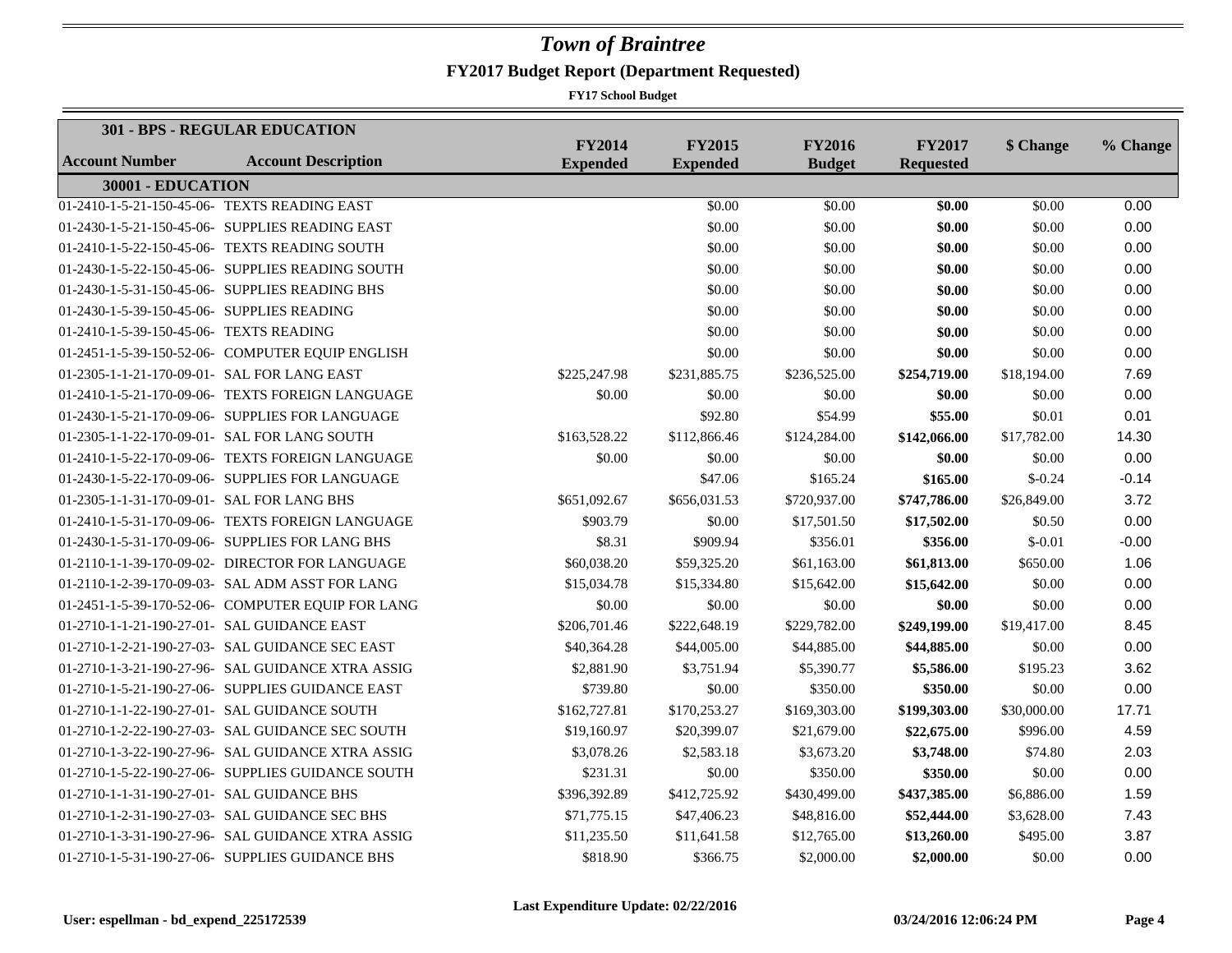|                                              | 301 - BPS - REGULAR EDUCATION                     |                                  |                                  |                                |                                   |               |           |
|----------------------------------------------|---------------------------------------------------|----------------------------------|----------------------------------|--------------------------------|-----------------------------------|---------------|-----------|
| <b>Account Number</b>                        | <b>Account Description</b>                        | <b>FY2014</b><br><b>Expended</b> | <b>FY2015</b><br><b>Expended</b> | <b>FY2016</b><br><b>Budget</b> | <b>FY2017</b><br><b>Requested</b> | \$ Change     | % Change  |
| 30001 - EDUCATION                            |                                                   |                                  |                                  |                                |                                   |               |           |
| 01-2710-1-1-39-190-27-02- SAL HEAD COUNSEL   |                                                   | \$63,229.97                      | \$66,070.70                      | \$68,999.00                    | \$68,999.00                       | \$0.00        | 0.00      |
| 01-2451-1-5-39-190-52-06- COMPUTER EQUIP     |                                                   | \$0.00                           | \$0.00                           | \$0.00                         | \$0.00                            | \$0.00        | 0.00      |
|                                              | 01-2710-1-6-21-190-57-06- SUBSCRIPTIONS GUIDANCE  |                                  | \$0.00                           | \$0.00                         | \$0.00                            | \$0.00        | 0.00      |
|                                              | 01-2710-1-6-22-190-57-06- SUBSCRIPTION GUIDANCE   |                                  | \$0.00                           | \$0.00                         | \$0.00                            | \$0.00        | 0.00      |
|                                              | 01-2710-1-6-31-190-57-06- SUBSCRIPTIONS GUIDANCE  |                                  | \$325.00                         | \$0.00                         | \$0.00                            | \$0.00        | 0.00      |
|                                              | 01-2710-1-1-12-190-82-01- SAL PSYCHOL FLAHERTY    | \$55,208.90                      | \$60,156.17                      | \$67,455.00                    | \$0.00                            | $$-67,455.00$ | $-100.00$ |
|                                              | 01-2710-1-1-13-190-82-01- SAL PSYCHOL HIGHLANDS   | \$87,438.01                      | \$89,186.80                      | \$90,971.00                    | \$0.00                            | \$-90,971.00  | $-100.00$ |
|                                              | 01-2710-1-1-14-190-82-01- SAL PSYCHOLOGIST HOLLIS | \$131,157.02                     | \$133,780.42                     | \$136,457.00                   | \$0.00                            | \$-136,457.00 | $-100.00$ |
| 01-2710-1-1-15-190-82-01- SAL PSYCHOLOGIST   |                                                   | \$87,438.01                      | \$89,186.76                      | \$90,971.00                    | \$0.00                            | \$-90,971.00  | $-100.00$ |
|                                              | 01-2710-1-1-16-190-82-01- SAL PSYCHOL MONATIQUOT  | \$0.00                           | \$44,854.74                      | \$35,119.00                    | \$0.00                            | $$-35,119.00$ | $-100.00$ |
|                                              | 01-2710-1-1-17-190-82-01- SAL PSYCHOL MORRISON    | \$131,157.02                     | \$133,780.42                     | \$136,457.00                   | \$0.00                            | \$-136,457.00 | $-100.00$ |
|                                              | 01-2710-1-1-18-190-82-01- SAL PSYCHOLOGIST ROSS   | \$87,438.01                      | \$89,186.80                      | \$90,971.00                    | \$0.00                            | \$-90,971.00  | $-100.00$ |
|                                              | 01-2710-1-1-21-190-82-01- SAL PSYCHOLOGIST EAST   | \$85,346.97                      | \$60,156.17                      | \$65,279.00                    | \$0.00                            | $$-65,279.00$ | $-100.00$ |
|                                              | 01-2710-1-1-22-190-82-01- SAL PSYCHOLOGIST SOUTH  | \$87,438.01                      | \$89,186.80                      | \$90,971.00                    | \$0.00                            | \$-90,971.00  | $-100.00$ |
|                                              | 01-2710-1-1-31-190-82-01- SAL PSYCHOLOGIST BHS    | \$197,343.68                     | \$201,290.99                     | \$250,804.00                   | \$0.00                            | \$-250,804.00 | $-100.00$ |
|                                              | 01-2720-1-6-39-190-97-77- STANDARDIZED TESTING    | \$13,825.00                      | \$15,160.75                      | \$20,000.00                    | \$20,000.00                       | \$0.00        | 0.00      |
| 01-2410-1-5-19-200-23-06- TEXTS HEALTH       |                                                   | \$0.00                           | \$14,526.00                      | \$0.00                         | \$0.00                            | \$0.00        | 0.00      |
| 01-2430-1-5-19-200-23-06- SUPPLIES HHD       |                                                   |                                  | \$0.00                           | \$0.00                         | \$0.00                            | \$0.00        | 0.00      |
| 01-2305-1-1-21-200-23-01- SAL HHD EAST       |                                                   | \$52,030.88                      | \$53,512.17                      | \$54,583.00                    | \$45,486.00                       | $$-9,097.00$  | $-16.66$  |
| 01-2410-1-5-21-200-23-06- TEXTS HEALTH EAST  |                                                   | \$0.00                           | \$0.00                           | \$0.00                         | \$0.00                            | \$0.00        | 0.00      |
| 01-2430-1-5-21-200-23-06- SUPPLIES HHD EAST  |                                                   |                                  | \$0.00                           | \$0.00                         | \$500.00                          | \$500.00      | 100.00    |
| 01-2305-1-1-22-200-23-01- SAL HHD SOUTH      |                                                   | \$34,686.88                      | \$35,674.63                      | \$36,388.00                    | \$45,486.00                       | \$9,098.00    | 25.00     |
|                                              | 01-2410-1-5-22-200-23-06- TEXTS HEALTH SOUTH      | \$0.00                           | \$0.00                           | \$0.00                         | \$0.00                            | \$0.00        | 0.00      |
| 01-2430-1-5-22-200-23-06- SUPPLIES HHD SOUTH |                                                   |                                  | \$0.00                           | \$0.00                         | \$500.00                          | \$500.00      | 100.00    |
| 01-2305-1-1-31-200-23-01- SAL HHD BHS        |                                                   |                                  | \$34,727.13                      | \$35,422.00                    | \$35,422.00                       | \$0.00        | 0.00      |
| 01-2410-1-5-31-200-23-06- TEXTS HEALTH BHS   |                                                   |                                  | \$0.00                           | \$0.00                         | \$0.00                            | \$0.00        | 0.00      |
| 01-2430-1-5-31-200-23-06- SUPPLIES HHD BHS   |                                                   |                                  | \$0.00                           | \$0.00                         | \$1,000.00                        | \$1,000.00    | 100.00    |
|                                              | 01-2305-1-1-39-200-23-01- SAL HHD ELEMENTARY      | \$49,646.50                      | \$61,238.87                      | \$62,464.00                    | \$62,464.00                       | \$0.00        | 0.00      |
| 01-2430-1-5-39-200-23-06- SUPPLIES HHD       |                                                   | \$0.00                           | \$1,179.11                       | \$0.00                         | \$0.00                            | \$0.00        | 0.00      |
|                                              | 01-2451-1-5-39-200-52-06- COMPUTER EQUIP HHD DW   |                                  | \$0.00                           | \$0.00                         | \$0.00                            | \$0.00        | 0.00      |
|                                              | 01-2451-1-5-21-210-52-06- REPAIRS COMPUTER EQUI.  |                                  | \$0.00                           | \$299.99                       | \$300.00                          | \$0.01        | 0.00      |
|                                              | 01-2451-1-5-39-210-52-06- COMPUTER EQUIP NURSE    |                                  | \$0.00                           | \$0.00                         | \$0.00                            | \$0.00        | 0.00      |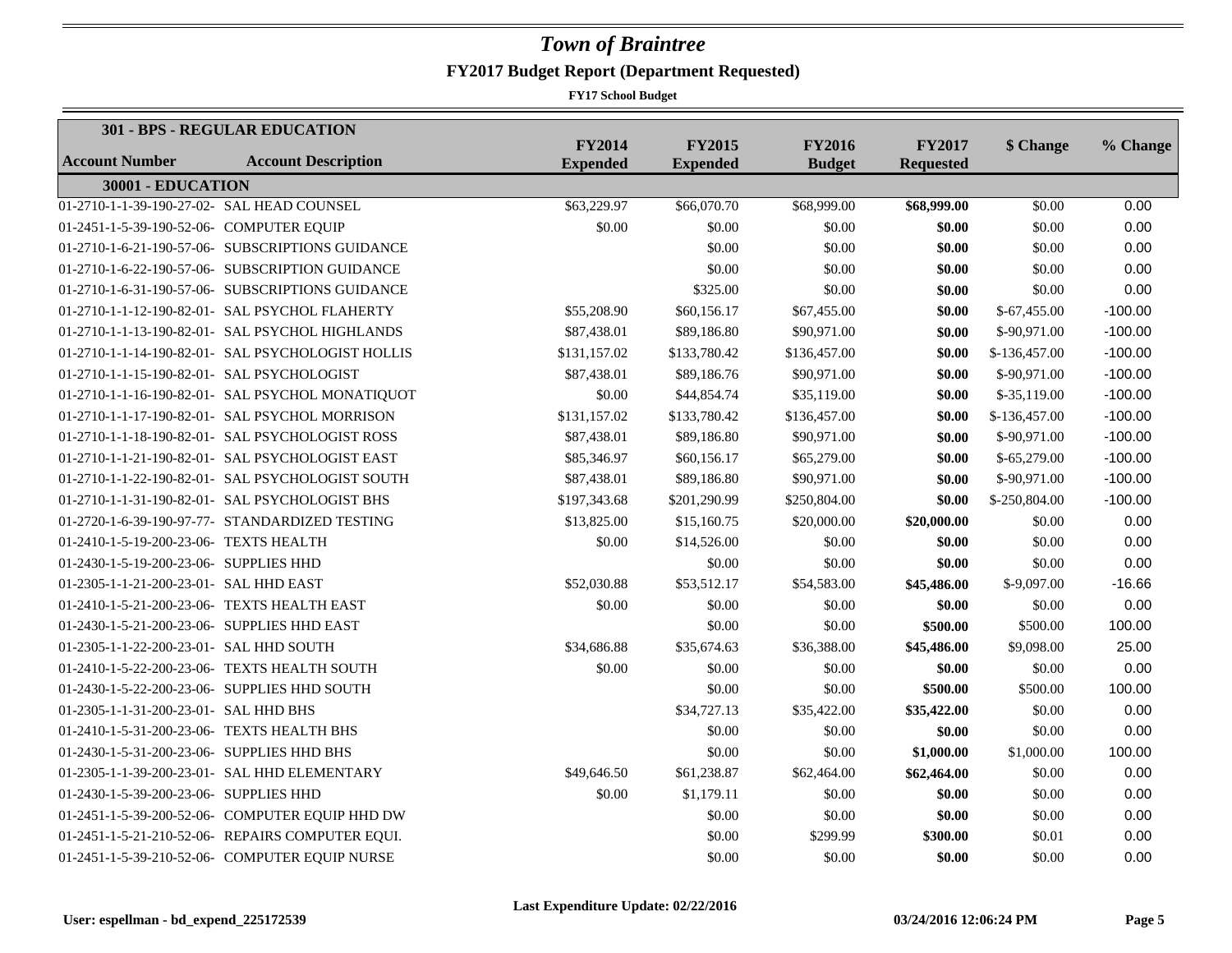|                                              | <b>301 - BPS - REGULAR EDUCATION</b>               |                                  |                                  |                                |                                   |               |          |
|----------------------------------------------|----------------------------------------------------|----------------------------------|----------------------------------|--------------------------------|-----------------------------------|---------------|----------|
| <b>Account Number</b>                        | <b>Account Description</b>                         | <b>FY2014</b><br><b>Expended</b> | <b>FY2015</b><br><b>Expended</b> | <b>FY2016</b><br><b>Budget</b> | <b>FY2017</b><br><b>Requested</b> | \$ Change     | % Change |
| 30001 - EDUCATION                            |                                                    |                                  |                                  |                                |                                   |               |          |
|                                              | 01-2310-1-1-31-220-01-02- STANDARDIZED TESTING     | \$21,893.03                      | \$30,487.32                      | \$22,000.00                    | $\overline{$22,000.00}$           | \$0.00        | 0.00     |
| 01-2430-1-5-31-220-03-06- SUPPLIES/PAPER BHS |                                                    | \$13,361.99                      | \$24,003.19                      | \$20,000.00                    | \$20,000.00                       | \$0.00        | 0.00     |
|                                              | 01-2330-1-3-31-220-56-04- SAL COPIER OPERATOR BHS  | \$20,556.24                      | \$20,416.76                      | \$22,109.00                    | \$22,786.00                       | \$677.00      | 3.06     |
|                                              | 01-2305-1-1-31-230-12-01- SAL FAM CON SCI BHS      | \$94,707.72                      | \$107,244.70                     | \$115,532.00                   | \$121,671.00                      | \$6,139.00    | 5.31     |
|                                              | 01-2410-1-5-31-230-12-06- TEXTS FAM & CONS SCIENCE | \$0.00                           | \$0.00                           | \$0.00                         | \$0.00                            | \$0.00        | 0.00     |
|                                              | 01-2420-1-5-31-230-12-06- SUPPLIES FAM & CON SCI   |                                  | \$0.00                           | \$0.00                         | \$0.00                            | \$0.00        | 0.00     |
|                                              | 01-2110-1-2-39-230-12-03- SAL ADM ASST FAM CON SC  | \$15,034.18                      | \$15,334.80                      | \$15,642.00                    | \$15,642.00                       | \$0.00        | 0.00     |
|                                              | 01-2305-1-1-11-270-17-01- SAL FDK BHS/MONATIQUOT   | \$168,497.19                     | \$0.00                           | \$0.00                         | \$0.00                            | \$0.00        | 0.00     |
| 01-2305-1-1-12-270-17-01- SAL FLAHERTY K     |                                                    | \$52,122.03                      | \$56,537.88                      | \$66,481.00                    | \$73,118.00                       | \$6,637.00    | 9.98     |
| 01-2305-1-1-13-270-17-01- SAL HIGHLANDS K    |                                                    | \$96,386.66                      | \$0.00                           | \$47,342.00                    | \$50,785.00                       | \$3,443.00    | 7.27     |
| 01-2305-1-1-14-270-17-01- SAL HOLLIS K       |                                                    | \$84,119.71                      | \$87,054.20                      | \$58,642.00                    | \$62,565.00                       | \$3,923.00    | 6.68     |
| 01-2305-1-1-15-270-17-01- SAL LIBERTY K      |                                                    | \$81,364.00                      | \$0.00                           | \$0.00                         | \$0.00                            | \$0.00        | 0.00     |
|                                              | 01-2305-1-1-16-270-17-01- SAL FDK MONATIQUOT       | \$0.00                           | \$286,081.86                     | \$664,232.00                   | \$388,754.00                      | \$-275,478.00 | $-41.47$ |
|                                              | 01-2330-1-3-16-270-17-97- SAL PARA MONATIQUOT      |                                  | \$23,092.22                      | \$24,993.00                    | \$24,993.00                       | \$0.00        | 0.00     |
| 01-2305-1-1-17-270-17-01- SAL MORRISON K     |                                                    | \$105,922.79                     | \$68,356.99                      | \$78,332.00                    | \$78,332.00                       | \$0.00        | 0.00     |
| 01-2305-1-1-18-270-17-01- SAL ROSS K         |                                                    | \$62,052.21                      | \$0.00                           | \$49,927.00                    | \$52,914.00                       | \$2,987.00    | 5.98     |
| 01-2415-1-5-12-280-26-06- SUPPLIES MEDIA -   |                                                    | \$198.36                         | \$1,106.58                       | \$1,382.00                     | \$1,382.00                        | \$0.00        | 0.00     |
| 01-2415-1-5-13-280-26-06- SUPPLIES MEDIA -   |                                                    | \$1,123.52                       | \$1,106.58                       | \$1,500.00                     | \$1,500.00                        | \$0.00        | 0.00     |
|                                              | 01-2415-1-5-14-280-26-06- SUPPLIES MEDIA - HOLLIS  | \$1,420.45                       | \$1,557.20                       | \$1,741.00                     | \$1,741.00                        | \$0.00        | 0.00     |
|                                              | 01-2415-1-5-15-280-26-06- SUPPLIES MEDIA - LIBERTY | \$0.00                           | \$1,453.65                       | \$1,602.00                     | \$1,602.00                        | \$0.00        | 0.00     |
| 01-2415-1-5-16-280-26-06- SUPPLIES MEDIA     |                                                    |                                  | \$0.00                           | \$1,100.00                     | \$1,100.00                        | \$0.00        | 0.00     |
| 01-2415-1-5-17-280-26-06- SUPPLIES MEDIA -   |                                                    | \$1,204.71                       | \$895.00                         | \$1,504.00                     | \$1,504.00                        | \$0.00        | 0.00     |
|                                              | 01-2415-1-5-18-280-26-06- SUPPLIES MEDIA - ROSS    | \$0.00                           | \$368.86                         | \$1,088.00                     | \$1,088.00                        | \$0.00        | 0.00     |
|                                              | 01-2415-1-5-21-280-26-06- SUPPLIES MEDIA - EAST    | \$1,913.33                       | \$992.86                         | \$2,000.00                     | \$2,000.00                        | \$0.00        | 0.00     |
|                                              | 01-2415-1-5-22-280-26-06- SUPPLIES MEDIA - SOUTH   | \$1,566.02                       | \$1,492.79                       | \$2,000.00                     | \$2,000.00                        | \$0.00        | 0.00     |
|                                              | 01-2415-1-5-31-280-26-06- SUPPLIES MEDIA - BHS     | \$4,190.46                       | \$3,961.23                       | \$4,000.00                     | \$4,000.00                        | \$0.00        | 0.00     |
|                                              | 01-2415-1-5-39-280-26-06- LIBRARY AND REFERENCE    | \$0.00                           | \$0.00                           | \$0.00                         | \$0.00                            | \$0.00        | 0.00     |
|                                              | 01-2415-1-5-39-280-26-06- SUPPLIES AUDIO VISUAL    | \$4,326.93                       | \$2,505.59                       | \$3,000.00                     | \$3,000.00                        | \$0.00        | 0.00     |
|                                              | 01-2325-1-3-19-300-98-00- MATERNITY BENEFITS K-5   | \$159,298.11                     | \$82,693.91                      | \$70,000.00                    | \$70,000.00                       | \$0.00        | 0.00     |
|                                              | 01-2325-1-3-25-300-98-00- MATERNITY BENEFITS 6-8   | \$53,581.25                      | \$13,459.04                      | \$30,000.00                    | \$30,000.00                       | \$0.00        | 0.00     |
|                                              | 01-2325-1-3-31-300-98-00- MATERNITY BENEFITS 9-12  | $$-2,466.80$                     | \$102,551.29                     | \$20,000.00                    | \$20,000.00                       | \$0.00        | 0.00     |
|                                              | 01-2310-1-1-12-310-14-06- SAL MATH SPECIALIST      | \$0.00                           | \$0.00                           | \$0.00                         | \$79,213.00                       | \$79,213.00   | 100.00   |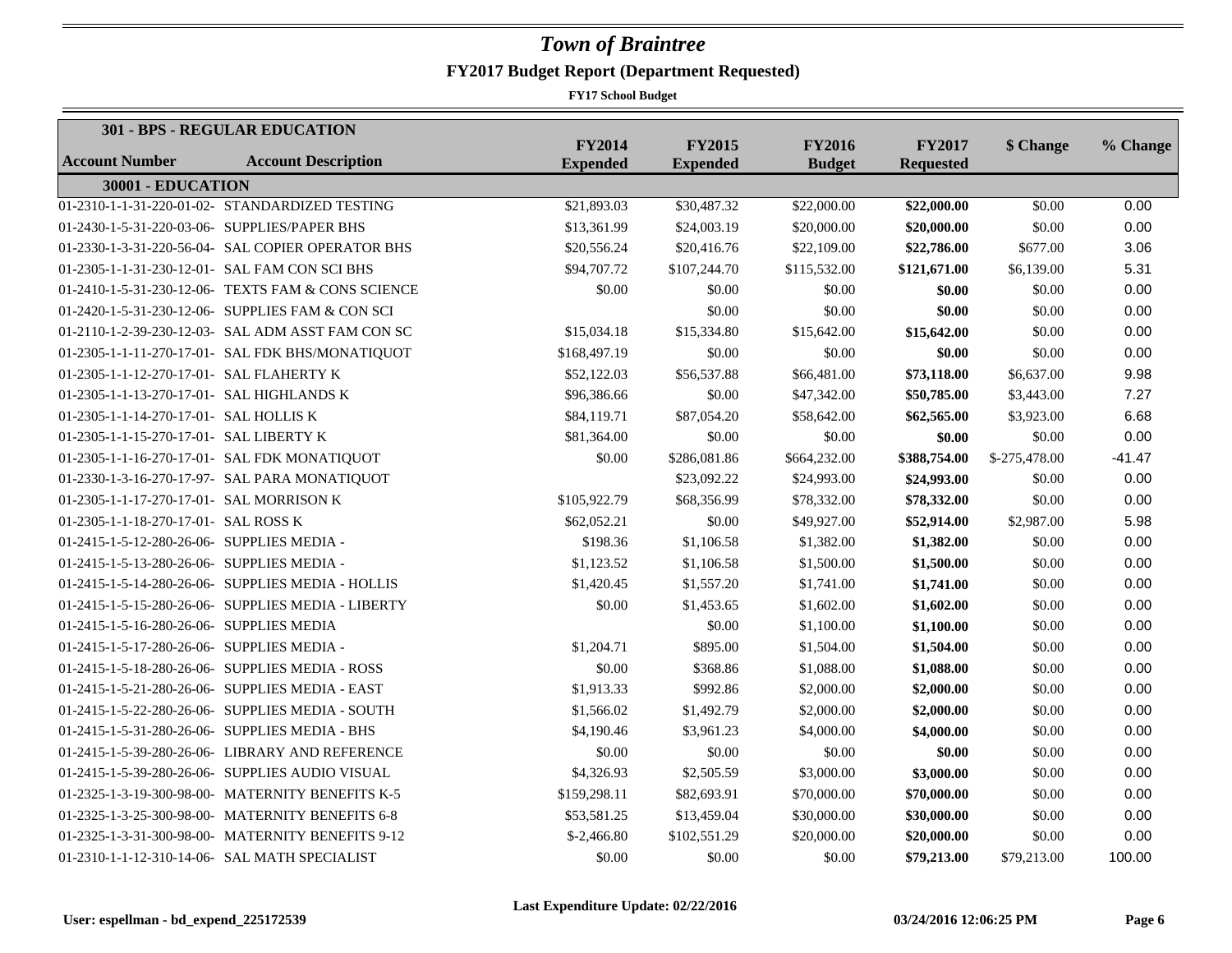|                                             | 301 - BPS - REGULAR EDUCATION                       |                                  |                                  |                                |                                   |             |          |
|---------------------------------------------|-----------------------------------------------------|----------------------------------|----------------------------------|--------------------------------|-----------------------------------|-------------|----------|
| <b>Account Number</b>                       | <b>Account Description</b>                          | <b>FY2014</b><br><b>Expended</b> | <b>FY2015</b><br><b>Expended</b> | <b>FY2016</b><br><b>Budget</b> | <b>FY2017</b><br><b>Requested</b> | \$ Change   | % Change |
| 30001 - EDUCATION                           |                                                     |                                  |                                  |                                |                                   |             |          |
|                                             | 01-2410-1-5-12-310-14-06- TEXTS MATH 1-5 FLAHERTY   | \$6,271.19                       | \$0.00                           | \$0.00                         | \$0.00                            | \$0.00      | 0.00     |
|                                             | 01-2410-1-5-12-310-14-06- TEXTS MATH SPECIALIST     | \$0.00                           | \$0.00                           | \$0.00                         | \$0.00                            | \$0.00      | 0.00     |
| 01-2430-1-5-12-310-14-06- SUPPLIES MATH 1-5 |                                                     |                                  | \$856.60                         | \$938.30                       | \$938.00                          | $$-0.30$    | $-0.03$  |
|                                             | 01-2430-1-5-12-310-14-06- SUPPLIES MATH SPECIALIST  |                                  | \$0.00                           | \$0.00                         | \$0.00                            | \$0.00      | 0.00     |
|                                             | 01-2310-1-1-13-310-14-06- SAL MATH SPECIALIST       |                                  | \$0.00                           | \$0.00                         | \$84,876.00                       | \$84,876.00 | 100.00   |
| 01-2410-1-5-13-310-14-06- TEXTS MATH 1-5    |                                                     | \$6,385.68                       | \$3,339.00                       | \$0.00                         | \$0.00                            | \$0.00      | 0.00     |
|                                             | 01-2410-1-5-13-310-14-06- TEXTS MATH SPECIALIST     | \$0.00                           | \$0.00                           | \$0.00                         | \$0.00                            | \$0.00      | 0.00     |
| 01-2430-1-5-13-310-14-06- SUPPLIES MATH 1-5 |                                                     |                                  | \$730.81                         | \$980.00                       | \$980.00                          | \$0.00      | 0.00     |
|                                             | 01-2430-1-5-13-310-14-06- SUPPLIES MATH SPECIALIST  |                                  | \$0.00                           | \$0.00                         | \$0.00                            | \$0.00      | 0.00     |
|                                             | 01-2310-1-1-14-310-14-06- SAL MATH SPECIALIST       |                                  | \$0.00                           | \$0.00                         | \$90,971.00                       | \$90,971.00 | 100.00   |
|                                             | 01-2410-1-5-14-310-14-06- TEXTS MATH 1-5 HOLLIS     | \$6,389.01                       | \$0.00                           | \$0.00                         | \$0.00                            | \$0.00      | 0.00     |
|                                             | 01-2410-1-5-14-310-14-06- TEXTS MATH SPECIALIST     | \$0.00                           | \$0.00                           | \$0.00                         | \$0.00                            | \$0.00      | 0.00     |
|                                             | 01-2430-1-5-14-310-14-06- SUPPLIES MATH 1-5 HOLLIS  |                                  | \$846.65                         | \$980.00                       | \$980.00                          | \$0.00      | 0.00     |
|                                             | 01-2430-1-5-14-310-14-06- SUPPLIES MATH SPECIALIST  |                                  | \$0.00                           | \$0.00                         | \$0.00                            | \$0.00      | 0.00     |
|                                             | 01-2310-1-1-15-310-14-06- SAL MATH SPECIALIST       |                                  | \$0.00                           | \$0.00                         | \$87,052.00                       | \$87,052.00 | 100.00   |
|                                             | 01-2410-1-5-15-310-14-06- TEXTS MATH 1-5 LIBERTY    | \$6,366.82                       | \$0.00                           | \$0.00                         | \$0.00                            | \$0.00      | 0.00     |
|                                             | 01-2410-1-5-15-310-14-06- TEXTS MATH SPECIALIST     | \$0.00                           | \$0.00                           | \$0.00                         | \$0.00                            | \$0.00      | 0.00     |
|                                             | 01-2430-1-5-15-310-14-06- SUPPLIES MATH 1-5 LIBERTY |                                  | \$841.55                         | \$980.00                       | \$980.00                          | \$0.00      | 0.00     |
|                                             | 01-2430-1-5-15-310-14-06- SUPPLIES MATH SPECIALIST  |                                  | \$0.00                           | \$0.00                         | \$0.00                            | \$0.00      | 0.00     |
|                                             | 01-2310-1-1-16-310-14-06- SAL MATH SPECIALIST       |                                  | \$0.00                           | \$0.00                         | \$0.00                            | \$0.00      | 0.00     |
| 01-2410-1-5-16-310-14-06- TEXTS MATH K      |                                                     |                                  | \$0.00                           | \$0.00                         | \$0.00                            | \$0.00      | 0.00     |
| 01-2430-1-5-16-310-14-06- SUPPLIES MATH K   |                                                     |                                  | \$499.90                         | \$980.00                       | \$980.00                          | \$0.00      | 0.00     |
|                                             | 01-2310-1-1-17-310-14-06- SAL MATH SPECIALIST       |                                  | \$0.00                           | \$0.00                         | \$82,160.00                       | \$82,160.00 | 100.00   |
|                                             | 01-2410-1-5-17-310-14-06- TEXTS MATH 1-5 MORRISON   | \$6,399.91                       | \$0.00                           | \$0.00                         | \$0.00                            | \$0.00      | 0.00     |
|                                             | 01-2410-1-5-17-310-14-06- TEXTS MATH SPECIALIST     | \$0.00                           | \$0.00                           | \$0.00                         | \$0.00                            | \$0.00      | 0.00     |
| 01-2430-1-5-17-310-14-06- SUPPLIES MATH 1-5 |                                                     |                                  | \$836.88                         | \$980.00                       | \$980.00                          | \$0.00      | 0.00     |
|                                             | 01-2430-1-5-17-310-14-06- SUPPLIES MATH SPECIALIST  |                                  | \$0.00                           | \$0.00                         | \$0.00                            | \$0.00      | 0.00     |
|                                             | 01-2310-1-1-18-310-14-06- SAL MATH SPECIALIST ROSS  |                                  | \$0.00                           | \$0.00                         | \$86,081.00                       | \$86,081.00 | 100.00   |
|                                             | 01-2410-1-5-18-310-14-06- TEXTS MATH 1-5 ROSS       | \$6,393.43                       | \$0.00                           | \$0.00                         | \$0.00                            | \$0.00      | 0.00     |
|                                             | 01-2410-1-5-18-310-14-06- TEXTS MATH SPECIALIST     | \$0.00                           | \$0.00                           | \$0.00                         | \$0.00                            | \$0.00      | 0.00     |
|                                             | 01-2430-1-5-18-310-14-06- SUPPLIES MATH 1-5 ROSS    |                                  | \$793.24                         | \$980.00                       | \$980.00                          | \$0.00      | 0.00     |
|                                             | 01-2430-1-5-18-310-14-06- SUPPLIES MATH SPECIALIST  |                                  | \$0.00                           | \$0.00                         | \$0.00                            | \$0.00      | 0.00     |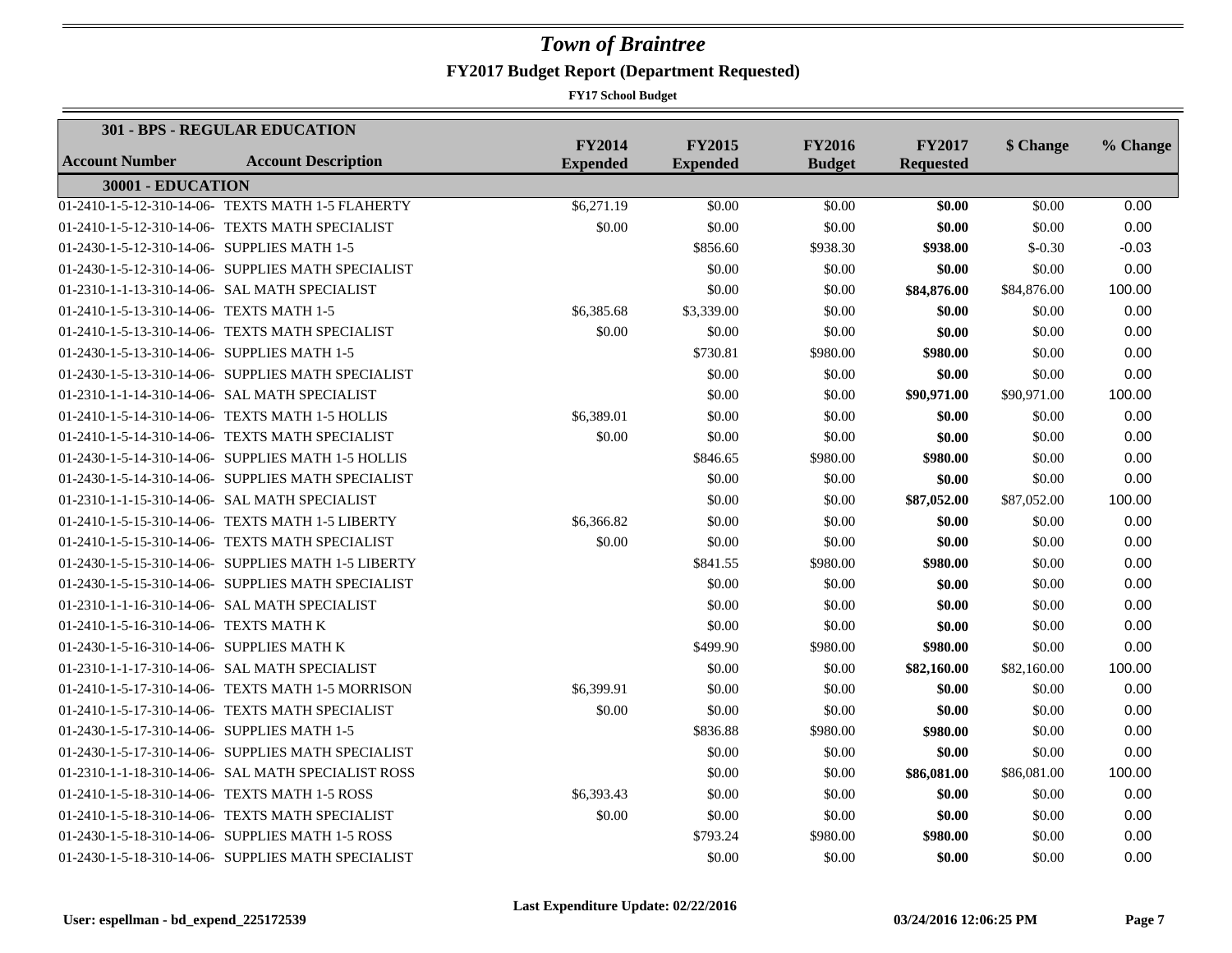|                                              | <b>301 - BPS - REGULAR EDUCATION</b>             |                                  |                                  |                                |                                   |             |          |
|----------------------------------------------|--------------------------------------------------|----------------------------------|----------------------------------|--------------------------------|-----------------------------------|-------------|----------|
| <b>Account Number</b>                        | <b>Account Description</b>                       | <b>FY2014</b><br><b>Expended</b> | <b>FY2015</b><br><b>Expended</b> | <b>FY2016</b><br><b>Budget</b> | <b>FY2017</b><br><b>Requested</b> | \$ Change   | % Change |
| 30001 - EDUCATION                            |                                                  |                                  |                                  |                                |                                   |             |          |
| 01-2305-1-1-21-310-14-01- SAL MATH EAST      |                                                  | \$661,272.09                     | \$745,807.97                     | \$816,000.00                   | \$838,281.00                      | \$22,281.00 | 2.73     |
| 01-2410-1-5-21-310-14-06- TEXTS MATH EAST    |                                                  | \$0.00                           | \$0.00                           | \$0.00                         | \$0.00                            | \$0.00      | 0.00     |
|                                              | 01-2430-1-5-21-310-14-06- SUPPLIES MATH EAST     |                                  | \$2,484.38                       | \$3,182.87                     | \$3,183.00                        | \$0.13      | 0.00     |
| 01-2305-1-1-22-310-14-01- SAL MATH SOUTH     |                                                  | \$518,772.74                     | \$493,644.26                     | \$517,717.00                   | \$531,241.00                      | \$13,524.00 | 2.61     |
| 01-2410-1-5-22-310-14-06- TEXTS MATH SOUTH   |                                                  | \$0.00                           | \$0.00                           | \$0.00                         | \$0.00                            | \$0.00      | 0.00     |
|                                              | 01-2430-1-5-22-310-14-06- SUPPLIES MATH SOUTH    |                                  | \$1,454.69                       | \$3,546.00                     | \$3,546.00                        | \$0.00      | 0.00     |
| 01-2305-1-1-31-310-14-01- SAL MATH BHS       |                                                  | \$877,489.74                     | \$816,759.81                     | \$797,434.00                   | \$874,893.00                      | \$77,459.00 | 9.71     |
| 01-2410-1-5-31-310-14-06- TEXTS MATH BHS     |                                                  | \$0.00                           | \$0.00                           | \$6,000.00                     | \$6,000.00                        | \$0.00      | 0.00     |
| 01-2430-1-5-31-310-14-06- SUPPLIES MATH BHS  |                                                  |                                  | \$8,030.80                       | \$8,780.24                     | \$8,780.00                        | $$-0.24$    | $-0.00$  |
| 01-2110-1-1-39-310-14-02- DIRECTOR MATH      |                                                  | \$125,566.42                     | \$137,905.25                     | \$106,962.00                   | \$109,641.00                      | \$2,679.00  | 2.50     |
|                                              | 01-2110-1-2-39-310-14-03- SAL ADM ASST MATH      | \$21,370.33                      | \$21,872.24                      | \$22,310.00                    | \$22,310.00                       | \$0.00      | 0.00     |
|                                              | 01-2451-1-5-39-310-52-06- COMPUTER EQUIP MATH DW | \$0.00                           | \$0.00                           | \$0.00                         | \$0.00                            | \$0.00      | 0.00     |
|                                              | 01-2310-1-1-21-320-04-02- STANDARDIZED TESTING   | \$2,807.20                       | \$2,934.78                       | \$3,000.00                     | \$3,000.00                        | \$0.00      | 0.00     |
|                                              | 01-2430-1-5-21-320-04-06- SUPPLIES/PAPER EAST    | \$9,990.00                       | \$12,847.20                      | \$10,000.00                    | \$10,000.00                       | \$0.00      | 0.00     |
|                                              | 01-2310-1-1-22-320-04-02- STANDARDIZED TESTING   | \$2,105.40                       | \$0.00                           | \$3,000.00                     | \$3,000.00                        | \$0.00      | 0.00     |
|                                              | 01-2430-1-5-22-320-04-06- SUPPLIES/PAPER SOUTH   | \$6,660.00                       | \$9,878.40                       | \$10,000.00                    | \$10,000.00                       | \$0.00      | 0.00     |
| 01-2305-1-1-21-330-15-01- SAL MUSIC EAST     |                                                  | \$98,607.54                      | \$102,337.53                     | \$117,953.00                   | \$120,347.00                      | \$2,394.00  | 2.02     |
| 01-2410-1-5-21-330-15-06- TEXTS MUSIC EAST   |                                                  | \$0.00                           | \$0.00                           | \$1,500.00                     | \$1,500.00                        | \$0.00      | 0.00     |
| 01-2305-1-1-22-330-15-01- SAL MUSIC SOUTH    |                                                  | \$80,375.94                      | \$89,873.67                      | \$97,858.00                    | \$125,957.00                      | \$28,099.00 | 28.71    |
| 01-2410-1-5-22-330-15-06- TEXTS MUSIC SOUTH  |                                                  | \$0.00                           | \$0.00                           | \$1,500.00                     | \$1,500.00                        | \$0.00      | 0.00     |
| 01-2305-1-1-31-330-15-01- SAL MUSIC BHS      |                                                  | \$128,130.14                     | \$130,692.67                     | \$133,307.00                   | \$160,807.00                      | \$27,500.00 | 20.62    |
| 01-2410-1-5-31-330-15-06- TEXTS MUSIC BHS    |                                                  | \$0.00                           | \$0.00                           | \$2,000.00                     | \$2,000.00                        | \$0.00      | 0.00     |
| 01-2420-1-5-31-330-15-06- SUPPLIES MUSIC BHS |                                                  |                                  | \$1,982.96                       | \$6,000.00                     | \$6,000.00                        | \$0.00      | 0.00     |
|                                              | 01-2440-1-4-31-330-15-06- CURRICULUM PRESENTERS  |                                  | \$1,100.00                       | \$0.00                         | \$0.00                            | \$0.00      | 0.00     |
| 01-2110-1-1-39-330-15-02- DIRECTOR MUSIC     |                                                  | \$40,025.93                      | \$40,826.24                      | \$41,643.00                    | \$41,643.00                       | \$0.00      | 0.00     |
|                                              | 01-2110-1-2-39-330-15-03- SAL ADM ASST MUSIC     | \$15,033.93                      | \$15,335.04                      | \$15,642.00                    | \$15,642.00                       | \$0.00      | 0.00     |
| 01-2305-1-1-39-330-15-01- SAL MUSIC K-5      |                                                  | \$302,615.42                     | \$294,959.34                     | \$320,394.00                   | \$330,020.00                      | \$9,626.00  | 3.00     |
|                                              | 01-2410-1-5-39-330-15-06- TEXTS MUSIC ELEMENTARY | \$0.00                           | \$18,427.72                      | \$0.00                         | \$0.00                            | \$0.00      | 0.00     |
|                                              | 01-2451-1-5-31-330-52-06- REPAIRS COMPUTER EQUIP |                                  | \$0.00                           | \$0.00                         | \$0.00                            | \$0.00      | 0.00     |
|                                              | 01-2451-1-5-39-330-52-06- COMPUTER EQUIP MUSIC   |                                  | \$0.00                           | \$0.00                         | \$0.00                            | \$0.00      | 0.00     |
|                                              | 01-2420-1-5-12-340-16-06- SUPPLIES PE FLAHERTY   |                                  | \$288.16                         | \$600.00                       | \$600.00                          | \$0.00      | 0.00     |
|                                              | 01-2420-1-5-13-340-16-06- SUPPLIES PE HIGHLANDS  |                                  | \$541.48                         | \$600.00                       | \$600.00                          | \$0.00      | 0.00     |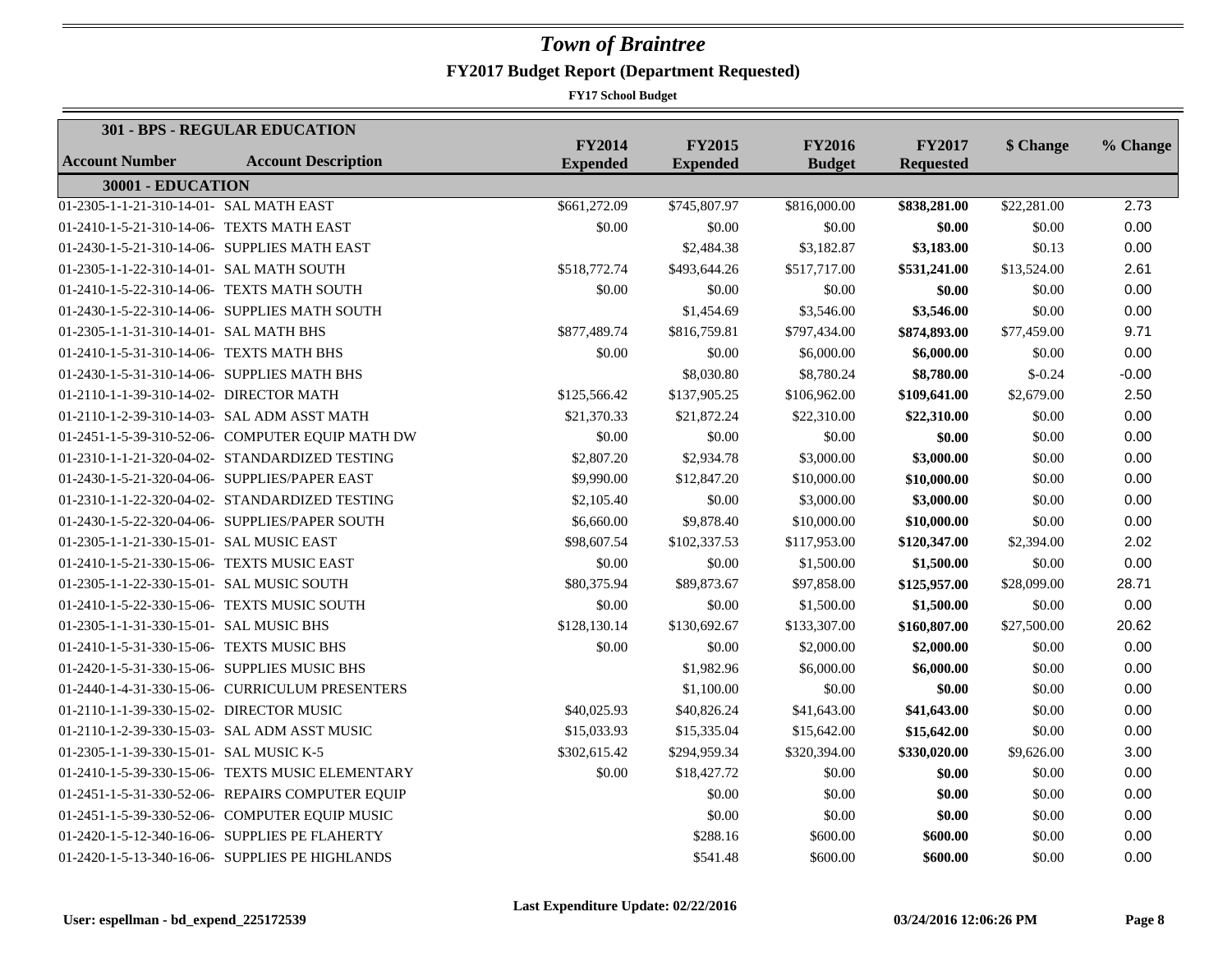|                                               | <b>301 - BPS - REGULAR EDUCATION</b>              |                                  |                                  |                                |                                   |              |           |
|-----------------------------------------------|---------------------------------------------------|----------------------------------|----------------------------------|--------------------------------|-----------------------------------|--------------|-----------|
| <b>Account Number</b>                         | <b>Account Description</b>                        | <b>FY2014</b><br><b>Expended</b> | <b>FY2015</b><br><b>Expended</b> | <b>FY2016</b><br><b>Budget</b> | <b>FY2017</b><br><b>Requested</b> | \$ Change    | % Change  |
| 30001 - EDUCATION                             |                                                   |                                  |                                  |                                |                                   |              |           |
| 01-2420-1-5-14-340-16-06- SUPPLIES PE HOLLIS  |                                                   |                                  | \$362.20                         | \$600.00                       | \$600.00                          | \$0.00       | 0.00      |
| 01-2420-1-5-15-340-16-06- SUPPLIES PE LIBERTY |                                                   |                                  | \$413.65                         | \$600.00                       | \$600.00                          | \$0.00       | 0.00      |
|                                               | 01-2420-1-5-16-340-16-06- SUPPLIES PE MONATIQUOT  |                                  | \$303.50                         | \$600.00                       | \$600.00                          | \$0.00       | 0.00      |
| 01-2420-1-5-17-340-16-06- SUPPLIES MORRISON   |                                                   |                                  | \$274.74                         | \$600.00                       | \$600.00                          | \$0.00       | 0.00      |
| 01-2420-1-5-18-340-16-06- SUPPLIES PE ROSS    |                                                   |                                  | \$213.32                         | \$600.00                       | \$600.00                          | \$0.00       | 0.00      |
| 01-2305-1-1-21-340-16-01- SAL PHYS ED EAST    |                                                   | \$212,049.97                     | \$219,669.17                     | \$214,819.00                   | \$222,098.00                      | \$7,279.00   | 3.38      |
| 01-2420-1-5-21-340-16-06- SUPPLIES PE EAST    |                                                   | \$0.00                           | \$1,031.88                       | \$1,200.00                     | \$1,200.00                        | \$0.00       | 0.00      |
| 01-2305-1-1-22-340-16-01- SAL PHYS ED SOUTH   |                                                   | \$139,713.67                     | \$146,201.53                     | \$154,683.00                   | \$202,172.00                      | \$47,489.00  | 30.70     |
| 01-2420-1-5-22-340-16-06- SUPPLIES PE SOUTH   |                                                   | \$0.00                           | \$1,016.26                       | \$1,200.00                     | \$1,200.00                        | \$0.00       | 0.00      |
| 01-2305-1-1-31-340-16-01- SAL PHYS ED BHS     |                                                   | \$284,860.52                     | \$264,937.54                     | \$240,793.00                   | \$298,783.00                      | \$57,990.00  | 24.08     |
| 01-2420-1-5-31-340-16-06- SUPPLIES P.E. BHS   |                                                   | \$0.00                           | \$1,946.70                       | \$6,232.00                     | \$6,232.00                        | \$0.00       | 0.00      |
|                                               | 01-2110-1-1-39-340-16-02- DIRECTOR PHYS EDUCATION | \$40,025.93                      | \$40,826.20                      | \$41,643.00                    | \$41,643.00                       | \$0.00       | 0.00      |
|                                               | 01-2110-1-2-39-340-16-03- SAL ADM ASST PHYS ED    | \$15,034.34                      | \$15,334.80                      | \$15,642.00                    | \$15,642.00                       | \$0.00       | 0.00      |
| 01-2305-1-1-39-340-16-01- SAL PHYS ED K-5     |                                                   | \$538,234.08                     | \$570,233.56                     | \$597,283.00                   | \$563,075.00                      | \$-34,208.00 | $-5.72$   |
|                                               | 01-2451-1-5-39-340-52-06- COMPUTER EQUIPMENT P.E. | \$0.00                           | \$0.00                           | \$0.00                         | \$0.00                            | \$0.00       | 0.00      |
| 01-2305-1-1-12-350-25-01- SAL FLAHERTY 1-5    |                                                   | \$1,107,850.36                   | \$1,188,934.57                   | \$1,194,650.00                 | \$1,225,546.00                    | \$30,896.00  | 2.58      |
| 01-2305-1-1-13-350-25-01- SAL HIGHLANDS 1-5   |                                                   | \$1,378,674.66                   | \$1,381,383.95                   | \$1,421,554.00                 | \$1,498,733.00                    | \$77,179.00  | 5.42      |
| 01-2305-1-1-14-350-25-01- SAL HOLLIS 1-5      |                                                   | \$1,396,319.07                   | \$1,546,900.35                   | \$1,466,641.00                 | \$1,413,234.00                    | \$-53,407.00 | $-3.64$   |
| 01-2305-1-1-15-350-25-01- SAL LIBERTY 1-5     |                                                   | \$1,403,747.61                   | \$1,480,233.02                   | \$1,480,492.00                 | \$1,520,409.00                    | \$39,917.00  | 2.69      |
| 01-2305-1-1-17-350-25-01- SAL MORRISON 1-5    |                                                   | \$1,039,082.58                   | \$1,168,942.37                   | \$1,226,262.00                 | \$1,284,733.00                    | \$58,471.00  | 4.76      |
| 01-2305-1-1-18-350-25-01- SAL ROSS 1-5        |                                                   | \$928,238.21                     | \$1,032,820.15                   | \$1,094,245.00                 | \$1,105,355.00                    | \$11,110.00  | 1.01      |
|                                               | 01-2310-1-1-39-350-25-01- STANDARDIZED TESTING    | \$24,941.60                      | \$18,010.37                      | \$25,000.00                    | \$25,000.00                       | \$0.00       | 0.00      |
|                                               | 01-2330-1-3-12-350-31-97- SAL TCHR AIDS FLAHERTY  | \$36,816.79                      | \$38,559.82                      | \$44,183.00                    | \$45,627.00                       | \$1,444.00   | 3.26      |
|                                               | 01-2330-1-3-13-350-31-97- SAL TCHR AIDS HIGHLANDS | \$31,506.24                      | \$30,984.01                      | \$37,328.00                    | \$33,958.00                       | $$-3,370.00$ | $-9.02$   |
|                                               | 01-2330-1-3-14-350-31-97- SAL TCHR AIDS HOLLIS    | \$31,349.50                      | \$34,149.27                      | \$39,246.00                    | \$40,521.00                       | \$1,275.00   | 3.24      |
|                                               | 01-2330-1-3-15-350-31-97- SAL TCHR AIDS LIBERTY   | \$35,899.52                      | \$33,767.93                      | \$44,497.00                    | \$42,465.00                       | $$-2,032.00$ | $-4.56$   |
|                                               | 01-2330-1-3-17-350-31-97- SAL TCHR AIDS MORRISON  | \$32,447.73                      | \$34,168.42                      | \$39,444.00                    | \$40,019.00                       | \$575.00     | 1.45      |
| 01-2330-1-3-18-350-31-97- SAL TCHR AIDS ROSS  |                                                   | \$29,366.90                      | \$30,322.12                      | \$35,307.00                    | \$37,221.00                       | \$1,914.00   | 5.42      |
|                                               | 01-2330-1-3-39-350-52-96- SAL SUB TEACHER AIDS    | \$0.00                           | \$0.00                           | \$35,000.00                    | \$35,000.00                       | \$0.00       | 0.00      |
| 01-2440-1-6-39-360-13-88- TEACHERS TRAVEL     |                                                   | \$5,389.53                       | \$5,227.11                       | \$5,000.00                     | \$5,000.00                        | \$0.00       | 0.00      |
| 01-2410-1-5-16-370-08-06- TEXTS READING       |                                                   | \$0.00                           | \$494.91                         | \$227.43                       | \$0.00                            | $$-227.43$   | $-100.00$ |
|                                               | 01-2410-1-5-21-370-08-06- TEXTS READING EAST      |                                  | \$53.34                          | \$0.00                         | \$0.00                            | \$0.00       | 0.00      |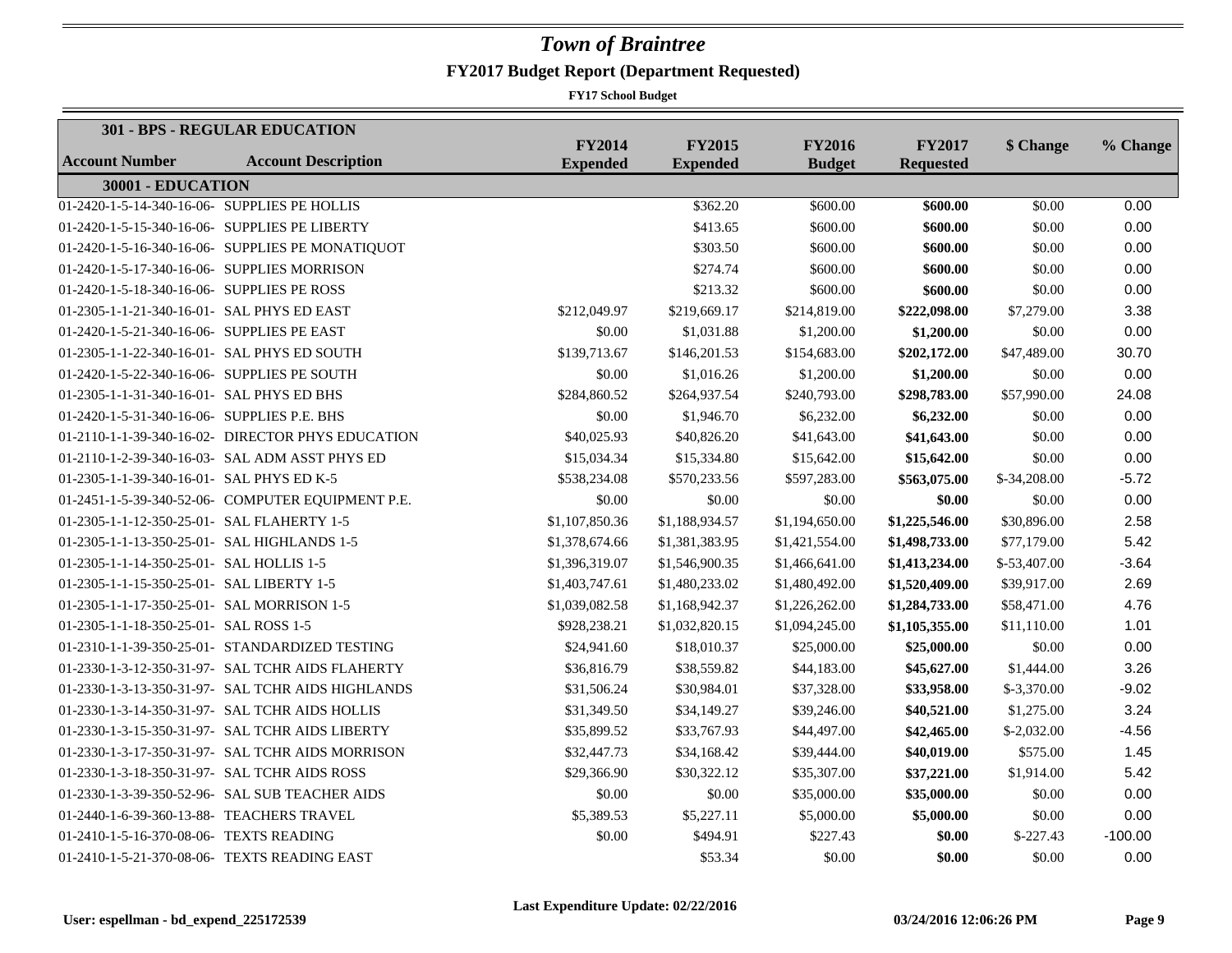|                                            | 301 - BPS - REGULAR EDUCATION                      |                                  |                                  |                                |                                   |               |           |
|--------------------------------------------|----------------------------------------------------|----------------------------------|----------------------------------|--------------------------------|-----------------------------------|---------------|-----------|
| <b>Account Number</b>                      | <b>Account Description</b>                         | <b>FY2014</b><br><b>Expended</b> | <b>FY2015</b><br><b>Expended</b> | <b>FY2016</b><br><b>Budget</b> | <b>FY2017</b><br><b>Requested</b> | \$ Change     | % Change  |
| 30001 - EDUCATION                          |                                                    |                                  |                                  |                                |                                   |               |           |
|                                            | 01-2410-1-5-22-370-08-06- TEXTS READING SOUTH      |                                  | \$173.25                         | \$0.00                         | \$0.00                            | \$0.00        | 0.00      |
| 01-2310-1-1-12-370-14-06- SAL MATH REMED   |                                                    | \$60,134.90                      | \$65,177.87                      | \$73,118.00                    | \$0.00                            | $$-73.118.00$ | $-100.00$ |
| 01-2410-1-5-12-370-14-06- TEXTS MATH REMED |                                                    | \$0.00                           | \$0.00                           | \$0.00                         | \$0.00                            | \$0.00        | 0.00      |
|                                            | 01-2430-1-5-12-370-14-06- SUPPLIES MATH REMED      |                                  | \$0.00                           | \$0.00                         | \$0.00                            | \$0.00        | 0.00      |
| 01-2310-1-1-13-370-14-06- SAL MATH REMED   |                                                    | \$62,052.21                      | \$72,863.96                      | \$80,784.00                    | \$0.00                            | \$-80,784.00  | $-100.00$ |
| 01-2410-1-5-13-370-14-06- TEXTS MATH REMED |                                                    | \$0.00                           | \$0.00                           | \$0.00                         | \$0.00                            | \$0.00        | 0.00      |
|                                            | 01-2430-1-5-13-370-14-06- SUPPLIES MATH REMED      |                                  | \$0.00                           | \$0.00                         | \$0.00                            | \$0.00        | 0.00      |
|                                            | 01-2310-1-1-14-370-14-06- SAL MATH REMED HOLLIS    | \$71,824.08                      | \$89,186.80                      | \$90,971.00                    | \$0.00                            | \$-90,971.00  | $-100.00$ |
|                                            | 01-2410-1-5-14-370-14-06- TEXTS MATH REMED HOLLIS  | \$0.00                           | \$0.00                           | \$0.00                         | \$0.00                            | \$0.00        | 0.00      |
|                                            | 01-2430-1-5-14-370-14-06- SUPPLIES MATH REMED      |                                  | \$0.00                           | \$0.00                         | \$0.00                            | \$0.00        | 0.00      |
|                                            | 01-2310-1-1-15-370-14-06- SAL MATH REMED LIBERTY   | \$87,438.01                      | \$89,186.76                      | \$83,183.00                    | \$0.00                            | \$-83,183.00  | $-100.00$ |
| 01-2410-1-5-15-370-14-06- TEXTS MATH REMED |                                                    | \$0.00                           | \$0.00                           | \$0.00                         | \$0.00                            | \$0.00        | 0.00      |
|                                            | 01-2430-1-5-15-370-14-06- DO NOT USE SUPPLIES MATH |                                  | \$0.00                           | \$0.00                         | \$0.00                            | \$0.00        | 0.00      |
| 01-2310-1-1-16-370-14-06- SAL MATH REMED   |                                                    |                                  | \$0.00                           | \$0.00                         | \$0.00                            | \$0.00        | 0.00      |
| 01-2310-1-1-17-370-14-06- SAL MATH REMED   |                                                    | \$56,600.93                      | \$72,863.97                      | \$78,292.00                    | \$0.00                            | \$-78,292.00  | $-100.00$ |
| 01-2410-1-5-17-370-14-06- TEXTS MATH REMED |                                                    | \$0.00                           | \$0.00                           | \$0.00                         | \$0.00                            | \$0.00        | 0.00      |
|                                            | 01-2430-1-5-17-370-14-06- SUPPLIES MATH REMED      |                                  | \$0.00                           | \$0.00                         | \$0.00                            | \$0.00        | 0.00      |
|                                            | 01-2310-1-1-18-370-14-06- SAL MATH REMED ROSS      | \$65,361.07                      | \$70,041.93                      | \$74,887.00                    | \$0.00                            | \$-74,887.00  | $-100.00$ |
|                                            | 01-2410-1-5-18-370-14-06- TEXTS MATH REMED ROSS    | \$0.00                           | \$0.00                           | \$0.00                         | \$0.00                            | \$0.00        | 0.00      |
|                                            | 01-2430-1-5-18-370-14-06- SUPPLIES MATH REMED      |                                  | \$0.00                           | \$0.00                         | \$0.00                            | \$0.00        | 0.00      |
|                                            | 01-2310-1-1-12-370-45-01- SAL READING FLAHERTY     | \$83,149.09                      | \$89,874.68                      | \$96,836.00                    | \$0.00                            | \$-96,836.00  | $-100.00$ |
|                                            | 01-2410-1-5-12-370-45-06- TEXTS READING FLAHERTY   | \$0.00                           | \$0.00                           | \$664.00                       | \$0.00                            | $$-664.00$    | $-100.00$ |
| 01-2430-1-5-12-370-45-06- SUPPLIES READING |                                                    |                                  | \$0.00                           | \$279.34                       | \$0.00                            | $$-279.34$    | $-100.00$ |
|                                            | 01-2310-1-1-13-370-45-01- SAL READING HIGHLANDS    | \$110,618.45                     | \$114,081.29                     | \$118,085.00                   | \$0.00                            | \$-118,085.00 | $-100.00$ |
| 01-2410-1-5-13-370-45-06- TEXTS READING    |                                                    | \$0.00                           | \$0.00                           | \$521.52                       | \$0.00                            | $$-521.52$    | $-100.00$ |
| 01-2430-1-5-13-370-45-06- SUPPLIES READING |                                                    |                                  | \$0.00                           | \$279.34                       | \$0.00                            | $$-279.34$    | $-100.00$ |
|                                            | 01-2310-1-1-14-370-45-01- SAL READING HOLLIS       | \$103,898.43                     | \$96,070.67                      | \$103,685.00                   | \$0.00                            | \$-103,685.00 | $-100.00$ |
|                                            | 01-2410-1-5-14-370-45-06- TEXTS READING HOLLIS     | \$0.00                           | \$0.00                           | \$664.00                       | \$0.00                            | $$-664.00$    | $-100.00$ |
|                                            | 01-2430-1-5-14-370-45-06- SUPPLIES READING HOLLIS  |                                  | \$0.00                           | \$296.38                       | \$0.00                            | $$-296.38$    | $-100.00$ |
|                                            | 01-2310-1-1-15-370-45-01- SAL READING LIBERTY      | \$105,994.62                     | \$114,081.29                     | \$118,085.00                   | \$0.00                            | \$-118,085.00 | $-100.00$ |
|                                            | 01-2410-1-5-15-370-45-06- TEXTS READING LIBERTY    | \$0.00                           | \$0.00                           | \$521.52                       | \$0.00                            | $$-521.52$    | $-100.00$ |
|                                            | 01-2430-1-5-15-370-45-06- SUPPLIES READING LIBERTY |                                  | \$0.00                           | \$296.38                       | \$0.00                            | $$-296.38$    | $-100.00$ |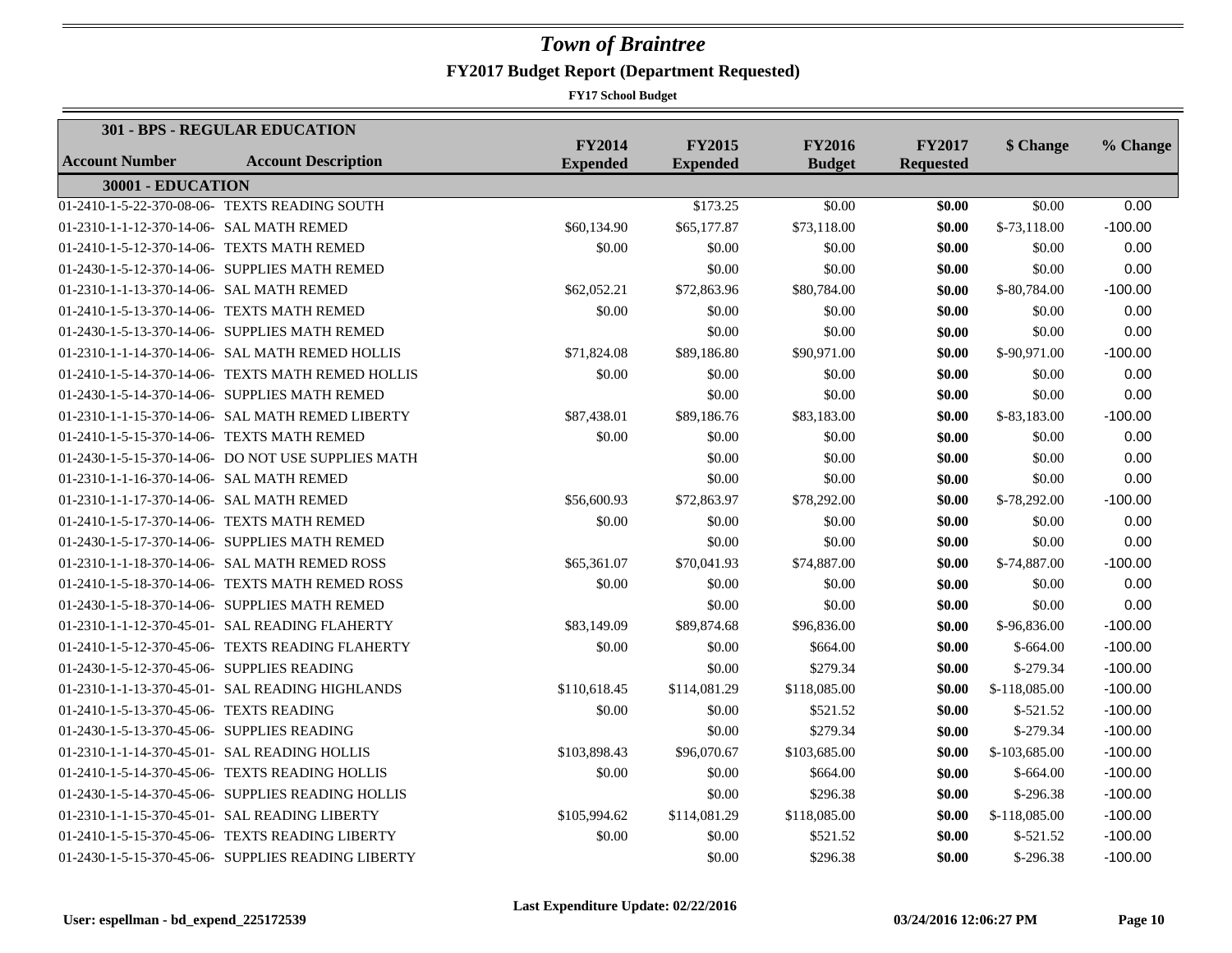|                                              | <b>301 - BPS - REGULAR EDUCATION</b>                |                                  |                                  |                                |                                   |                           |           |
|----------------------------------------------|-----------------------------------------------------|----------------------------------|----------------------------------|--------------------------------|-----------------------------------|---------------------------|-----------|
| <b>Account Number</b>                        | <b>Account Description</b>                          | <b>FY2014</b><br><b>Expended</b> | <b>FY2015</b><br><b>Expended</b> | <b>FY2016</b><br><b>Budget</b> | <b>FY2017</b><br><b>Requested</b> | \$ Change                 | % Change  |
| 30001 - EDUCATION                            |                                                     |                                  |                                  |                                |                                   |                           |           |
|                                              | 01-2310-1-1-16-370-45-01- SAL READING MONATIQUOT    |                                  | \$31,646.56                      | \$42,161.00                    | \$0.00                            | $\overline{$}$ -42,161.00 | $-100.00$ |
| 01-2430-1-5-16-370-45-06- SUPPLIES READING   |                                                     |                                  | \$0.00                           | \$0.00                         | \$0.00                            | \$0.00                    | 0.00      |
|                                              | 01-2310-1-1-17-370-45-01- SAL READING MORRISON      | \$146,275.20                     | \$157,709.73                     | \$176,504.00                   | \$0.00                            | \$-176,504.00             | $-100.00$ |
|                                              | 01-2410-1-5-17-370-45-06- TEXTS READING MORRISON    | \$0.00                           | \$174.05                         | \$664.00                       | \$0.00                            | $$-664.00$                | $-100.00$ |
| 01-2430-1-5-17-370-45-06- SUPPLIES READING   |                                                     |                                  | \$0.00                           | \$301.87                       | \$0.00                            | $$-301.87$                | $-100.00$ |
| 01-2310-1-1-18-370-45-01- SAL READING ROSS   |                                                     | \$145,482.63                     | \$158,838.13                     | \$171,928.00                   | \$0.00                            | \$-171,928.00             | $-100.00$ |
|                                              | 01-2410-1-5-18-370-45-06- TEXTS READING ROSS        | \$0.00                           | \$0.00                           | \$0.00                         | \$0.00                            | \$0.00                    | 0.00      |
|                                              | 01-2430-1-5-18-370-45-06- SUPPLIES READING ROSS     |                                  | \$0.00                           | \$279.34                       | \$0.00                            | $$-279.34$                | $-100.00$ |
|                                              | 01-2430-1-5-21-370-45-06- SUPPLIES READING EAST     |                                  | \$0.00                           | \$0.00                         | \$0.00                            | \$0.00                    | 0.00      |
|                                              | 01-2430-1-5-22-370-45-06- SUPPLIES READING SOUTH    |                                  | \$0.00                           | \$0.00                         | \$0.00                            | \$0.00                    | 0.00      |
|                                              | 01-2430-1-5-31-370-45-06- SUPPLIES READING BHS      |                                  | \$0.00                           | \$0.00                         | \$0.00                            | \$0.00                    | 0.00      |
| 01-2430-1-5-39-370-45-06- SUPPLIES READING   |                                                     |                                  | \$0.00                           | \$0.00                         | \$0.00                            | \$0.00                    | 0.00      |
| 01-2410-1-5-39-370-45-06- TEXTS READING      |                                                     |                                  | \$0.00                           | \$0.00                         | \$0.00                            | \$0.00                    | 0.00      |
|                                              | 01-2451-1-5-39-370-52-06- COMPUTER EQUIP READING    |                                  | \$0.00                           | \$0.00                         | \$0.00                            | \$0.00                    | 0.00      |
| 01-2410-1-5-12-400-18-06- TEXTS SCIENCE 1-5  |                                                     |                                  | \$0.00                           | \$0.00                         | \$0.00                            | \$0.00                    | 0.00      |
|                                              | 01-2420-1-5-12-400-18-06- SUPPLIES SCIENCE 1-5      | \$1,555.27                       | \$1,084.69                       | \$2,000.00                     | \$2,000.00                        | \$0.00                    | 0.00      |
| 01-2410-1-5-13-400-18-06- TEXTS SCIENCE 1-5  |                                                     | \$0.00                           | \$0.00                           | \$0.00                         | \$0.00                            | \$0.00                    | 0.00      |
|                                              | 01-2420-1-5-13-400-18-06- SUPPLIES SCIENCE 1-5      | \$2,129.44                       | \$1,237.35                       | \$3,000.00                     | \$3,000.00                        | \$0.00                    | 0.00      |
|                                              | 01-2410-1-5-14-400-18-06- TEXTS SCIENCE 1-5 HOLLIS  | \$0.00                           | \$0.00                           | \$0.00                         | \$0.00                            | \$0.00                    | 0.00      |
|                                              | 01-2420-1-5-14-400-18-06- SUPPLIES SCIENCE 1-5      | \$934.90                         | \$474.41                         | \$13,000.00                    | \$13,000.00                       | \$0.00                    | 0.00      |
|                                              | 01-2410-1-5-15-400-18-06- TEXTS SCIENCE 1-5 LIBERTY | \$0.00                           | \$0.00                           | \$0.00                         | \$0.00                            | \$0.00                    | 0.00      |
|                                              | 01-2420-1-5-15-400-18-06- SUPPLIES SCIENCE 1-5      | \$2,393.33                       | \$1,973.47                       | \$5,000.00                     | \$5,000.00                        | \$0.00                    | 0.00      |
|                                              | 01-2430-1-5-15-400-18-06- SUPPLIES SCIENCE 1-5      | \$0.00                           | \$0.00                           | \$0.00                         | \$0.00                            | \$0.00                    | 0.00      |
| 01-2410-1-5-16-400-18-06- TEXTS SCIENCE K    |                                                     |                                  | \$0.00                           | \$0.00                         | \$0.00                            | \$0.00                    | 0.00      |
| 01-2420-1-5-16-400-18-06- SUPPLIES SCIENCE K |                                                     |                                  | \$0.00                           | \$500.00                       | \$500.00                          | \$0.00                    | 0.00      |
| 01-2410-1-5-17-400-18-06- TEXTS SCIENCE 1-5  |                                                     | \$30.45                          | \$0.00                           | \$0.00                         | \$0.00                            | \$0.00                    | 0.00      |
|                                              | 01-2420-1-5-17-400-18-06- SUPPLIES SCIENCE 1-5      | \$2,452.44                       | \$837.01                         | \$3,000.00                     | \$3,000.00                        | \$0.00                    | 0.00      |
|                                              | 01-2410-1-5-18-400-18-06- TEXTS SCIENCE 1-5 ROSS    | \$0.00                           | \$0.00                           | \$0.00                         | \$0.00                            | \$0.00                    | 0.00      |
|                                              | 01-2420-1-5-18-400-18-06- SUPPLIES SCIENCE 1-5 ROSS | \$2,439.07                       | \$1,576.81                       | \$2,000.00                     | \$2,000.00                        | \$0.00                    | 0.00      |
| 01-2305-1-1-21-400-18-01- SAL SCIENCE EAST   |                                                     | \$423,710.10                     | \$436,036.57                     | \$483,389.00                   | \$496,709.00                      | \$13,320.00               | 2.75      |
| 01-2410-1-5-21-400-18-06- TEXTS SCIENCE EAST |                                                     | \$1,024.51                       | \$0.00                           | \$0.00                         | \$0.00                            | \$0.00                    | 0.00      |
|                                              | 01-2420-1-5-21-400-18-06- SUPPLIES SCIENCE EAST     | \$6,165.54                       | \$6,278.28                       | \$6,750.00                     | \$6,750.00                        | \$0.00                    | 0.00      |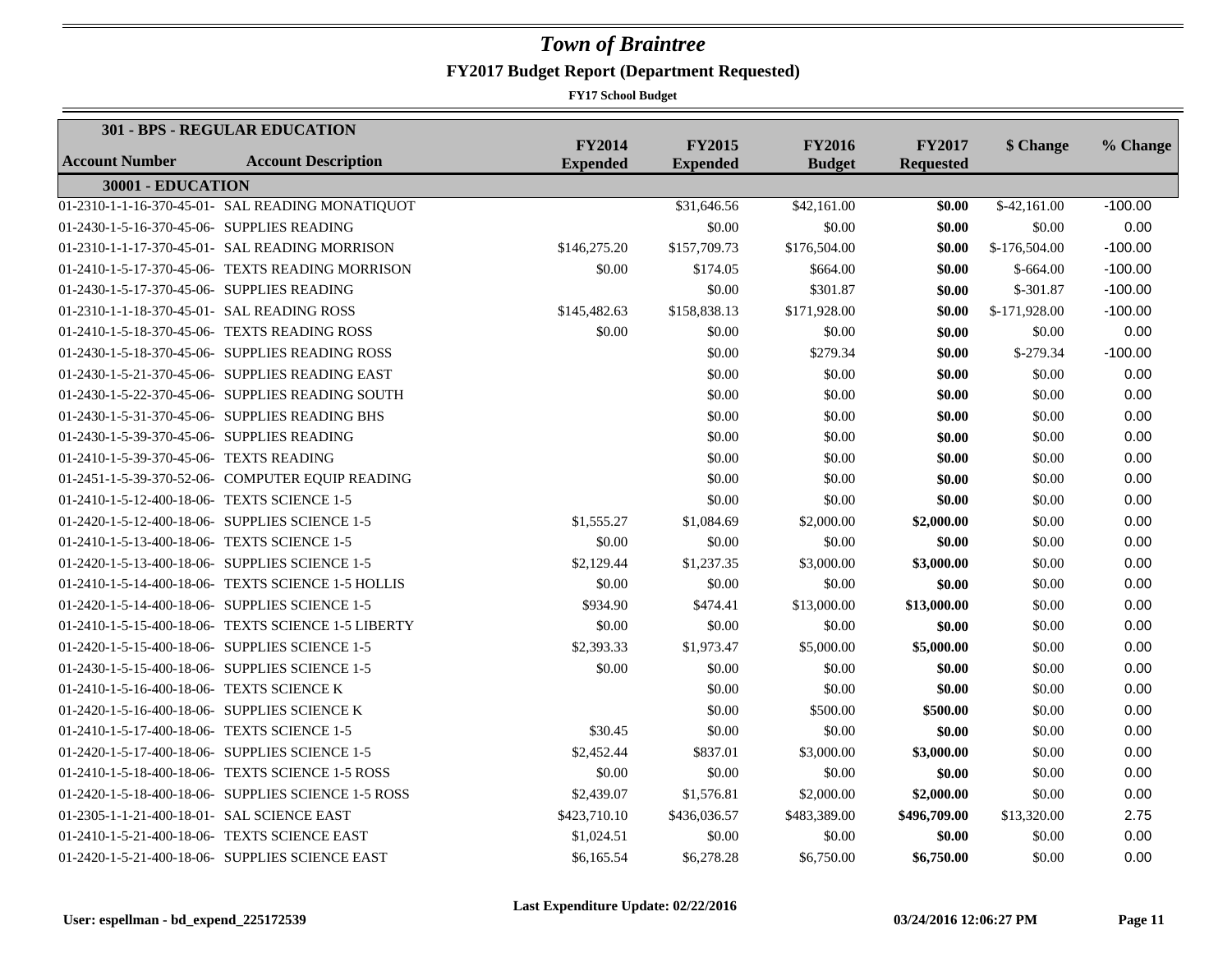|                                              | 301 - BPS - REGULAR EDUCATION                        |                                  |                                  |                                |                                   |             |          |
|----------------------------------------------|------------------------------------------------------|----------------------------------|----------------------------------|--------------------------------|-----------------------------------|-------------|----------|
| <b>Account Number</b>                        | <b>Account Description</b>                           | <b>FY2014</b><br><b>Expended</b> | <b>FY2015</b><br><b>Expended</b> | <b>FY2016</b><br><b>Budget</b> | <b>FY2017</b><br><b>Requested</b> | \$ Change   | % Change |
| 30001 - EDUCATION                            |                                                      |                                  |                                  |                                |                                   |             |          |
| 01-2305-1-1-22-400-18-01- SAL SCIENCE SOUTH  |                                                      | \$345,413.41                     | \$397,850.35                     | \$393,618.00                   | \$403,970.00                      | \$10,352.00 | 2.62     |
|                                              | 01-2410-1-5-22-400-18-06- TEXTS SCIENCE SOUTH        | \$1,024.51                       | \$0.00                           | \$0.00                         | \$0.00                            | \$0.00      | 0.00     |
|                                              | 01-2420-1-5-22-400-18-06- SUPPLIES SCIENCE SOUTH     | \$4,603.63                       | \$6,031.77                       | \$6,024.00                     | \$6,024.00                        | \$0.00      | 0.00     |
| 01-2305-1-1-31-400-18-01- SAL SCIENCE BHS    |                                                      | \$1,063,995.62                   | \$1,016,015.24                   | \$999,104.00                   | \$1,062,088.00                    | \$62,984.00 | 6.30     |
| 01-2410-1-5-31-400-18-06- TEXTS SCIENCE BHS  |                                                      | \$2,472.80                       | \$12,052.83                      | \$19,425.00                    | \$19,425.00                       | \$0.00      | 0.00     |
|                                              | 01-2420-1-5-31-400-18-06- SUPPLIES SCIENCE BHS       | \$30,775.99                      | \$36,240.23                      | \$46,000.00                    | \$46,000.00                       | \$0.00      | 0.00     |
| 01-2110-1-1-39-400-18-02- DIRECTOR SCIENCE   |                                                      | \$110,532.78                     | \$112,743.80                     | \$106,962.00                   | \$109,641.00                      | \$2,679.00  | 2.50     |
|                                              | 01-2110-1-2-39-400-18-03- SAL ADM ASST SCIENCE       | \$15,034.18                      | \$15,335.32                      | \$15,642.00                    | \$15,642.00                       | \$0.00      | 0.00     |
|                                              | 01-2451-1-5-39-400-52-06- COMPUTER EQUIP SCIENCE     | \$0.00                           | \$0.00                           | \$0.00                         | \$0.00                            | \$0.00      | 0.00     |
| 01-2410-1-5-12-410-19-06- TEXTS SOC STUD 1-5 |                                                      |                                  | \$221.85                         | \$325.00                       | \$325.00                          | \$0.00      | 0.00     |
|                                              | 01-2430-1-5-12-410-19-06- SUPPLIES SOC STUD 1-5      |                                  | \$80.97                          | \$400.00                       | \$400.00                          | \$0.00      | 0.00     |
| 01-2410-1-5-13-410-19-06- TEXTS SOC STUD 1-5 |                                                      |                                  | \$27.75                          | \$325.00                       | \$325.00                          | \$0.00      | 0.00     |
|                                              | 01-2430-1-5-13-410-19-06- SUPPLIES SOC STUD 1-5      |                                  | \$407.03                         | \$500.00                       | \$500.00                          | \$0.00      | 0.00     |
|                                              | 01-2410-1-5-14-410-19-06- TEXTS SOC STUD 1-5 HOLLIS  | \$1,495.10                       | \$221.85                         | \$475.00                       | \$475.00                          | \$0.00      | 0.00     |
|                                              | 01-2430-1-5-14-410-19-06- SUPPLIES SOC STUD 1-5      | \$0.00                           | \$626.80                         | \$500.00                       | \$500.00                          | \$0.00      | 0.00     |
| 01-2410-1-5-15-410-19-06- TEXTS SOC STUD 1-5 |                                                      |                                  | \$51.37                          | \$300.00                       | \$300.00                          | \$0.00      | 0.00     |
|                                              | 01-2430-1-5-15-410-19-06- SUPPLIES SOC STUD 1-5      |                                  | \$142.64                         | \$400.00                       | \$400.00                          | \$0.00      | 0.00     |
| 01-2410-1-5-16-410-19-06- TEXTS SOC STUD K   |                                                      |                                  | \$0.00                           | \$500.00                       | \$500.00                          | \$0.00      | 0.00     |
|                                              | 01-2430-1-5-16-410-19-06- SUPPLIES SOC STUD K        |                                  | \$281.97                         | \$400.00                       | \$400.00                          | \$0.00      | 0.00     |
| 01-2410-1-5-17-410-19-06- TEXTS SOC STUD 1-5 |                                                      |                                  | \$299.86                         | \$350.00                       | \$350.00                          | \$0.00      | 0.00     |
|                                              | 01-2430-1-5-17-410-19-06- SUPPLIES SOC STUD 1-5      |                                  | \$216.80                         | \$400.00                       | \$400.00                          | \$0.00      | 0.00     |
|                                              | 01-2410-1-5-18-410-19-06- TEXTS SOC STUD 1-5 ROSS    | \$129.44                         | \$0.00                           | \$300.00                       | \$300.00                          | \$0.00      | 0.00     |
|                                              | 01-2430-1-5-18-410-19-06- SUPPLIES SOC STUD 1-5 ROSS | \$0.00                           | \$42.40                          | \$400.00                       | \$400.00                          | \$0.00      | 0.00     |
| 01-2305-1-1-21-410-19-01- SAL SOC STUD EAST  |                                                      | \$344,965.81                     | \$363,964.53                     | \$427,239.00                   | \$467,709.00                      | \$40,470.00 | 9.47     |
|                                              | 01-2410-1-5-21-410-19-06- TEXTS SOC STUD EAST        | \$0.00                           | \$0.00                           | \$1,600.00                     | \$1,600.00                        | \$0.00      | 0.00     |
|                                              | 01-2430-1-5-21-410-19-06- SUPPLIES SOC STUD EAST     |                                  | \$2,925.03                       | \$2,300.00                     | \$2,300.00                        | \$0.00      | 0.00     |
|                                              | 01-2305-1-1-22-410-19-01- SAL SOC STUD SOUTH         | \$375,644.24                     | \$399,998.03                     | \$421,268.00                   | \$431,771.00                      | \$10,503.00 | 2.49     |
|                                              | 01-2410-1-5-22-410-19-06- TEXTS SOC STUD SOUTH       | \$0.00                           | \$145.75                         | \$1,400.00                     | \$1,400.00                        | \$0.00      | 0.00     |
|                                              | 01-2430-1-5-22-410-19-06- SUPPLIES SOC STUD SOUTH    |                                  | \$2,933.85                       | \$2,100.00                     | \$2,100.00                        | \$0.00      | 0.00     |
| 01-2305-1-1-31-410-19-01- SAL SOC STUD BHS   |                                                      | \$953,030.38                     | \$1,067,722.13                   | \$1,098,220.00                 | \$1,134,022.00                    | \$35,802.00 | 3.26     |
| 01-2410-1-5-31-410-19-06- TEXTS SOC STUD BHS |                                                      | \$1,651.95                       | \$4,747.51                       | \$3,000.00                     | \$3,000.00                        | \$0.00      | 0.00     |
|                                              | 01-2430-1-5-31-410-19-06- SUPPLIES SOC STUD BHS      | \$0.00                           | \$7,781.04                       | \$5,000.00                     | \$5,000.00                        | \$0.00      | 0.00     |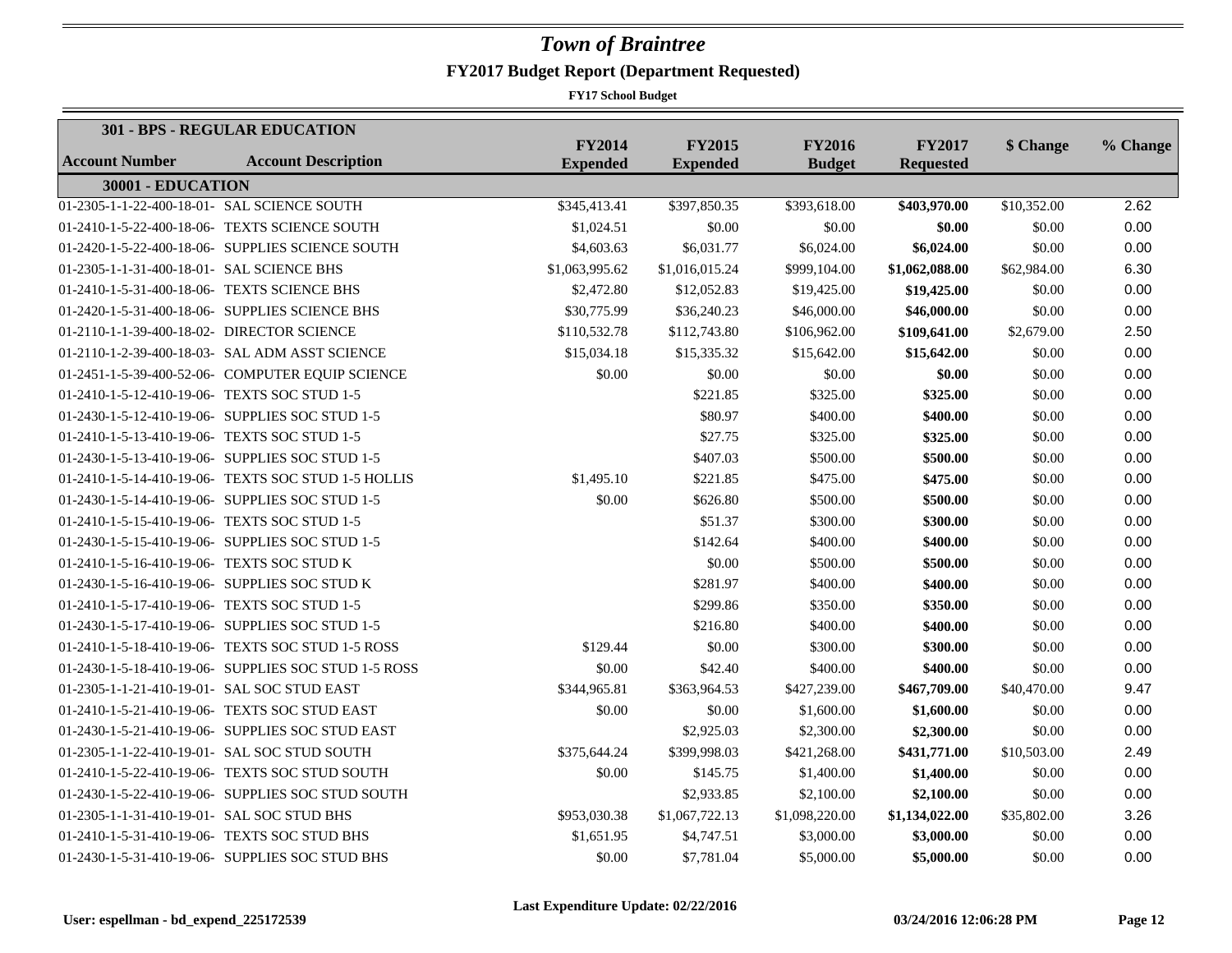|                                              | 301 - BPS - REGULAR EDUCATION                     |                                  |                                  |                                |                                   |              |           |
|----------------------------------------------|---------------------------------------------------|----------------------------------|----------------------------------|--------------------------------|-----------------------------------|--------------|-----------|
| <b>Account Number</b>                        | <b>Account Description</b>                        | <b>FY2014</b><br><b>Expended</b> | <b>FY2015</b><br><b>Expended</b> | <b>FY2016</b><br><b>Budget</b> | <b>FY2017</b><br><b>Requested</b> | \$ Change    | % Change  |
| 30001 - EDUCATION                            |                                                   |                                  |                                  |                                |                                   |              |           |
|                                              | 01-2440-1-4-31-410-19-06- CURRICULUM PRESENTERS   |                                  | \$900.00                         | \$0.00                         | \$0.00                            | \$0.00       | 0.00      |
|                                              | 01-2110-1-1-39-410-19-02- DIRECTOR SOCIAL STUDIES | \$110,532.78                     | \$112,743.83                     | \$114,999.00                   | \$114,999.00                      | \$0.00       | 0.00      |
|                                              | 01-2110-1-2-39-410-19-03- SAL ADM ASST SOC STUD   | \$15,034.18                      | \$15,334.80                      | \$15,642.00                    | \$15,642.00                       | \$0.00       | 0.00      |
|                                              | 01-2451-1-5-39-410-52-06- COMPUTER EQUIP SOC STUD | \$0.00                           | \$0.00                           | \$0.00                         | \$0.00                            | \$0.00       | 0.00      |
| 01-1230-2-4-39-420-01-02- SPED               |                                                   |                                  | \$6,692.52                       | \$0.00                         | \$0.00                            | \$0.00       | 0.00      |
|                                              | 01-2357-1-1-39-440-84-96- PROF DEV COORDINATION   | \$4,760.93                       | \$3,395.03                       | \$8,000.00                     | \$8,000.00                        | \$0.00       | 0.00      |
|                                              | 01-2357-1-6-39-440-84-96- PROF DEV COORDINATION   | \$0.00                           | \$0.00                           | \$0.00                         | \$0.00                            | \$0.00       | 0.00      |
|                                              | 01-2357-1-1-39-440-96-96- PRO DEV MENTORING       | \$12,861.50                      | \$45,306.76                      | \$40,000.00                    | \$40,000.00                       | \$0.00       | 0.00      |
| 01-2325-1-3-19-450-52-96- SAL SUBSTITUTE K-5 |                                                   | \$155,295.90                     | \$248,899.37                     | \$142,384.00                   | \$142,384.00                      | \$0.00       | 0.00      |
| 01-2325-1-3-25-450-52-96- SAL SUBSTITUTE 6-8 |                                                   | \$79,210.04                      | \$74,713.88                      | \$80,000.00                    | \$80,000.00                       | \$0.00       | 0.00      |
|                                              | 01-2325-1-3-31-450-52-96- SAL SUBSTITUTE 9-12     | \$150,797.33                     | \$111,757.95                     | \$117,384.00                   | \$117,384.00                      | \$0.00       | 0.00      |
| 01-2110-1-5-39-470-28-06- POSTAGE            |                                                   | \$8,000.00                       | \$7,739.61                       | \$8,000.00                     | \$8,000.00                        | \$0.00       | 0.00      |
| 01-2110-1-6-39-470-58-88- SUPERVISORS        |                                                   | \$360.00                         | \$0.00                           | \$1,500.00                     | \$1,500.00                        | \$0.00       | 0.00      |
| 01-3300-1-2-39-480-91-02- BUS DIRECTOR       |                                                   | \$65,069.16                      | \$66,370.20                      | \$71,680.00                    | \$71,680.00                       | \$0.00       | 0.00      |
| 01-3300-1-3-39-480-91-04- BUS DRIVERS        |                                                   | \$602,662.90                     | \$665,389.34                     | \$677,791.00                   | \$677,791.00                      | \$0.00       | 0.00      |
| 01-3300-1-3-39-480-91-04- BUS MECHANIC       |                                                   | \$53,256.70                      | \$77,550.35                      | \$67,462.00                    | \$67,462.00                       | \$0.00       | 0.00      |
| 01-3300-1-4-39-480-91-51- HOMELESS           |                                                   | \$74,309.66                      | \$61,507.52                      | \$65,000.00                    | \$65,000.00                       | \$0.00       | 0.00      |
| 01-3300-1-5-39-480-91-51- BUS LEASE          |                                                   | \$305,836.00                     | \$337,374.70                     | \$353,836.00                   | \$353,836.00                      | \$0.00       | 0.00      |
| 01-3300-1-5-39-480-91-51- BUS EXPENSE        |                                                   | \$88,485.47                      | \$90,342.24                      | \$90,000.00                    | \$90,000.00                       | \$0.00       | 0.00      |
| 01-3300-1-5-39-480-91-51- BUS REPAIRS        |                                                   | \$4,217.28                       | \$12,071.50                      | \$22,000.00                    | \$22,000.00                       | \$0.00       | 0.00      |
| 01-3300-1-5-39-480-91-51- BUS FUEL           |                                                   | \$114,679.39                     | \$81,166.03                      | \$126,000.00                   | \$126,000.00                      | \$0.00       | 0.00      |
|                                              | 01-6900-1-3-39-480-91-90- SAL PRIVATE SCHOOL      | \$0.00                           | \$0.00                           | \$0.00                         | \$47,000.00                       | \$47,000.00  | 100.00    |
|                                              | 01-6900-1-4-39-480-91-90- PRIVATE SCHOOL TRANS    | \$45,166.00                      | \$0.00                           | \$47,000.00                    | \$0.00                            | \$-47,000.00 | $-100.00$ |
|                                              | 01-2451-1-5-39-490-52-06- REPAIRS COMPUTER EQUIP  | \$0.00                           | \$0.00                           | \$0.00                         | \$0.00                            | \$0.00       | 0.00      |
|                                              | 01-2410-1-5-12-490-64-06- TEXTS ELL FLAHERTY      |                                  | \$93.91                          | \$109.95                       | \$110.00                          | \$0.05       | 0.04      |
|                                              | 01-2430-1-5-12-490-64-06- SUPPLIES ELL FLAHERTY   |                                  | \$0.00                           | \$0.00                         | \$0.00                            | \$0.00       | 0.00      |
|                                              | 01-2410-1-5-13-490-64-06- TEXTS ELL HIGHLANDS     |                                  | \$0.00                           | \$109.95                       | \$110.00                          | \$0.05       | 0.04      |
|                                              | 01-2430-1-5-13-490-64-06- SUPPLIES ELL HIGHLANDS  |                                  | \$0.00                           | \$0.00                         | \$0.00                            | \$0.00       | 0.00      |
| 01-2410-1-5-14-490-64-06- TEXTS ELL HOLLIS   |                                                   |                                  | \$0.00                           | \$109.95                       | \$110.00                          | \$0.05       | 0.04      |
|                                              | 01-2430-1-5-14-490-64-06- SUPPLIES ELL HOLLIS     |                                  | \$0.00                           | \$0.00                         | \$0.00                            | \$0.00       | 0.00      |
| 01-2410-1-5-15-490-64-06- TEXTS ELL LIBERTY  |                                                   |                                  | \$68.42                          | \$109.95                       | \$110.00                          | \$0.05       | 0.04      |
|                                              | 01-2430-1-5-15-490-64-06- SUPPLIES ELL LIBERTY    |                                  | \$0.00                           | \$0.00                         | \$0.00                            | \$0.00       | 0.00      |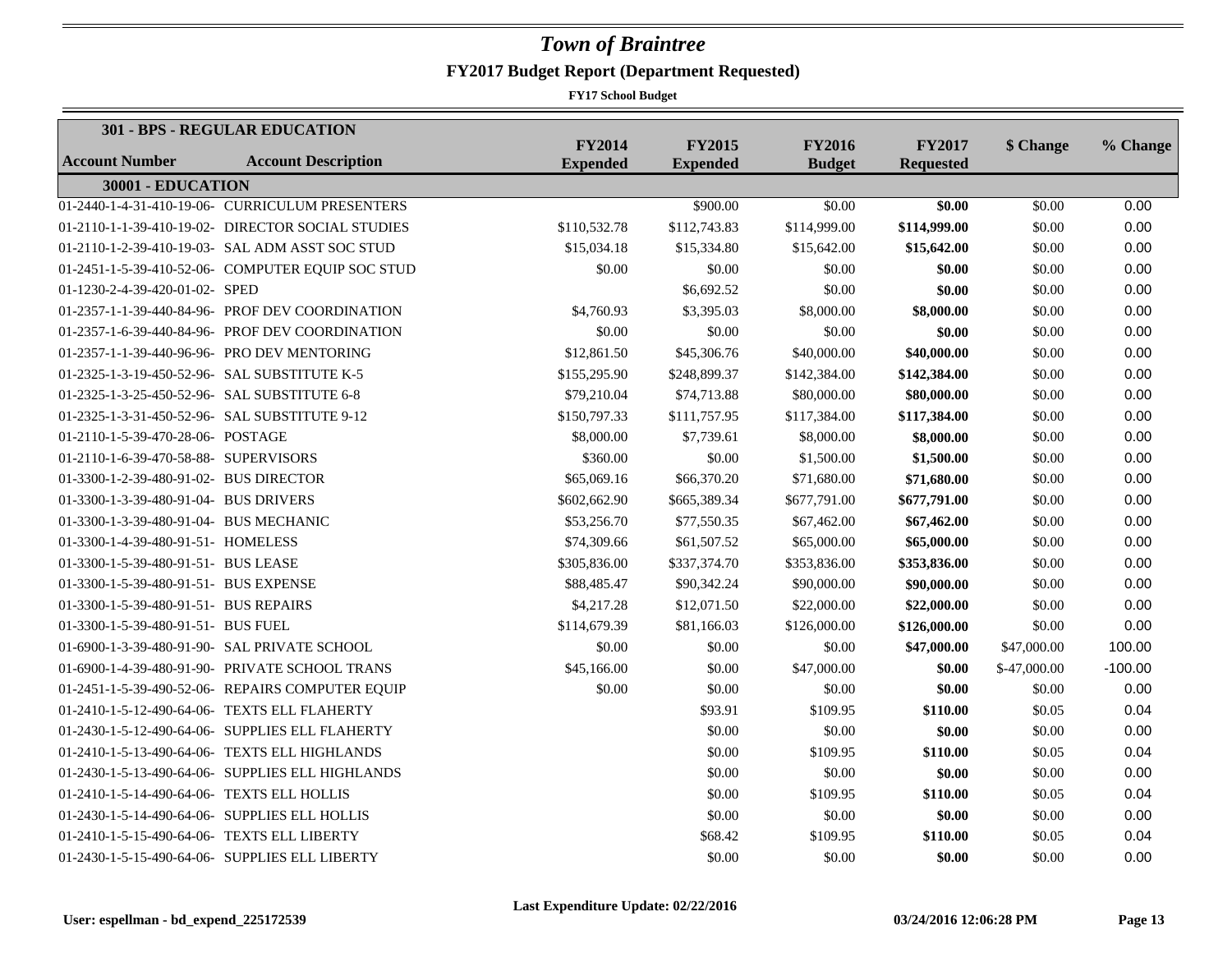|                                             | 301 - BPS - REGULAR EDUCATION                      |                                  |                                  |                                |                                   |              |          |
|---------------------------------------------|----------------------------------------------------|----------------------------------|----------------------------------|--------------------------------|-----------------------------------|--------------|----------|
| <b>Account Number</b>                       | <b>Account Description</b>                         | <b>FY2014</b><br><b>Expended</b> | <b>FY2015</b><br><b>Expended</b> | <b>FY2016</b><br><b>Budget</b> | <b>FY2017</b><br><b>Requested</b> | \$ Change    | % Change |
| 30001 - EDUCATION                           |                                                    |                                  |                                  |                                |                                   |              |          |
|                                             | 01-2410-1-5-16-490-64-06- TEXTS ELL MONATIQUOT     |                                  | \$328.90                         | \$109.95                       | \$110.00                          | \$0.05       | 0.04     |
|                                             | 01-2410-1-5-17-490-64-06- TEXTS ELL MORRISON       |                                  | \$14.94                          | \$219.90                       | \$220.00                          | \$0.10       | 0.04     |
|                                             | 01-2430-1-5-17-490-64-06- SUPPLIES ELL MORRISON    |                                  | \$0.00                           | \$0.00                         | \$0.00                            | \$0.00       | 0.00     |
| 01-2410-1-5-18-490-64-06- TEXTS ELL ROSS    |                                                    |                                  | \$0.00                           | \$109.95                       | \$110.00                          | \$0.05       | 0.04     |
| 01-2430-1-5-18-490-64-06- SUPPLIES ELL ROSS |                                                    |                                  | \$0.00                           | \$0.00                         | \$0.00                            | \$0.00       | 0.00     |
| 01-2410-1-5-21-490-64-06- TEXTS ELL EAST    |                                                    |                                  | \$444.99                         | \$500.00                       | \$500.00                          | \$0.00       | 0.00     |
| 01-2430-1-5-21-490-64-06- SUPPLIES ELL EAST |                                                    |                                  | \$0.00                           | \$0.00                         | \$0.00                            | \$0.00       | 0.00     |
| 01-2410-1-5-22-490-64-06- TEXTS ELL SOUTH   |                                                    |                                  | \$18.69                          | \$500.00                       | \$500.00                          | \$0.00       | 0.00     |
|                                             | 01-2430-1-5-22-490-64-06- SUPPLIES ELL SOUTH       |                                  | \$0.00                           | \$0.00                         | \$0.00                            | \$0.00       | 0.00     |
| 01-2410-1-5-31-490-64-06- TEXTS ELL BHS     |                                                    |                                  | \$909.98                         | \$10.90                        | \$11.00                           | \$0.10       | 0.91     |
| 01-2430-1-5-31-490-64-06- SUPPLIES ELL BHS  |                                                    |                                  | \$0.00                           | \$0.00                         | \$0.00                            | \$0.00       | 0.00     |
| 01-2410-1-5-39-490-64-06- TEXTS ELL         |                                                    |                                  | \$0.00                           | \$0.00                         | \$0.00                            | \$0.00       | 0.00     |
| 01-2430-1-5-39-490-64-06- SUPPLIES ELL      |                                                    |                                  | \$0.00                           | \$0.00                         | \$0.00                            | \$0.00       | 0.00     |
| 01-2310-1-1-39-490-96-01- HOME TUTOR        |                                                    | \$171,979.99                     | \$171,062.56                     | \$135,766.00                   | \$135,766.00                      | \$0.00       | 0.00     |
| 01-2310-1-1-39-490-96-01- SAL ELL           |                                                    | \$521,214.40                     | \$553,397.37                     | \$672,531.00                   | \$786,211.00                      | \$113,680.00 | 16.90    |
|                                             | 01-2310-1-4-39-490-96-01- TUTORING SERVICES        | \$0.00                           | \$851.20                         | \$0.00                         | \$0.00                            | \$0.00       | 0.00     |
|                                             | 01-1430-2-4-39-420-01-02- SPED LEGAL SERVICES      |                                  | \$4,830.00                       | \$0.00                         | \$8,000.00                        | \$8,000.00   | 100.00   |
|                                             | 01-2110-2-2-39-420-14-03- SAL ADM ASST SPECIAL ED  | \$37,398.31                      | \$38,276.70                      | \$39,042.00                    | \$39,042.00                       | \$0.00       | 0.00     |
|                                             | 01-2420-2-5-39-420-16-06- SUPPLIES PE ADAPTIVE DW  | \$0.00                           | \$0.00                           | \$0.00                         | \$0.00                            | \$0.00       | 0.00     |
|                                             | 01-2110-2-1-39-420-21-02- DIRECTOR SPEC EDUCATION  | \$101,370.12                     | \$68,879.08                      | \$68,185.00                    | \$71,717.00                       | \$3,532.00   | 5.18     |
|                                             | 01-2110-2-1-39-420-21-03- ASST DIRECTOR SPED       | \$141,118.06                     | \$145,254.17                     | \$206,998.00                   | \$206,998.00                      | \$0.00       | 0.00     |
|                                             | 01-2320-2-1-39-420-22-01- SAL HOME SERVICES        | \$0.00                           | \$27,199.85                      | \$8,000.00                     | \$12,000.00                       | \$4,000.00   | 50.00    |
|                                             | 01-2330-2-3-14-420-52-96- SAL SUBST SEP SPED PARAS | \$322,048.12                     | \$320,549.66                     | \$358,845.00                   | \$379,640.00                      | \$20,795.00  | 5.79     |
|                                             | 01-2330-2-3-16-420-52-96- SAL SUBST SEP SPED PARA  | \$0.00                           | \$40,746.36                      | \$46,781.00                    | \$54,144.00                       | \$7,363.00   | 15.73    |
|                                             | 01-2451-2-5-31-420-52-06- REPAIRS COMPUTER EQUIP   |                                  | \$0.00                           | \$249.00                       | \$249.00                          | \$0.00       | 0.00     |
|                                             | 01-2330-2-3-39-420-52-96- SAL SUBS SPED PARAS      | \$207,518.07                     | \$252,859.67                     | \$150,000.00                   | \$150,000.00                      | \$0.00       | 0.00     |
|                                             | 01-2451-2-5-39-420-52-06- COMPUTER EQUIPMENT       | \$0.00                           | \$1,362.21                       | \$2,244.00                     | \$2,244.00                        | \$0.00       | 0.00     |
| 01-2310-2-1-31-420-55-01- SAL LANG BASE BHS |                                                    | \$144,363.98                     | \$150,625.30                     | \$384,061.00                   | \$391,422.00                      | \$7,361.00   | 1.91     |
|                                             | 01-2330-2-3-31-420-55-97- SAL LANG BASE BHS PARAS  | \$51,557.56                      | \$42,383.25                      | \$30,858.00                    | \$35,682.00                       | \$4,824.00   | 15.63    |
|                                             | 01-2420-2-4-39-420-56-06- SPED COPIER EXPENSE      | \$4,188.12                       | \$4,188.12                       | \$6,000.00                     | \$6,000.00                        | \$0.00       | 0.00     |
| 01-2110-2-6-39-420-58-88- SPED MEMBERSHIPS  |                                                    | \$500.00                         | \$425.00                         | \$1,000.00                     | \$1,000.00                        | \$0.00       | 0.00     |
|                                             | 01-2310-2-1-12-420-60-01- SAL RES RM FLAHERTY      | \$112,668.75                     | \$129,341.72                     | \$134,919.00                   | \$137,907.00                      | \$2,988.00   | 2.21     |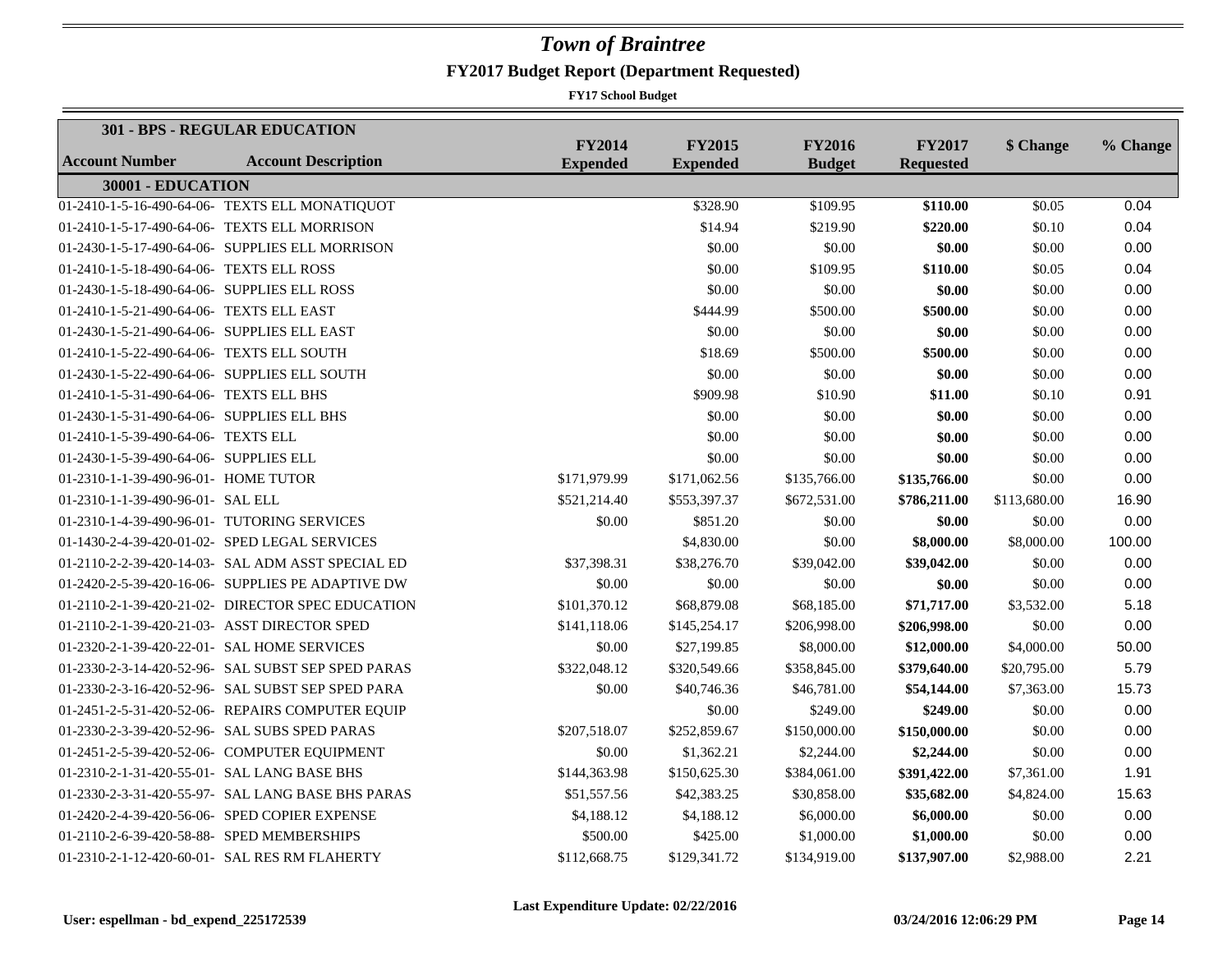|                                              | <b>302 - BPS - SPECIAL EDUCATION</b>               |                                  |                                  |                                |                                   |              |          |
|----------------------------------------------|----------------------------------------------------|----------------------------------|----------------------------------|--------------------------------|-----------------------------------|--------------|----------|
| Account Number                               | <b>Account Description</b>                         | <b>FY2014</b><br><b>Expended</b> | <b>FY2015</b><br><b>Expended</b> | <b>FY2016</b><br><b>Budget</b> | <b>FY2017</b><br><b>Requested</b> | \$ Change    | % Change |
| 30001 - EDUCATION                            |                                                    |                                  |                                  |                                |                                   |              |          |
| 01-2330-2-3-12-420-60-97- SAL RES RM PARA    |                                                    | \$335,688.73                     | \$350,026.47                     | \$424,834.00                   | \$439,338.00                      | \$14,504.00  | 3.41     |
|                                              | 01-2410-2-5-12-420-60-06- TEXTS RES RM FLAHERTY    | \$0.00                           | \$62.90                          | \$1,500.00                     | \$1,500.00                        | \$0.00       | 0.00     |
|                                              | 01-2430-2-5-12-420-60-06- SUPPLIES RES RM FLAHERTY | \$910.82                         | \$5,087.70                       | \$5,000.00                     | \$5,000.00                        | \$0.00       | 0.00     |
|                                              | 01-2310-2-1-13-420-60-01- SAL RES RM HIGHLANDS     | \$179,376.73                     | \$217,049.64                     | \$242,018.00                   | \$251,343.00                      | \$9,325.00   | 3.85     |
| 01-2330-2-3-13-420-60-97- SAL RES RM PARA    |                                                    | \$106,553.63                     | \$121,283.14                     | \$119,136.00                   | \$134,101.00                      | \$14,965.00  | 12.56    |
|                                              | 01-2410-2-5-13-420-60-06- TEXTS RES RM HIGHLANDS   | \$0.00                           | \$0.00                           | \$500.00                       | \$500.00                          | \$0.00       | 0.00     |
| 01-2430-2-5-13-420-60-06- SUPPLIES RES RM    |                                                    | \$1,665.20                       | \$2,399.35                       | \$1,500.00                     | \$1,500.00                        | \$0.00       | 0.00     |
| 01-2310-2-1-14-420-60-01- SAL RES RM HOLLIS  |                                                    | \$237,225.01                     | \$244,898.68                     | \$343,756.00                   | \$303,570.00                      | \$-40,186.00 | $-11.69$ |
|                                              | 01-2410-2-5-14-420-60-06- TEXTS RES RM HOLLIS      | \$0.00                           | \$0.00                           | \$1,000.00                     | \$1,000.00                        | \$0.00       | 0.00     |
|                                              | 01-2430-2-5-14-420-60-06- SUPPLIES RES RM HOLLIS   | \$437.88                         | \$984.42                         | \$2,639.82                     | \$2,640.00                        | \$0.18       | 0.00     |
| 01-2310-2-1-15-420-60-01- SAL RES RM LIBERTY |                                                    | \$197,647.56                     | \$247,464.03                     | \$264,521.00                   | \$269,922.00                      | \$5,401.00   | 2.04     |
|                                              | 01-2330-2-3-15-420-60-97- SAL RES RM PARA LIBERTY  | \$21,474.86                      | \$22,277.60                      | \$41,106.00                    | \$45,015.00                       | \$3,909.00   | 9.50     |
|                                              | 01-2410-2-5-15-420-60-06- TEXTS RES RM LIBERTY     | \$0.00                           | \$0.00                           | \$500.00                       | \$500.00                          | \$0.00       | 0.00     |
|                                              | 01-2430-2-5-15-420-60-06- SUPPLIES RES RM LIBERTY  | \$1,036.39                       | \$157.39                         | \$860.18                       | \$860.00                          | $$-0.18$     | $-0.02$  |
|                                              | 01-2310-2-1-16-420-60-01- SAL RES RM MONATIQUOT    | \$0.00                           | \$0.00                           | \$0.00                         | \$0.00                            | \$0.00       | 0.00     |
| 01-2410-2-5-16-420-60-06- TEXTS RES RM       |                                                    |                                  | \$0.00                           | \$500.00                       | \$500.00                          | \$0.00       | 0.00     |
| 01-2430-2-5-16-420-60-06- SUPPLIES RES RM    |                                                    |                                  | \$0.00                           | \$500.00                       | \$500.00                          | \$0.00       | 0.00     |
|                                              | 01-2310-2-1-17-420-60-01- SAL RES RM MORRISON      | \$222,341.59                     | \$237,677.93                     | \$244,608.00                   | \$244,608.00                      | \$0.00       | 0.00     |
| 01-2330-2-3-17-420-60-97- SAL RES RM PARA    |                                                    | \$225,944.91                     | \$245,436.29                     | \$274,645.00                   | \$283,844.00                      | \$9,199.00   | 3.34     |
|                                              | 01-2410-2-5-17-420-60-06- TEXTS RES RM MORRISON    | \$0.00                           | \$0.00                           | \$1,500.00                     | \$1,500.00                        | \$0.00       | 0.00     |
|                                              | 01-2430-2-5-17-420-60-06- SUPPLIES RES RM MORRISON | \$872.88                         | \$1,606.90                       | \$3,000.00                     | \$3,000.00                        | \$0.00       | 0.00     |
| 01-2310-2-1-18-420-60-01- SAL RES RM ROSS    |                                                    | \$171,110.00                     | \$178,373.80                     | \$181,942.00                   | \$181,942.00                      | \$0.00       | 0.00     |
|                                              | 01-2330-2-3-18-420-60-97- SAL RES RM PARA ROSS     | \$70,924.50                      | \$54,346.84                      | \$22,214.00                    | \$23,050.00                       | \$836.00     | 3.76     |
| 01-2410-2-5-18-420-60-06- TEXTS RES RM ROSS  |                                                    | \$0.00                           | \$0.00                           | \$500.00                       | \$500.00                          | \$0.00       | 0.00     |
|                                              | 01-2430-2-5-18-420-60-06- SUPPLIES RES RM ROSS     | \$686.45                         | \$1,361.18                       | \$1,500.00                     | \$1,500.00                        | \$0.00       | 0.00     |
| 01-2310-2-1-21-420-60-01- SAL RES RM EAST    |                                                    | \$320,855.50                     | \$361,561.87                     | \$380,126.00                   | \$396,301.00                      | \$16,175.00  | 4.25     |
|                                              | 01-2330-2-3-21-420-60-97- SAL RES RM PARA EAST     | \$225,469.41                     | \$175,831.77                     | \$21,403.00                    | \$22,214.00                       | \$811.00     | 3.78     |
| 01-2410-2-5-21-420-60-06- TEXTS RES RM EAST  |                                                    | \$0.00                           | \$649.60                         | \$1,000.00                     | \$1,000.00                        | \$0.00       | 0.00     |
|                                              | 01-2430-2-5-21-420-60-06- SUPPLIES RES RM EAST     | \$3,021.12                       | \$3,166.94                       | \$3,500.00                     | \$3,500.00                        | \$0.00       | 0.00     |
| 01-2310-2-1-22-420-60-01- SAL RES RM SOUTH   |                                                    | \$311,690.81                     | \$381,957.74                     | \$338,558.00                   | \$344,180.00                      | \$5,622.00   | 1.66     |
|                                              | 01-2330-2-3-22-420-60-97- SAL RES RM PARA SOUTH    | \$155,812.26                     | \$165,980.22                     | \$176,244.00                   | \$185,541.00                      | \$9,297.00   | 5.27     |
|                                              | 01-2410-2-5-22-420-60-06- TEXTS RES RM SOUTH       | \$0.00                           | \$365.20                         | \$1,000.00                     | \$1,000.00                        | \$0.00       | 0.00     |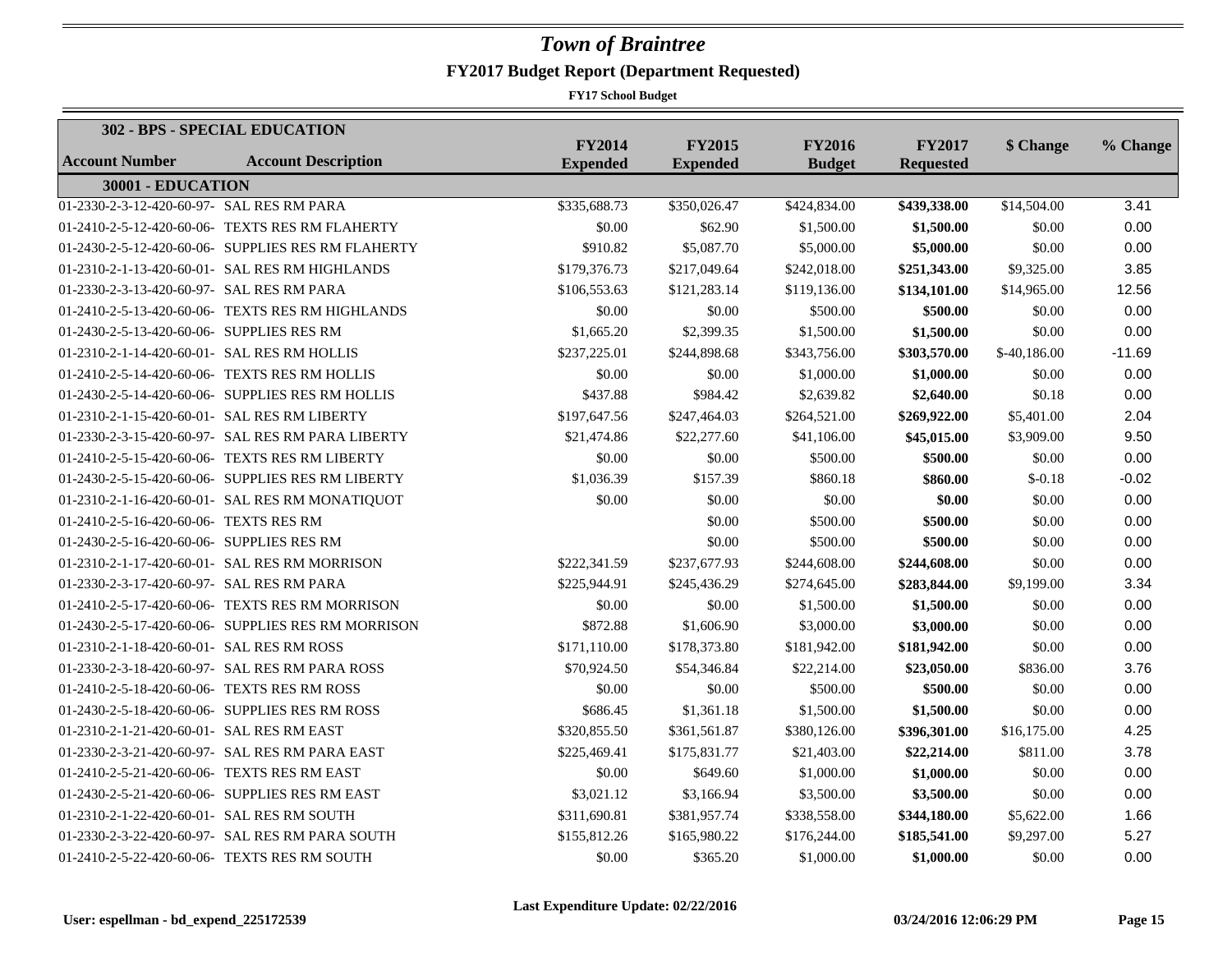|                                              | 302 - BPS - SPECIAL EDUCATION                       |                                  |                                  |                                |                                   |               |           |
|----------------------------------------------|-----------------------------------------------------|----------------------------------|----------------------------------|--------------------------------|-----------------------------------|---------------|-----------|
| <b>Account Number</b>                        | <b>Account Description</b>                          | <b>FY2014</b><br><b>Expended</b> | <b>FY2015</b><br><b>Expended</b> | <b>FY2016</b><br><b>Budget</b> | <b>FY2017</b><br><b>Requested</b> | \$ Change     | % Change  |
| 30001 - EDUCATION                            |                                                     |                                  |                                  |                                |                                   |               |           |
|                                              | 01-2430-2-5-22-420-60-06- SUPPLIES RES RM SOUTH     | \$2,551.92                       | \$3,770.16                       | \$3,500.00                     | \$3,500.00                        | \$0.00        | 0.00      |
| 01-2310-2-1-31-420-60-01- SAL RES RM BHS     |                                                     | \$706,641.71                     | \$759,081.58                     | \$774,967.00                   | \$776,224.00                      | \$1,257.00    | 0.16      |
| 01-2330-2-3-31-420-60-97- SAL SPED PARA BHS  |                                                     | \$32,987.61                      | \$38,548.07                      | \$11,528.00                    | \$28,402.00                       | \$16,874.00   | 146.37    |
| 01-2410-2-5-31-420-60-06- TEXTS RES RM BHS   |                                                     | \$0.00                           | \$1,381.78                       | \$2,500.00                     | \$2,500.00                        | \$0.00        | 0.00      |
|                                              | 01-2430-2-5-31-420-60-06- SUPPLIES RES RM BHS       | \$14,289.15                      | \$5,137.68                       | \$4,251.00                     | \$4,251.00                        | \$0.00        | 0.00      |
|                                              | 01-2320-2-4-39-420-60-06- 504 ADAPTIVE SERV -       | \$0.00                           | \$587.50                         | \$0.00                         | \$0.00                            | \$0.00        | 0.00      |
| 01-2410-2-5-39-420-60-06- TEXTS RES RM ELM   |                                                     |                                  | \$0.00                           | \$0.00                         | \$0.00                            | \$0.00        | 0.00      |
| 01-2410-2-5-39-420-60-06- 504-ADAPTIVE       |                                                     |                                  | \$14,209.14                      | \$0.00                         | \$0.00                            | \$0.00        | 0.00      |
|                                              | 01-2430-2-5-39-420-60-06- SUPPLIES RES RM DISTRICT  |                                  | \$0.00                           | \$0.00                         | \$0.00                            | \$0.00        | 0.00      |
|                                              | 01-2310-2-1-12-420-61-01- SAL SUBST SEP FLAHERTY    | \$392,976.85                     | \$285,369.68                     | \$345,897.00                   | \$352,783.00                      | \$6,886.00    | 1.99      |
|                                              | 01-2310-2-1-14-420-61-01- SAL SUBST SEP HOLLIS      | \$337,689.60                     | \$358,345.56                     | \$531,596.00                   | \$551,212.00                      | \$19,616.00   | 3.69      |
| 01-2310-2-1-16-420-61-01- SAL SUBST SEP      |                                                     | \$0.00                           | \$76,796.17                      | \$86,081.00                    | \$86,081.00                       | \$0.00        | 0.00      |
|                                              | 01-2310-2-1-17-420-61-01- SAL SUBST SEP MORR        | \$225,809.15                     | \$236,300.57                     | \$244,997.00                   | \$208,680.00                      | $$-36,317.00$ | $-14.82$  |
| 01-2310-2-1-21-420-61-01- SAL SUBST SEP EAST |                                                     | \$619,721.30                     | \$606,633.05                     | \$705,737.00                   | \$657,175.00                      | $$-48,562.00$ | $-6.88$   |
|                                              | 01-2310-2-1-22-420-61-01- SAL SUBST SEP SOUTH       | \$515,971.61                     | \$506,470.09                     | \$537,282.00                   | \$558,009.00                      | \$20,727.00   | 3.85      |
| 01-2310-2-1-31-420-61-01- SAL SUBST SEP BHS  |                                                     | \$117,481.71                     | \$130,446.13                     | \$136,974.00                   | \$256,095.00                      | \$119,121.00  | 86.96     |
|                                              | 01-2330-2-3-31-420-61-97- SAL SUBSEP SPED PARA BHS  | \$244,305.04                     | \$226,757.26                     | \$151,808.00                   | \$161,305.00                      | \$9,497.00    | 6.25      |
|                                              | 01-2305-2-1-39-420-61-01- SAL PRESCHOOL BHS         | \$572,770.49                     | \$611,919.04                     | \$688,643.00                   | \$701,650.00                      | \$13,007.00   | 1.88      |
| 01-2330-1-3-39-420-61-97- SPED PRESCH PARA   |                                                     | \$351,354.99                     | \$365,925.19                     | \$43,106.00                    | \$0.00                            | $$-43,106.00$ | $-100.00$ |
| 01-2330-2-3-39-420-61-97- SPED PRESCH PARA   |                                                     | \$0.00                           | \$0.00                           | \$0.00                         | \$46,175.00                       | \$46,175.00   | 100.00    |
|                                              | 01-2310-2-1-39-420-62-90- SAL SPED SMR SCH PROG     |                                  | \$0.00                           | \$144,078.00                   | \$85,959.00                       | $$-58,119.00$ | $-40.33$  |
| 01-2310-2-1-39-420-62-90- SAL PM TUTORIAL    |                                                     |                                  | \$0.00                           | \$0.00                         | \$0.00                            | \$0.00        | 0.00      |
|                                              | 01-2330-2-3-39-420-62-90- SAL SPED SMR SCH PROG     |                                  | \$0.00                           | \$96,686.00                    | \$146,077.00                      | \$49,391.00   | 51.08     |
|                                              | 01-2330-2-3-39-420-62-90- SAL PM TUTORIAL PARAS     |                                  | \$0.00                           | \$0.00                         | \$0.00                            | \$0.00        | 0.00      |
|                                              | 01-9100-2-4-39-420-62-90- TUITION - SPECIAL SCHOOLS |                                  | \$0.00                           | \$0.00                         | \$0.00                            | \$0.00        | 0.00      |
|                                              | 01-9300-2-4-39-420-62-90- SPED SMR SCHOOL PROG      | \$225,879.45                     | \$268,481.74                     | \$11,736.00                    | \$11,736.00                       | \$0.00        | 0.00      |
| 01-9300-2-4-39-420-62-90- TUITION IN-STATE   |                                                     | \$2,801,604.65                   | \$3,428,149.60                   | \$2,834,000.00                 | \$2,395,801.00                    | \$-438,199.00 | $-15.46$  |
| 01-9300-2-4-39-420-62-90- PM TUTORIAL        |                                                     | \$105,361.71                     | \$117,598.26                     | \$92,000.00                    | \$92,000.00                       | \$0.00        | 0.00      |
|                                              | 01-9400-2-4-39-420-63-90- TUITION - COLLABORATIVE   | \$1,373,525.74                   | \$1,372,765.72                   | \$1,265,000.00                 | \$1,849,706.00                    | \$584,706.00  | 46.22     |
| 01-2320-2-1-12-420-64-01- SAL SPEECH & LANG  |                                                     | \$171,501.73                     | \$192,508.05                     | \$204,414.00                   | \$177,052.00                      | $$-27,362.00$ | $-13.38$  |
| 01-2320-2-1-13-420-64-01- SAL SPEECH & LANG  |                                                     | \$79,266.94                      | \$85,345.00                      | \$90,971.00                    | \$90,971.00                       | \$0.00        | 0.00      |
|                                              | 01-2320-2-1-14-420-64-01- SAL SPEECH & LANG HOLLIS  | \$151,229.65                     | \$159,616.39                     | \$215,505.00                   | \$221,334.00                      | \$5,829.00    | 2.70      |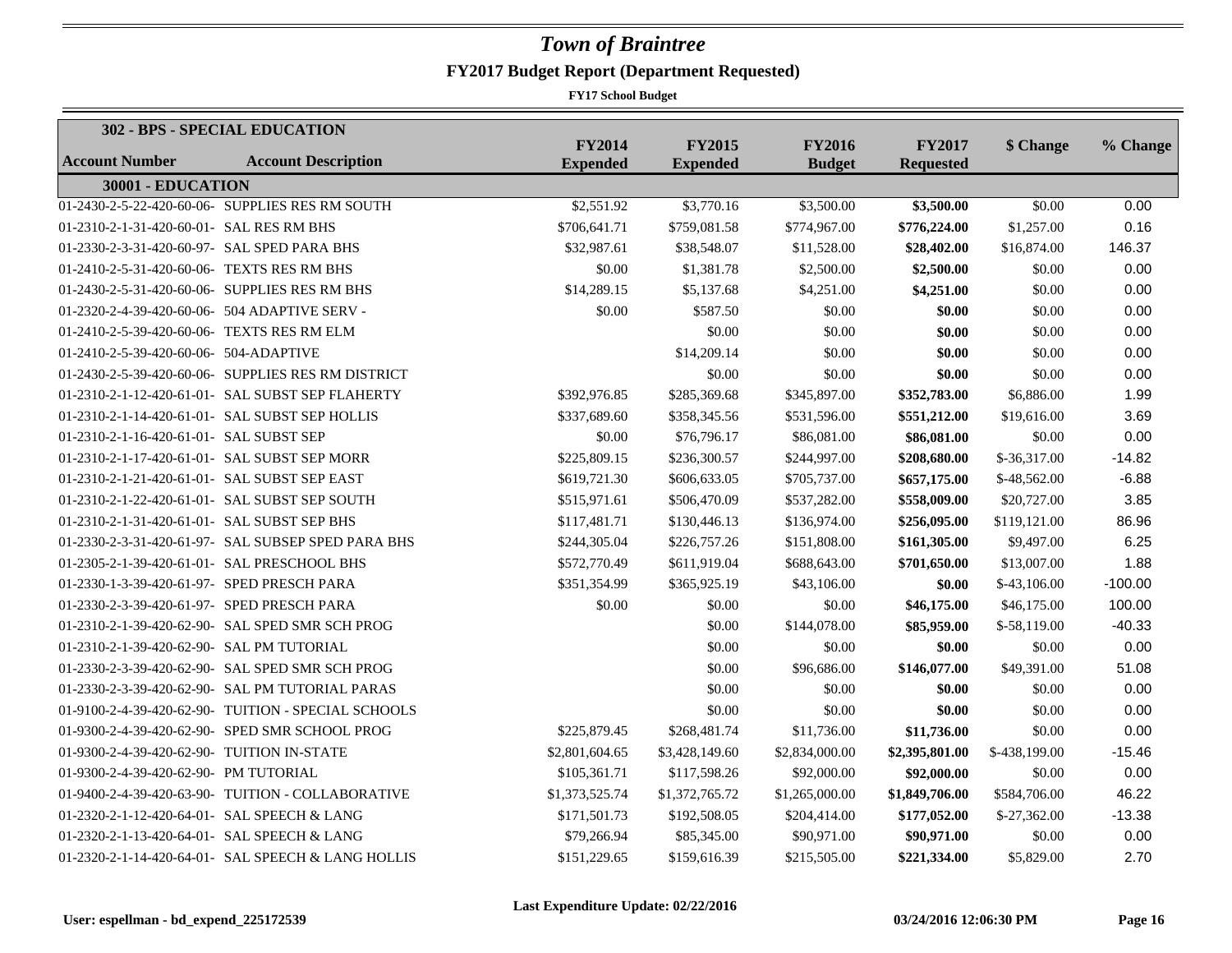|                                              | 302 - BPS - SPECIAL EDUCATION                     |                                  |                                  |                                |                                   |               |          |
|----------------------------------------------|---------------------------------------------------|----------------------------------|----------------------------------|--------------------------------|-----------------------------------|---------------|----------|
| <b>Account Number</b>                        | <b>Account Description</b>                        | <b>FY2014</b><br><b>Expended</b> | <b>FY2015</b><br><b>Expended</b> | <b>FY2016</b><br><b>Budget</b> | <b>FY2017</b><br><b>Requested</b> | \$ Change     | % Change |
| 30001 - EDUCATION                            |                                                   |                                  |                                  |                                |                                   |               |          |
| 01-2320-2-1-15-420-64-01- SAL SPEECH & LANG  |                                                   | \$58,740.79                      | \$63,292.87                      | \$68,001.00                    | \$71,443.00                       | \$3,442.00    | 5.06     |
| 01-2320-2-1-16-420-64-01- SAL SPEECH&LANG    |                                                   | \$0.00                           | \$0.00                           | \$0.00                         | \$61,359.00                       | \$61,359.00   | 100.00   |
| 01-2320-2-1-17-420-64-01- SAL SPEECH & LANG  |                                                   | \$161,471.64                     | \$171,115.81                     | \$216,753.00                   | \$193,312.00                      | $$-23,441.00$ | $-10.81$ |
|                                              | 01-2320-2-1-18-420-64-01- SAL SPEECH & LANG ROSS  | \$87,438.01                      | \$89,186.80                      | \$90,971.00                    | \$90,971.00                       | \$0.00        | 0.00     |
|                                              | 01-2320-2-1-21-420-64-01- SAL SPEECH & LANG EAST  | \$123,365.09                     | \$133,000.93                     | \$147,438.00                   | \$156,250.00                      | \$8,812.00    | 5.97     |
|                                              | 01-2320-2-1-22-420-64-01- SAL SPEECH & LANG SOUTH | \$38,068.57                      | \$40,776.26                      | \$175,715.00                   | \$180,106.00                      | \$4,391.00    | 2.49     |
|                                              | 01-2320-2-1-31-420-64-01- SAL SPEECH & LANG BHS   | \$165,492.17                     | \$175,039.76                     | \$139,691.00                   | \$143,611.00                      | \$3,920.00    | 2.80     |
| 01-2320-2-1-39-420-64-01- SAL SPEECH & LANG  |                                                   | \$211,545.41                     | \$218,173.53                     | \$322,606.00                   | \$282,420.00                      | $$-40,186.00$ | $-12.45$ |
| 01-2320-2-1-12-420-65-01- SAL BCBA FLAHERTY  |                                                   | \$33,834.24                      | \$36,432.20                      | \$0.00                         | \$0.00                            | \$0.00        | 0.00     |
| 01-2320-2-1-17-420-65-01- SAL BCBA MORRISON  |                                                   |                                  | \$36,432.20                      | \$0.00                         | \$0.00                            | \$0.00        | 0.00     |
|                                              | 01-2800-2-3-39-420-65-90- SAL PSYC. THER/OCCUP    | \$0.00                           | \$0.00                           | \$633,907.00                   | \$644,787.00                      | \$10,880.00   | 1.71     |
|                                              | 01-2800-2-4-39-420-65-90- PSYC. THER/OCCUP THER   | \$352,288.85                     | \$350,665.73                     | \$0.00                         | \$0.00                            | \$0.00        | 0.00     |
|                                              | 01-2800-2-4-39-420-66-90- PSYCH EVALUATIONS       | \$62,129.04                      | \$70,901.02                      | \$68,756.00                    | \$90,000.00                       | \$21,244.00   | 30.89    |
|                                              | 01-2310-2-1-39-420-67-01- SAL ACADEMIC TESTING    | \$57,791.85                      | \$59,075.12                      | \$60,257.00                    | \$60,257.00                       | \$0.00        | 0.00     |
| 01-2320-2-1-39-420-67-01- SAL CASE MANAGER   |                                                   | \$62,419.23                      | \$67,679.69                      | \$126,898.00                   | \$126,898.00                      | \$0.00        | 0.00     |
|                                              | 01-2800-2-4-39-420-67-90- CONTRACT SERV SPED      | \$0.00                           | \$10,159.90                      | \$7,500.00                     | \$50,000.00                       | \$42,500.00   | 566.66   |
|                                              | 01-2320-2-1-39-420-76-01- SAL D/W BEHAVIORIST     | \$151,406.36                     | \$164,499.33                     | \$215,158.00                   | \$285,185.00                      | \$70,027.00   | 32.54    |
|                                              | 01-2710-2-1-12-420-82-01- SAL PSYCHOL FLAHERTY    | \$0.00                           | \$0.00                           | \$0.00                         | \$71,372.00                       | \$71,372.00   | 100.00   |
|                                              | 01-2710-2-1-13-420-82-01- SAL PSYCHOL HIGHLANDS   |                                  | \$0.00                           | \$0.00                         | \$90,971.00                       | \$90,971.00   | 100.00   |
|                                              | 01-2710-2-1-14-420-82-01- SAL PSYCHOLOGIST HOLLIS |                                  | \$0.00                           | \$0.00                         | \$136,457.00                      | \$136,457.00  | 100.00   |
| 01-2710-2-1-15-420-82-01- SAL PSYCHOLOGIST   |                                                   |                                  | \$0.00                           | \$0.00                         | \$90,971.00                       | \$90,971.00   | 100.00   |
|                                              | 01-2710-2-1-16-420-82-01- SAL PSYCHOL MONATIQUOT  |                                  | \$0.00                           | \$0.00                         | \$50,374.00                       | \$50,374.00   | 100.00   |
|                                              | 01-2710-2-1-17-420-82-01- SAL PSYCHOL MORRISON    |                                  | \$0.00                           | \$0.00                         | \$136,457.00                      | \$136,457.00  | 100.00   |
|                                              | 01-2710-2-1-18-420-82-01- SAL PSYCHOLOGIST ROSS   |                                  | \$0.00                           | \$0.00                         | \$90,971.00                       | \$90,971.00   | 100.00   |
|                                              | 01-2710-2-1-21-420-82-01- SAL PSYCHOLOGIST EAST   |                                  | \$0.00                           | \$0.00                         | \$69,196.00                       | \$69,196.00   | 100.00   |
|                                              | 01-2710-2-1-22-420-82-01- SAL PSYCHOLOGIST SOUTH  |                                  | \$0.00                           | \$0.00                         | \$90,971.00                       | \$90,971.00   | 100.00   |
|                                              | 01-2710-2-1-31-420-82-01- SAL PSYCHOLOGIST BHS    |                                  | \$0.00                           | \$0.00                         | \$250,804.00                      | \$250,804.00  | 100.00   |
| 01-3300-2-3-39-420-91-04- SPED BUS DRIVERS   |                                                   | \$414,507.54                     | \$433,921.00                     | \$375,000.00                   | \$375,000.00                      | \$0.00        | 0.00     |
|                                              | 01-3300-2-4-39-420-91-90- SPED TRANS VENDORS      | \$740,341.28                     | \$822,457.83                     | \$760,000.00                   | \$760,000.00                      | \$0.00        | 0.00     |
| 01-3300-2-5-39-420-91-51- SPED TRANS LEASE   |                                                   | \$118,760.26                     | \$114,282.00                     | \$118,000.00                   | \$118,000.00                      | \$0.00        | 0.00     |
|                                              | 01-3300-2-5-39-420-91-51- SPED TRANSPORTATION     | \$34,678.76                      | \$28,993.36                      | \$25,000.00                    | \$25,000.00                       | \$0.00        | 0.00     |
| 01-3300-2-5-39-420-91-51- SPED TRANS REPAIRS |                                                   | \$17,687.94                      | \$5,459.89                       | \$15,000.00                    | \$15,000.00                       | \$0.00        | 0.00     |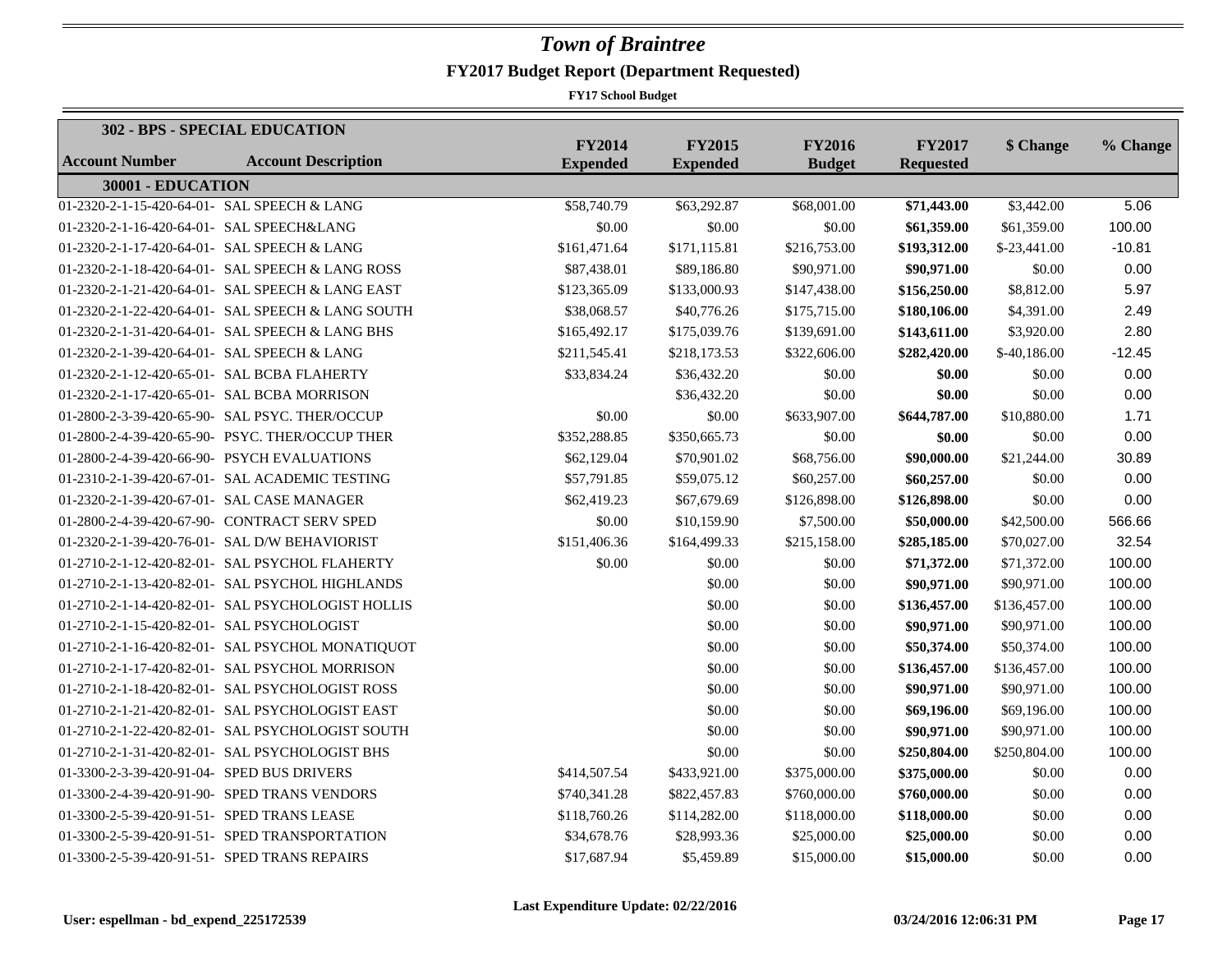|                                              | 302 - BPS - SPECIAL EDUCATION                      |                                  |                                  |                                |                                   |              |           |
|----------------------------------------------|----------------------------------------------------|----------------------------------|----------------------------------|--------------------------------|-----------------------------------|--------------|-----------|
| <b>Account Number</b>                        | <b>Account Description</b>                         | <b>FY2014</b><br><b>Expended</b> | <b>FY2015</b><br><b>Expended</b> | <b>FY2016</b><br><b>Budget</b> | <b>FY2017</b><br><b>Requested</b> | \$ Change    | % Change  |
| 30001 - EDUCATION                            |                                                    |                                  |                                  |                                |                                   |              |           |
| 01-3300-2-5-39-420-91-51- SPED TRANS FUEL    |                                                    | \$67,124.36                      | \$75,828.87                      | \$70,000.00                    | \$70,000.00                       | \$0.00       | 0.00      |
|                                              | 01-9100-3-4-39-510-89-90- TUITION AGRICULTURAL     | \$16,000.00                      | \$19,385.84                      | \$20,000.00                    | \$20,000.00                       | \$0.00       | 0.00      |
|                                              | 01-2455-5-4-39-010-49-89- INSTRUCTIONAL SOFTWARE   | \$0.00                           | \$0.00                           | \$0.00                         | \$0.00                            | \$0.00       | 0.00      |
|                                              | 01-2455-5-6-39-020-06-06- INSTRUCTIONAL SOFTWARE   |                                  | \$0.00                           | \$0.00                         | \$0.00                            | \$0.00       | 0.00      |
|                                              | 01-3510-5-1-31-030-20-83- SAL ATHLETIC TRAINER     | \$35,937.00                      | \$34,102.00                      | \$42,840.00                    | \$0.00                            | \$-42,840.00 | $-100.00$ |
|                                              | 01-3510-5-1-31-030-20-87- SAL ATHLETIC OFFICIAL    | \$0.00                           | \$0.00                           | \$0.00                         | \$0.00                            | \$0.00       | 0.00      |
|                                              | 01-3510-5-1-31-030-20-99- ATHLETICS PROF SALARIES  | \$298,545.26                     | \$472,595.42                     | \$341,125.00                   | \$362,807.00                      | \$21,682.00  | 6.35      |
| 01-3510-5-3-31-030-20-89- SAL ATHLETICS      |                                                    | \$0.00                           | \$0.00                           | \$0.00                         | \$0.00                            | \$0.00       | 0.00      |
| 01-3510-5-4-31-030-20-83- ATHLETIC TRAINER   |                                                    |                                  | \$0.00                           | \$0.00                         | \$42,840.00                       | \$42,840.00  | 100.00    |
| 01-3510-5-4-31-030-20-87- ATHLETICS OFFICIAL |                                                    | \$56,526.50                      | \$59,020.75                      | \$67,008.00                    | \$67,008.00                       | \$0.00       | 0.00      |
|                                              | 01-3510-5-4-31-030-20-89- ATHLETICS TRANSPORT      | \$69,835.69                      | \$74,950.49                      | \$60,000.00                    | \$60,000.00                       | \$0.00       | 0.00      |
| 01-3510-5-5-31-030-20-51- SUPPLIES ATHLETICS |                                                    | \$24,525.61                      | \$28,821.24                      | \$33,038.00                    | \$33,038.00                       | \$0.00       | 0.00      |
| 01-3510-5-5-31-030-20-85- ATHLETICS          |                                                    | \$7,974.91                       | \$11,582.44                      | \$12,500.00                    | \$12,500.00                       | \$0.00       | 0.00      |
| 01-3510-5-6-31-030-20-84- ATHLETIC FACILITY  |                                                    | \$51,065.33                      | \$62,671.69                      | \$61,365.00                    | \$61,365.00                       | \$0.00       | 0.00      |
|                                              | 01-3510-5-6-31-030-20-90- ATHLETIC INSURANCE /FEES | \$21,101.05                      | \$21,416.97                      | \$20,000.00                    | \$20,000.00                       | \$0.00       | 0.00      |
|                                              | 01-2455-5-4-39-030-49-89- INSTRUCTIONAL SOFTWARE   | \$0.00                           | \$0.00                           | \$0.00                         | \$0.00                            | \$0.00       | 0.00      |
|                                              | 01-2455-5-4-31-040-07-06- INSTRUCTIONAL SOFTWARE   |                                  | \$0.00                           | \$1,580.00                     | \$1,580.00                        | \$0.00       | 0.00      |
|                                              | 01-2455-5-4-39-040-49-89- INSTRUCTIONAL SOFTWARE   |                                  | \$0.00                           | \$0.00                         | \$0.00                            | \$0.00       | 0.00      |
| 01-7300-5-5-39-050-55-06- CAPITAL OUTLAY     |                                                    |                                  | \$0.00                           | \$0.00                         | \$0.00                            | \$0.00       | 0.00      |
| 01-7400-5-5-39-050-56-06- REPLACEMENT OF     |                                                    |                                  | \$0.00                           | \$0.00                         | \$0.00                            | \$0.00       | 0.00      |
|                                              | 01-1210-5-1-39-070-01-02- SAL SUPERINTENDENT       | \$156,752.00                     | \$200,781.18                     | \$187,285,00                   | \$193,250.00                      | \$5,965.00   | 3.18      |
|                                              | 01-1210-5-2-39-070-01-03- SAL SUPERINTENDENT ADM   | \$100,661.16                     | \$114,684.68                     | \$118,680.00                   | \$118,680.00                      | \$0.00       | 0.00      |
|                                              | 01-1210-5-2-39-070-01-98- SUBSTITUTE CENTRAL       | \$0.00                           | \$0.00                           | \$0.00                         | \$0.00                            | \$0.00       | 0.00      |
|                                              | 01-1210-5-5-39-070-01-06- SUPPLIES SUPERINTENDENT  | \$2,775.42                       | \$1,723.98                       | \$4,000.00                     | \$4,000.00                        | \$0.00       | 0.00      |
|                                              | 01-1210-5-6-39-070-01-88- CENTRAL OFFICE TRAVEL    | \$4,252.47                       | \$6,905.10                       | \$8,000.00                     | \$8,000.00                        | \$0.00       | 0.00      |
|                                              | 01-1220-5-1-39-070-01-02- SAL ASST SUPERINTENDENT  | \$68,252.03                      | \$148,406.92                     | \$135,911.00                   | \$135,911.00                      | \$0.00       | 0.00      |
|                                              | 01-1220-5-2-39-070-01-03- SAL ASST SUPERINTENDENT  | \$57,022.16                      | \$61,466.60                      | \$62,292.00                    | \$62,292.00                       | \$0.00       | 0.00      |
| 01-1220-5-5-39-070-01-06- SUPPLIES ASST      |                                                    | \$711.61                         | \$1,229.72                       | \$2,000.00                     | \$2,000.00                        | \$0.00       | 0.00      |
|                                              | 01-1410-5-1-39-070-01-02- SAL BUSINESS MANAGER     | \$172,306.74                     | \$117,535.52                     | \$135,911.00                   | \$135,911.00                      | \$0.00       | 0.00      |
|                                              | 01-1410-5-4-39-070-01-02- CONSULTING SERVICES      | \$0.00                           | \$4,000.00                       | \$0.00                         | \$0.00                            | \$0.00       | 0.00      |
|                                              | 01-1410-5-5-39-070-01-06- SUPPLIES BUSINESS OFFICE | \$1,280.00                       | \$2,623.19                       | \$3,000.00                     | \$3,000.00                        | \$0.00       | 0.00      |
|                                              | 01-1410-5-2-39-070-02-03- SAL BUSINESS ADM ASSTS   | \$259,110.82                     | \$280,905.85                     | \$288,852.00                   | \$288,852.00                      | \$0.00       | 0.00      |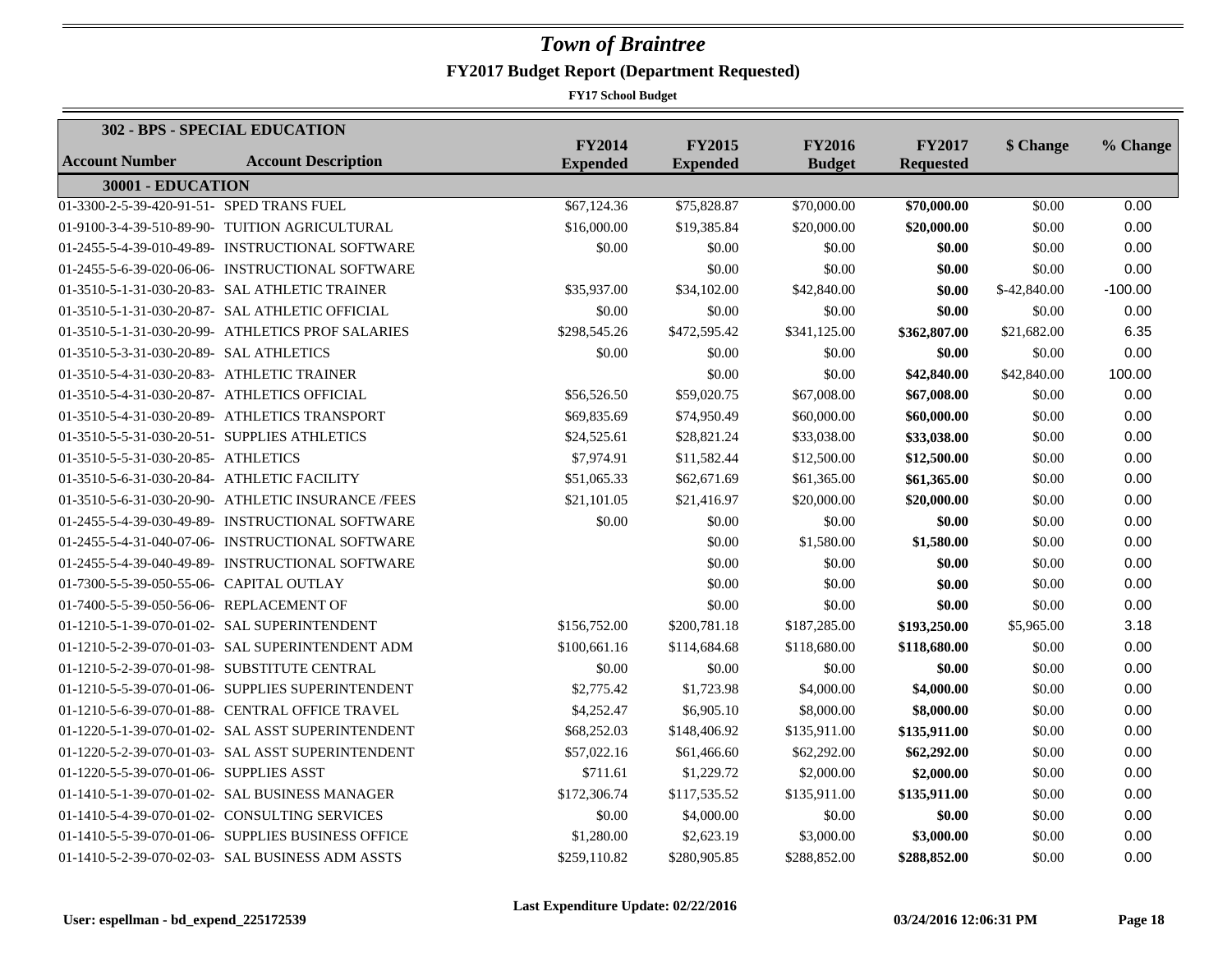| 305 - BPS - UNDISTRIBUTED                    |                                                  |                                  |                                  |                                |                                   |              |          |
|----------------------------------------------|--------------------------------------------------|----------------------------------|----------------------------------|--------------------------------|-----------------------------------|--------------|----------|
| <b>Account Number</b>                        | <b>Account Description</b>                       | <b>FY2014</b><br><b>Expended</b> | <b>FY2015</b><br><b>Expended</b> | <b>FY2016</b><br><b>Budget</b> | <b>FY2017</b><br><b>Requested</b> | \$ Change    | % Change |
| 30001 - EDUCATION                            |                                                  |                                  |                                  |                                |                                   |              |          |
|                                              | 01-1210-5-6-39-070-28-06- POSTAGE SUPERINTENDENT | \$18,778.55                      | \$17,632.11                      | \$19,000.00                    | \$19,000.00                       | \$0.00       | 0.00     |
|                                              | 01-1210-5-6-39-070-29-06- PRINTING/ADVERTISING   | \$29,751.45                      | \$31,133.99                      | \$30,000.00                    | \$30,000.00                       | \$0.00       | 0.00     |
| 01-1210-5-6-39-070-57-06- SUPERINTENDENT     |                                                  | \$0.00                           | \$11,304.17                      | \$0.00                         | \$0.00                            | \$0.00       | 0.00     |
|                                              | 01-1210-5-4-39-075-01-11- 403B ADMINISTRATIVE    | \$4,091.00                       | \$565.00                         | \$1,000.00                     | \$1,000.00                        | \$0.00       | 0.00     |
|                                              | 01-1210-5-1-39-075-82-01- LONGEVITY - CENTRAL    | \$3,000.00                       | \$4,500.00                       | \$8,750.00                     | \$8,750.00                        | \$0.00       | 0.00     |
| 01-2110-5-1-39-075-82-01- LONGEVITY -        |                                                  | \$70,847.50                      | \$92,505.00                      | \$105,451.00                   | \$103,550.00                      | $$-1,901.00$ | $-1.80$  |
|                                              | 01-1210-5-6-39-075-83-52- SALARY BUDGET CONTROL  | \$0.00                           | \$0.00                           | \$285,935.00                   | \$1,200,000.00                    | \$914,065.00 | 319.67   |
| 01-1450-5-2-39-090-01-03- SAL ADM ASST       |                                                  | \$32,272.59                      | \$32,808.88                      | \$33,464.00                    | \$33,464.00                       | \$0.00       | 0.00     |
|                                              | 01-1450-5-3-39-090-49-04- COMP SERV TECHNICIANS  | \$157,812.27                     | \$165,891.69                     | \$159,283.00                   | \$259,499.00                      | \$100,216.00 | 62.91    |
| 01-2351-5-1-39-100-93-91- SAL CURR DEV K-5   |                                                  | \$4,931.72                       | \$8,125.34                       | \$4,932.00                     | \$4,932.00                        | \$0.00       | 0.00     |
| 01-2351-5-1-21-100-93-91- SAL CURR DEV EAST  |                                                  | \$3,306.27                       | \$3,608.70                       | \$3,306.00                     | \$3,306.00                        | \$0.00       | 0.00     |
|                                              | 01-2351-5-1-22-100-93-91- SAL CURR DEV SOUTH     | \$5,484.83                       | \$2,816.50                       | \$5,484.00                     | \$5,484.00                        | \$0.00       | 0.00     |
| 01-2351-5-1-31-100-93-91- SAL CURR DEV 9-12  |                                                  | \$8,119.31                       | \$7,421.32                       | \$11,278.00                    | \$11,278.00                       | \$0.00       | 0.00     |
| 01-4110-5-3-12-110-73-03- SAL CUST FLAHERTY  |                                                  | \$118,328.00                     | \$120,631.11                     | \$124,128.00                   | \$124,128.00                      | \$0.00       | 0.00     |
|                                              | 01-4110-5-3-13-110-73-03- SAL CUST HIGHLANDS     | \$119,766.37                     | \$121,633.86                     | \$124,128.00                   | \$124,128.00                      | \$0.00       | 0.00     |
| 01-4110-5-3-14-110-73-03- SAL CUST HOLLIS    |                                                  | \$139,590.16                     | \$143,256.02                     | \$146,722.00                   | \$147,933.00                      | \$1,211.00   | 0.82     |
| 01-4110-5-3-15-110-73-03- SAL CUST LIBERTY   |                                                  | \$96,445.96                      | \$96,468.15                      | \$121,040.00                   | \$122,916.00                      | \$1,876.00   | 1.54     |
|                                              | 01-4110-5-3-16-110-73-03- SAL CUST MONATIQUOT    | \$0.00                           | \$74,957.09                      | \$76,518.00                    | \$76,518.00                       | \$0.00       | 0.00     |
| 01-4110-5-3-17-110-73-03- SAL CUST MORRISON  |                                                  | \$113,054.10                     | \$118,708.41                     | \$124,128.00                   | \$124,128.00                      | \$0.00       | 0.00     |
| 01-4110-5-3-18-110-73-03- SAL CUST ROSS      |                                                  | \$106,434.04                     | \$93,273.91                      | \$97,899.00                    | \$99,112.00                       | \$1,213.00   | 1.23     |
| 01-4110-5-3-19-110-73-92- CUSTODIAN OT 1-5   |                                                  | \$62,826.46                      | \$89,011.53                      | \$27,500.00                    | \$27,500.00                       | \$0.00       | 0.00     |
| 01-4110-5-3-19-110-73-93- CUST BLDG CKS 1-5  |                                                  | \$13,768.04                      | \$15,109.86                      | \$15,370.00                    | \$15,370.00                       | \$0.00       | 0.00     |
|                                              | 01-4110-5-3-19-110-73-94- CUST DIFFERENTIALS 1-5 | \$7,920.00                       | \$9,852.72                       | \$9,220.00                     | \$9,220.00                        | \$0.00       | 0.00     |
| 01-4110-5-5-19-110-73-07- CUST SUPPLIES ELEM |                                                  | \$39,524.70                      | \$49,951.12                      | \$42,500.00                    | \$42,500.00                       | \$0.00       | 0.00     |
| 01-4120-5-5-19-110-73-94- BOILER CLNG ELEM   |                                                  | \$145.81                         | \$240.00                         | \$1,000.00                     | \$1,000.00                        | \$0.00       | 0.00     |
| 01-4230-5-5-19-110-73-06- CUST EQUIP REP 1-5 |                                                  | \$2,669.25                       | \$4,482.89                       | \$3,000.00                     | \$3,000.00                        | \$0.00       | 0.00     |
| 01-4110-5-3-21-110-73-03- SAL CUST EAST      |                                                  | \$181,425.99                     | \$163,561.11                     | \$250,596.00                   | \$251,807.00                      | \$1,211.00   | 0.48     |
| 01-4110-5-3-22-110-73-03- SAL CUST SOUTH     |                                                  | \$187,453.53                     | \$212,725.61                     | \$198,334.00                   | \$148,049.00                      | \$-50,285.00 | $-25.35$ |
| 01-4110-5-3-25-110-73-92- CUSTODIAN O.T. 6-8 |                                                  | \$28,551.34                      | \$32,394.54                      | \$10,000.00                    | \$10,000.00                       | \$0.00       | 0.00     |
| 01-4110-5-3-25-110-73-93- CUST BLDG CKS 6-8  |                                                  | \$3,517.20                       | \$3,635.10                       | \$3,464.00                     | \$3,464.00                        | \$0.00       | 0.00     |
|                                              | 01-4110-5-3-25-110-73-94- CUST DIFFERENTIALS 6-8 | \$4,981.00                       | \$5,070.00                       | \$5,040.00                     | \$5,040.00                        | \$0.00       | 0.00     |
|                                              | 01-4110-5-5-25-110-73-07- CUST SUPPLIES MIDDLE   | \$27,106.97                      | \$30,353.57                      | \$27,000.00                    | \$27,000.00                       | \$0.00       | 0.00     |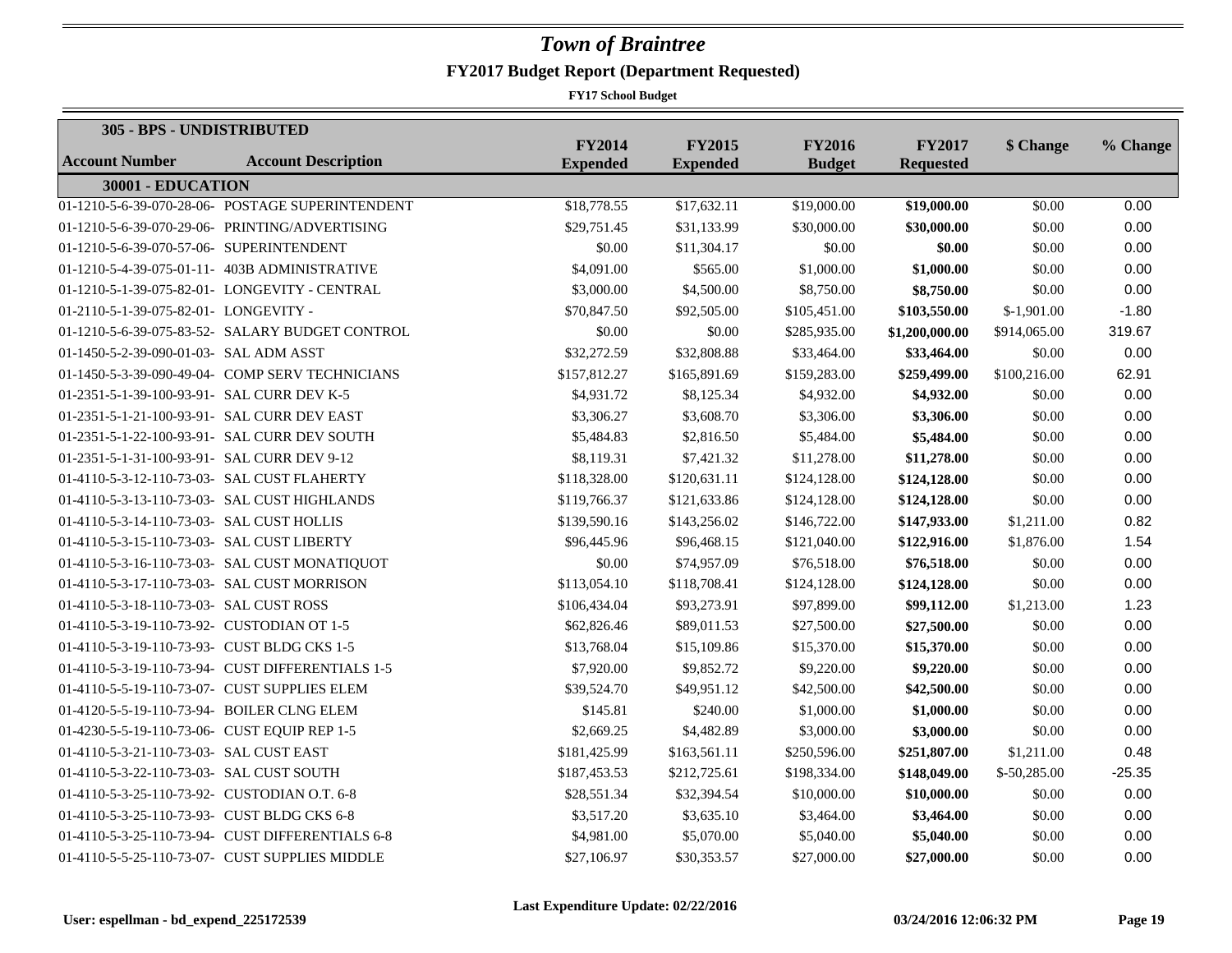| 305 - BPS - UNDISTRIBUTED                     |                                                   |                                  |                                  |                                |                                   |               |          |
|-----------------------------------------------|---------------------------------------------------|----------------------------------|----------------------------------|--------------------------------|-----------------------------------|---------------|----------|
| <b>Account Number</b>                         | <b>Account Description</b>                        | <b>FY2014</b><br><b>Expended</b> | <b>FY2015</b><br><b>Expended</b> | <b>FY2016</b><br><b>Budget</b> | <b>FY2017</b><br><b>Requested</b> | \$ Change     | % Change |
| 30001 - EDUCATION                             |                                                   |                                  |                                  |                                |                                   |               |          |
|                                               | 01-4120-5-5-25-110-73-94- BOILER CLNG MIDDLE      | \$0.00                           | \$95.06                          | \$920.00                       | \$920.00                          | \$0.00        | 0.00     |
|                                               | 01-4230-5-5-25-110-73-06- CUST EQUIP REPAIR 6-8   | \$1,362.27                       | \$4,263.42                       | \$1,000.00                     | \$1,000.00                        | \$0.00        | 0.00     |
| 01-4110-5-3-31-110-73-03- SAL CUST BHS        |                                                   | \$592,570.57                     | \$629,908.01                     | \$664,357.00                   | \$668,599.00                      | \$4,242.00    | 0.63     |
| 01-4110-5-3-31-110-73-92- CUSTODIAN O.T. 9-12 |                                                   | \$60,296.27                      | \$59,744.33                      | \$25,000.00                    | \$25,000.00                       | \$0.00        | 0.00     |
| 01-4110-5-3-31-110-73-93- CUST BLDG CKS 9-12  |                                                   | \$2,962.65                       | \$2,397.46                       | \$2,447.00                     | \$2,447.00                        | \$0.00        | 0.00     |
|                                               | 01-4110-5-3-31-110-73-94- CUST DIFFERENTIALS 9-12 | \$12,000.00                      | \$12,282.00                      | \$12,600.00                    | \$12,600.00                       | \$0.00        | 0.00     |
| 01-4110-5-5-39-110-73-07- CUST SUPPLIES BHS   |                                                   | \$33,809.75                      | \$35,184.28                      | \$33,000.00                    | \$33,000.00                       | \$0.00        | 0.00     |
| 01-4120-5-5-31-110-73-51- BOILER CLNG BHS     |                                                   | \$0.00                           | \$548.85                         | \$580.00                       | \$580.00                          | \$0.00        | 0.00     |
|                                               | 01-4230-5-5-31-110-73-06- CUST EQUIP REPAIR 9-12  | \$1,033.58                       | \$2,218.45                       | \$1,000.00                     | \$1,000.00                        | \$0.00        | 0.00     |
|                                               | 01-4110-5-2-39-110-73-03- ADM ASST BLDGS/GRNDS    | \$55,700.92                      | \$59,715.96                      | \$60,849.00                    | \$60,849.00                       | \$0.00        | 0.00     |
|                                               | 01-4110-5-3-39-110-73-01- LONGEVITY - CUSTODIANS  | \$15,950.00                      | \$17,700.00                      | \$19,100.00                    | \$19,850.00                       | \$750.00      | 3.92     |
| 01-4110-5-3-39-110-73-03- SUMMER CUSTODIAL    |                                                   | \$17,958.39                      | \$25,573.75                      | \$30,000.00                    | \$30,000.00                       | \$0.00        | 0.00     |
| 01-4110-5-3-39-110-73-18- CAREER AWARD        |                                                   | \$0.00                           | \$0.00                           | \$1,000.00                     | \$1,000.00                        | \$0.00        | 0.00     |
| 01-4110-5-3-39-110-73-88- CUSTODIAN TRAVEL    |                                                   | \$2,400.00                       | \$3,315.00                       | \$3,000.00                     | \$3,000.00                        | \$0.00        | 0.00     |
| 01-4110-5-6-39-110-73-88- CUSTODIAN TRAVEL    |                                                   | \$0.00                           | \$0.00                           | \$0.00                         | \$0.00                            | \$0.00        | 0.00     |
|                                               | 01-1450-5-1-39-120-49-03- SAL DATA PROCESSING     | \$60,042.92                      | \$61,244.04                      | \$62,469.00                    | \$62,469.00                       | \$0.00        | 0.00     |
|                                               | 01-1450-5-5-39-120-49-06- DATA PROC/COMP SUPPLIES | \$28,066.88                      | \$31,349.64                      | \$30,000.00                    | \$17,300.00                       | $$-12,700.00$ | $-42.33$ |
| 01-2455-5-4-39-120-49-89- EQUIP SOFTWARE      |                                                   | \$120,202.87                     | \$140,702.58                     | \$58,010.00                    | \$58,010.00                       | \$0.00        | 0.00     |
| 01-4450-5-4-39-120-49-89- EQUIP SOFTWARE      |                                                   | \$0.00                           | \$0.00                           | \$100,000.00                   | \$100,000.00                      | \$0.00        | 0.00     |
|                                               | 01-2210-5-1-12-140-05-02- SAL PRINCIPAL FLAHERTY  | \$108,608.32                     | \$112,318.96                     | \$116,135.00                   | \$116,135.00                      | \$0.00        | 0.00     |
|                                               | 01-2210-5-2-12-140-05-03- SAL ADM ASST FLAHERTY   | \$45,103.39                      | \$48,370.93                      | \$49,339.00                    | \$49,339.00                       | \$0.00        | 0.00     |
| 01-2210-5-5-12-140-05-06- SUPPLIES FLAHERTY   |                                                   | \$2,123.99                       | \$2,770.59                       | \$2,850.00                     | \$5,600.00                        | \$2,750.00    | 96.49    |
|                                               | 01-2210-5-1-13-140-05-02- SAL PRINCIPAL HIGHLANDS | \$111,624.84                     | \$113,858.16                     | \$116,135.00                   | \$116,135.00                      | \$0.00        | 0.00     |
|                                               | 01-2210-5-2-13-140-05-03- SAL ADM ASST HIGHLANDS  | \$45,103.39                      | \$48,370.93                      | \$49,339.00                    | \$49,339.00                       | \$0.00        | 0.00     |
|                                               | 01-2210-5-5-13-140-05-06- SUPPLIES HIGHLANDS      | \$2,155.94                       | \$2,910.72                       | \$4,000.00                     | \$5,600.00                        | \$1,600.00    | 40.00    |
|                                               | 01-2210-5-1-14-140-05-02- SAL PRINCIPAL HOLLIS    | \$111,624.84                     | \$113,858.16                     | \$116,135.00                   | \$116,135.00                      | \$0.00        | 0.00     |
|                                               | 01-2210-5-2-14-140-05-03- SAL ADM ASST HOLLIS     | \$45,103.23                      | \$48,370.93                      | \$49,339.00                    | \$49,339.00                       | \$0.00        | 0.00     |
| 01-2210-5-5-14-140-05-06- SUPPLIES HOLLIS     |                                                   | \$2,878.25                       | \$3,356.72                       | \$3,500.00                     | \$5,700.00                        | \$2,200.00    | 62.85    |
|                                               | 01-2210-5-1-15-140-05-02- SAL PRINCIPAL LIBERTY   | \$107,100.24                     | \$110,780.80                     | \$114,565.00                   | \$116,135.00                      | \$1,570.00    | 1.37     |
|                                               | 01-2210-5-2-15-140-05-03- SAL ADM ASST LIBERTY    | \$45,103.39                      | \$48,370.93                      | \$49,339.00                    | \$49,339.00                       | \$0.00        | 0.00     |
| 01-2210-5-5-15-140-05-06- SUPPLIES LIBERTY    |                                                   | \$2,966.80                       | \$3,047.15                       | \$3,262.00                     | \$5,700.00                        | \$2,438.00    | 74.73    |
| 01-2210-5-1-16-140-05-02- SAL PRINCIPAL       |                                                   | \$0.00                           | \$109,242.12                     | \$112,996.00                   | \$114,565.00                      | \$1,569.00    | 1.38     |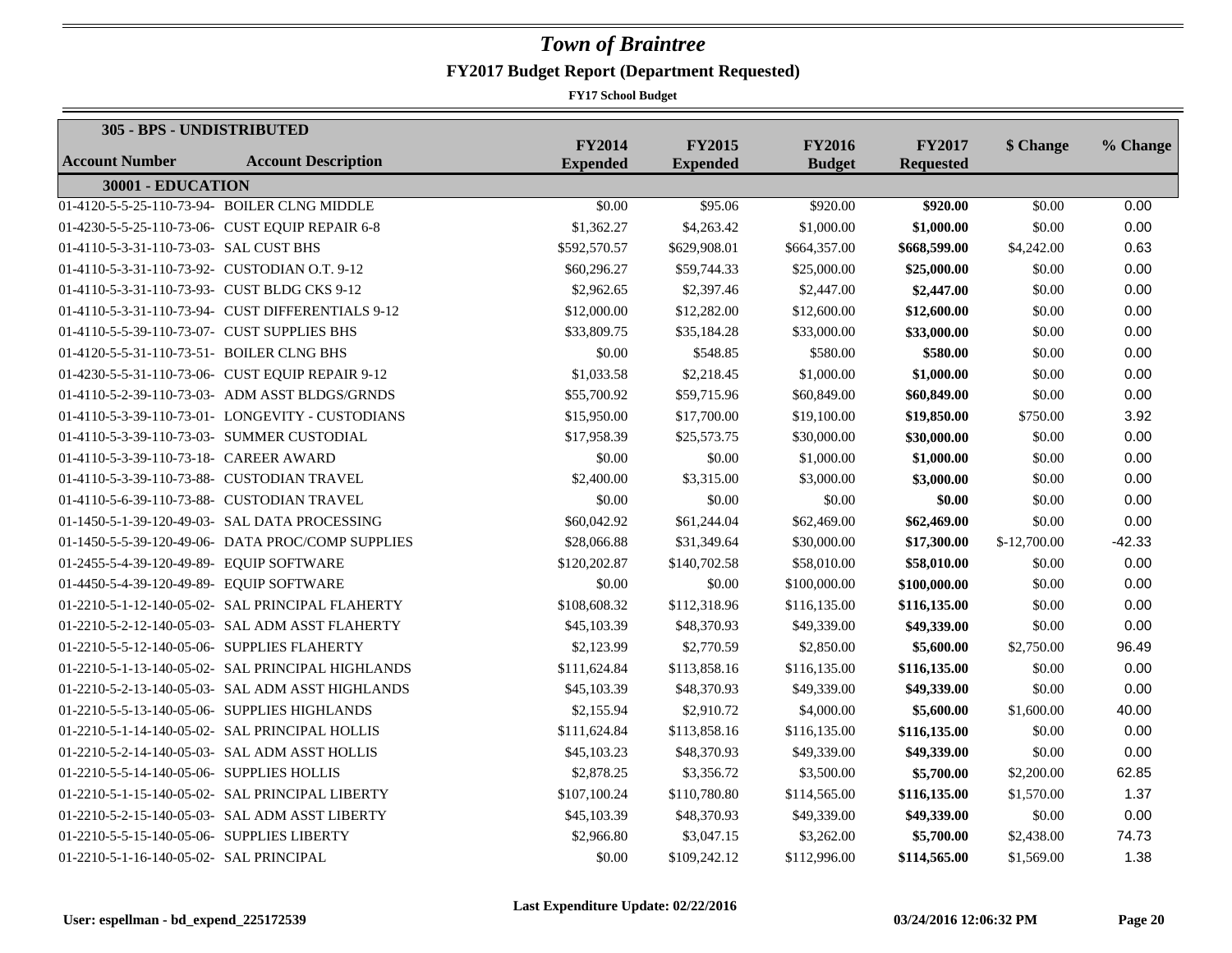| 305 - BPS - UNDISTRIBUTED                    |                                                   |                                  |                                  |                                |                                   |              |           |
|----------------------------------------------|---------------------------------------------------|----------------------------------|----------------------------------|--------------------------------|-----------------------------------|--------------|-----------|
| <b>Account Number</b>                        | <b>Account Description</b>                        | <b>FY2014</b><br><b>Expended</b> | <b>FY2015</b><br><b>Expended</b> | <b>FY2016</b><br><b>Budget</b> | <b>FY2017</b><br><b>Requested</b> | \$ Change    | % Change  |
| 30001 - EDUCATION                            |                                                   |                                  |                                  |                                |                                   |              |           |
| 01-2210-5-2-16-140-05-03- SAL ADM ASST       |                                                   |                                  | \$47,810.15                      | \$49,339.00                    | \$49,339.00                       | \$0.00       | 0.00      |
|                                              | 01-2210-5-5-16-140-05-06- SUPPLIES MONATIQUOT     |                                  | \$1,948.48                       | \$2,500.00                     | \$3,550.00                        | \$1,050.00   | 42.00     |
|                                              | 01-2210-5-1-17-140-05-02- SAL PRINCIPAL MORRISON  | \$111,624.84                     | \$113,858.16                     | \$116,135.00                   | \$116,135.00                      | \$0.00       | 0.00      |
|                                              | 01-2210-5-2-17-140-05-03- SAL ADM ASST MORRISON   | \$45,103.39                      | \$48,370.92                      | \$49,339.00                    | \$49,339.00                       | \$0.00       | 0.00      |
| 01-2210-5-5-17-140-05-06- SUPPLIES MORRISON  |                                                   | \$2,442.69                       | \$1,816.57                       | \$3,500.00                     | \$5,050.00                        | \$1,550.00   | 44.28     |
| 01-2210-5-1-18-140-05-02- SAL PRINCIPAL ROSS |                                                   | \$111,624.84                     | \$113,858.16                     | \$116,135.00                   | \$116,135.00                      | \$0.00       | 0.00      |
| 01-2210-5-2-18-140-05-03- SAL ADM ASST ROSS  |                                                   | \$41,176.83                      | \$45,719.94                      | \$49,339.00                    | \$49,339.00                       | \$0.00       | 0.00      |
| 01-2210-5-5-18-140-05-06- SUPPLIES ROSS      |                                                   | \$1,704.09                       | \$1,977.90                       | \$2,079.00                     | \$4,050.00                        | \$1,971.00   | 94.80     |
|                                              | 01-2210-5-6-39-140-28-06- POSTAGE ELEMENTARY      | \$3,892.00                       | \$0.00                           | \$4,000.00                     | \$0.00                            | $$-4,000.00$ | $-100.00$ |
|                                              | 01-2210-5-6-39-140-29-06- PRINTING ELEMENTARY     | \$2,287.93                       | \$882.00                         | \$3,000.00                     | \$0.00                            | $$-3,000.00$ | $-100.00$ |
| 01-2210-5-6-39-140-58-88- MEMBERSHIPS        |                                                   | \$89.00                          | \$1,818.00                       | \$2,500.00                     | \$2,500.00                        | \$0.00       | 0.00      |
|                                              | 01-2455-5-4-39-150-49-89- INSTRUCTIONAL SOFTWARE  | \$0.00                           | \$0.00                           | \$0.00                         | \$0.00                            | \$0.00       | 0.00      |
|                                              | 01-2455-5-4-39-170-49-89- INSTRUCTIONAL SOFTWARE  |                                  | \$0.00                           | \$0.00                         | \$0.00                            | \$0.00       | 0.00      |
|                                              | 01-4450-5-4-39-190-49-89- NON-INSTRUCTIONAL       |                                  | \$0.00                           | \$0.00                         | \$0.00                            | \$0.00       | 0.00      |
|                                              | 01-2340-5-5-21-200-23-06- DO NOT USE SUPPLIES HHD |                                  | \$333.64                         | \$500.00                       | \$0.00                            | $$-500.00$   | $-100.00$ |
|                                              | 01-2340-5-5-22-200-23-06- DO NOT USE SUPPLIES HHD |                                  | \$414.82                         | \$500.00                       | \$0.00                            | $$-500.00$   | $-100.00$ |
|                                              | 01-2340-5-5-31-200-23-06- DO NOT USE SUPPLIES HHD |                                  | \$947.73                         | \$1,000.00                     | \$0.00                            | $$-1,000.00$ | $-100.00$ |
|                                              | 01-2455-5-4-39-200-49-89- INSTRUCTIONAL SOFTWARE  |                                  | \$0.00                           | \$0.00                         | \$0.00                            | \$0.00       | 0.00      |
|                                              | 01-3200-5-1-12-210-32-03- DO NOT USE SAL CNA      | \$47,166.13                      | \$28,221.87                      | \$0.00                         | \$0.00                            | \$0.00       | 0.00      |
|                                              | 01-3200-5-1-12-210-32-03- SAL NURSE FLAHERTY      | \$46,352.67                      | \$54,623.93                      | \$59,255.00                    | \$62,794.00                       | \$3,539.00   | 5.97      |
| 01-3200-5-3-12-210-32-03- SAL CAN FLAHERTY   |                                                   | \$0.00                           | \$0.00                           | \$0.00                         | \$0.00                            | \$0.00       | 0.00      |
|                                              | 01-3200-5-1-13-210-32-03- SAL NURSE HIGHLANDS     | \$87,691.82                      | \$91,578.80                      | \$93,411.00                    | \$93,411.00                       | \$0.00       | 0.00      |
| 01-3200-5-1-14-210-32-03- SAL NURSE HOLLIS   |                                                   | \$89,783.17                      | \$91,578.80                      | \$93,411.00                    | \$93,411.00                       | \$0.00       | 0.00      |
| 01-3200-5-1-15-210-32-03- SAL NURSE LIBERTY  |                                                   | \$69,962.92                      | \$78,903.80                      | \$80,482.00                    | \$80,482.00                       | \$0.00       | 0.00      |
|                                              | 01-3200-5-1-16-210-32-03- SAL NURSE MONATIQUOT    | \$0.00                           | \$41,258.90                      | \$45,155.00                    | \$48,226.00                       | \$3,071.00   | 6.80      |
|                                              | 01-3200-5-1-17-210-32-03- SAL NURSE MORRISON      | \$87,691.82                      | \$91,578.80                      | \$93,411.00                    | \$93,411.00                       | \$0.00       | 0.00      |
| 01-3200-5-1-18-210-32-03- SAL NURSE ROSS     |                                                   | \$49,306.09                      | \$53,303.10                      | \$57,438.00                    | \$60,507.00                       | \$3,069.00   | 5.34      |
| 01-3200-5-5-19-210-32-06- SUPPLIES HEALTH    |                                                   | \$0.00                           | \$0.00                           | \$0.00                         | \$0.00                            | \$0.00       | 0.00      |
|                                              | 01-3200-5-1-21-210-32-03- DO NOT USE SAL CNA EAST |                                  | \$22,523.33                      | \$0.00                         | \$0.00                            | \$0.00       | 0.00      |
| 01-3200-5-1-21-210-32-03- SAL NURSE EAST     |                                                   | \$87,691.82                      | \$75,115.86                      | \$57,438.00                    | \$60,507.00                       | \$3,069.00   | 5.34      |
| 01-3200-5-3-21-210-32-03- SAL CNA EAST       |                                                   | \$0.00                           | \$0.00                           | \$28,441.00                    | \$29,159.00                       | \$718.00     | 2.52      |
|                                              | 01-3200-5-5-21-210-32-06- SUPPLIES HEALTH EAST    | \$3,224.00                       | \$2,000.00                       | \$2,000.00                     | \$2,000.00                        | \$0.00       | 0.00      |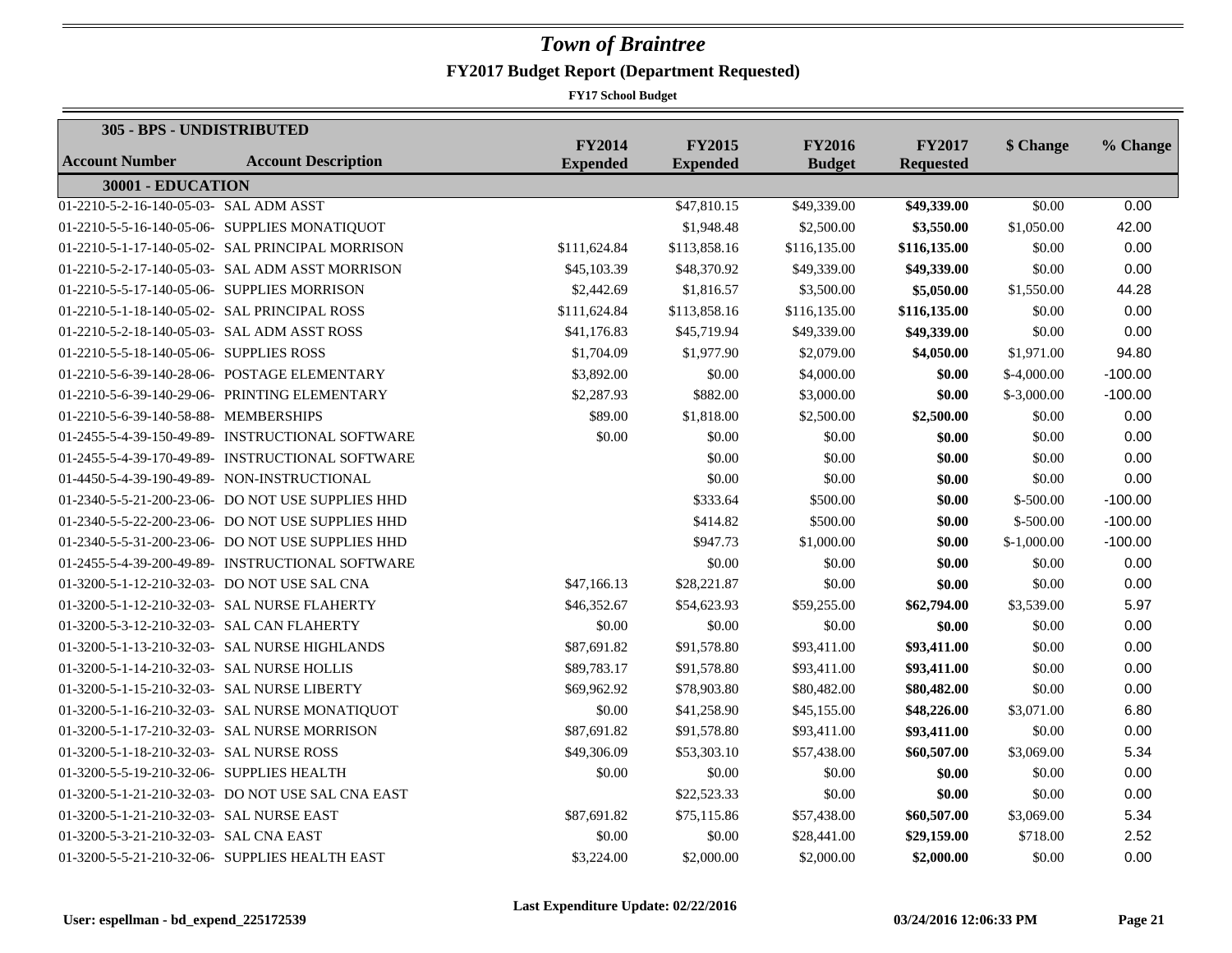| 305 - BPS - UNDISTRIBUTED                  |                                                   |                                  |                                  |                                |                                   |               |          |
|--------------------------------------------|---------------------------------------------------|----------------------------------|----------------------------------|--------------------------------|-----------------------------------|---------------|----------|
| <b>Account Number</b>                      | <b>Account Description</b>                        | <b>FY2014</b><br><b>Expended</b> | <b>FY2015</b><br><b>Expended</b> | <b>FY2016</b><br><b>Budget</b> | <b>FY2017</b><br><b>Requested</b> | \$ Change     | % Change |
| 30001 - EDUCATION                          |                                                   |                                  |                                  |                                |                                   |               |          |
| 01-3200-5-1-22-210-32-03- SAL NURSE SOUTH  |                                                   | \$89,783.17                      | \$91,578.80                      | \$42,084.00                    | \$45,155.00                       | \$3,071.00    | 7.29     |
| 01-3200-5-3-22-210-32-03- SAL CNA SOUTH    |                                                   | \$0.00                           | \$0.00                           | \$0.00                         | \$0.00                            | \$0.00        | 0.00     |
|                                            | 01-3200-5-5-22-210-32-06- SUPPLIES HEALTH SOUTH   | \$2,039.90                       | \$1,800.00                       | \$1,800.00                     | \$1,800.00                        | \$0.00        | 0.00     |
| 01-3200-5-1-31-210-32-03- SAL NURSE BHS    |                                                   | \$228,310.10                     | \$281,911.85                     | \$287,675.00                   | \$316,260.00                      | \$28,585.00   | 9.93     |
| 01-3200-5-3-31-210-32-03- SAL CNA BHS      |                                                   | \$0.00                           | \$0.00                           | \$10,725.00                    | \$18,276.00                       | \$7,551.00    | 70.40    |
|                                            | 01-3200-5-5-31-210-32-06- SUPPLIES HEALTH BHS     | \$2,325.98                       | \$3,555.54                       | \$2,800.00                     | \$2,800.00                        | \$0.00        | 0.00     |
|                                            | 01-3200-5-5-39-210-32-06- SUPPLIES HEALTH DW      | \$4,000.00                       | \$4,449.82                       | \$4,100.01                     | \$4,100.00                        | $$-0.01$      | $-0.00$  |
|                                            | 01-2455-5-4-39-210-49-89- INSTRUCTIONAL SOFTWARE  | \$0.00                           | \$0.00                           | \$0.00                         | \$0.00                            | \$0.00        | 0.00     |
|                                            | 01-3200-5-1-39-210-73-01- LONGEVITY - NURSES      | \$750.00                         | \$1,000.00                       | \$0.00                         | \$0.00                            | \$0.00        | 0.00     |
|                                            | 01-2210-5-1-31-220-03-02- SAL HEADMASTER BHS      | \$138,297.12                     | \$141,063.00                     | \$143,884.00                   | \$143,884.00                      | \$0.00        | 0.00     |
| 01-2210-5-2-31-220-03-03- SAL ADM ASST     |                                                   | \$51,587.44                      | \$54,681.12                      | \$55,774.00                    | \$55,774.00                       | \$0.00        | 0.00     |
|                                            | 01-2210-5-5-31-220-03-06- SUPPLIES HEADMASTER BHS | \$7,778.66                       | \$8,546.52                       | \$8,500.00                     | \$13,000.00                       | \$4,500.00    | 52.94    |
| 01-2210-5-6-31-220-03-88- MEMBERSHIPS      |                                                   | \$5,455.00                       | \$5,285.00                       | \$9,800.00                     | \$9,800.00                        | \$0.00        | 0.00     |
| 01-2210-5-6-31-220-11-88- NEASC ASSESSMENT |                                                   | \$0.00                           | \$0.00                           | \$0.00                         | \$0.00                            | \$0.00        | 0.00     |
|                                            | 01-2210-5-6-31-220-28-06- POSTAGE HEADMASTER BHS  | \$7,545.13                       | \$8,223.40                       | \$8,500.00                     | \$8,500.00                        | \$0.00        | 0.00     |
|                                            | 01-2210-5-6-31-220-29-06- PRINTING HEADMASTER     | \$4,890.24                       | \$4,780.27                       | \$5,000.00                     | \$5,000.00                        | \$0.00        | 0.00     |
| 01-2210-5-3-31-220-50-96- SAL GRADUATION   |                                                   | \$0.00                           | \$0.00                           | \$6,000.00                     | \$6,000.00                        | \$0.00        | 0.00     |
| 01-2210-5-6-31-220-50-96- GRADUATION       |                                                   | \$17,291.92                      | \$11,509.54                      | \$30,000.00                    | \$30,000.00                       | \$0.00        | 0.00     |
| 01-3600-5-3-31-220-70-03- SAL MONITOR BHS  |                                                   | \$28,035.83                      | \$17,871.00                      | \$19,214.00                    | \$20,670.00                       | \$1,456.00    | 7.57     |
|                                            | 01-3600-5-3-31-220-70-03- SAL SECURITY PERSONNEL  | \$102,962.26                     | \$115,136.62                     | \$105,000.00                   | \$104,986.00                      | $$-14.00$     | $-0.01$  |
|                                            | 01-3600-5-3-31-220-70-03- SAL RECEPTIONIST BHS    | \$28,035.83                      | \$28,591.13                      | \$29,159.00                    | \$29,159.00                       | \$0.00        | 0.00     |
|                                            | 01-3600-5-3-31-220-70-92- SAL SECURITY PERSONNEL  | \$0.00                           | \$0.00                           | \$0.00                         | \$0.00                            | \$0.00        | 0.00     |
| 01-3600-5-6-31-220-70-03- SECURITY         |                                                   | \$3,993.19                       | \$11,039.15                      | \$10,000.00                    | \$10,000.00                       | \$0.00        | 0.00     |
|                                            | 01-2210-5-1-31-220-80-02- SAL HOUSEMASTERS BHS    | \$326,449.80                     | \$335,605.52                     | \$344,997.00                   | \$344,997.00                      | \$0.00        | 0.00     |
| 01-2210-5-2-31-220-80-03- SAL ADM ASSTS    |                                                   | \$112,002.46                     | \$118,859.00                     | \$122,514.00                   | \$124,656.00                      | \$2,142.00    | 1.74     |
|                                            | 01-3510-5-1-21-260-30-96- SAL INTRAMURALS EAST    | \$2,800.00                       | \$4,000.00                       | \$4,200.00                     | \$4,200.00                        | \$0.00        | 0.00     |
|                                            | 01-3510-5-1-22-260-30-96- SAL INTRAMURALS SOUTH   | \$4,800.00                       | \$2,800.00                       | \$4,200.00                     | \$4,200.00                        | \$0.00        | 0.00     |
|                                            | 01-3510-5-1-31-260-30-96- SAL INTRAMURALS BHS     | \$3,950.00                       | \$3,800.00                       | \$4,600.00                     | \$4,600.00                        | \$0.00        | 0.00     |
|                                            | 01-2340-5-1-12-280-26-01- SAL LIBRARY FLAHERTY    | \$57,431.13                      | \$61,436.93                      | \$78,332.00                    | \$46,999.00                       | $$-31,333.00$ | $-40.00$ |
|                                            | 01-2340-5-1-13-280-26-01- SAL LIBRARY HIGHLANDS   | \$35,841.88                      | \$25,822.74                      | \$37,874.00                    | \$30,471.00                       | $$-7,403.00$  | $-19.54$ |
|                                            | 01-2340-5-1-14-280-26-01- SAL LIBRARY HOLLIS      | \$41,200.79                      | \$44,051.30                      | \$48,566.00                    | \$48,566.00                       | \$0.00        | 0.00     |
|                                            | 01-2340-5-1-15-280-26-01- SAL LIBRARY LIBERTY     | \$39,905.23                      | \$21,504.34                      | \$25,394.00                    | \$37,405.00                       | \$12,011.00   | 47.29    |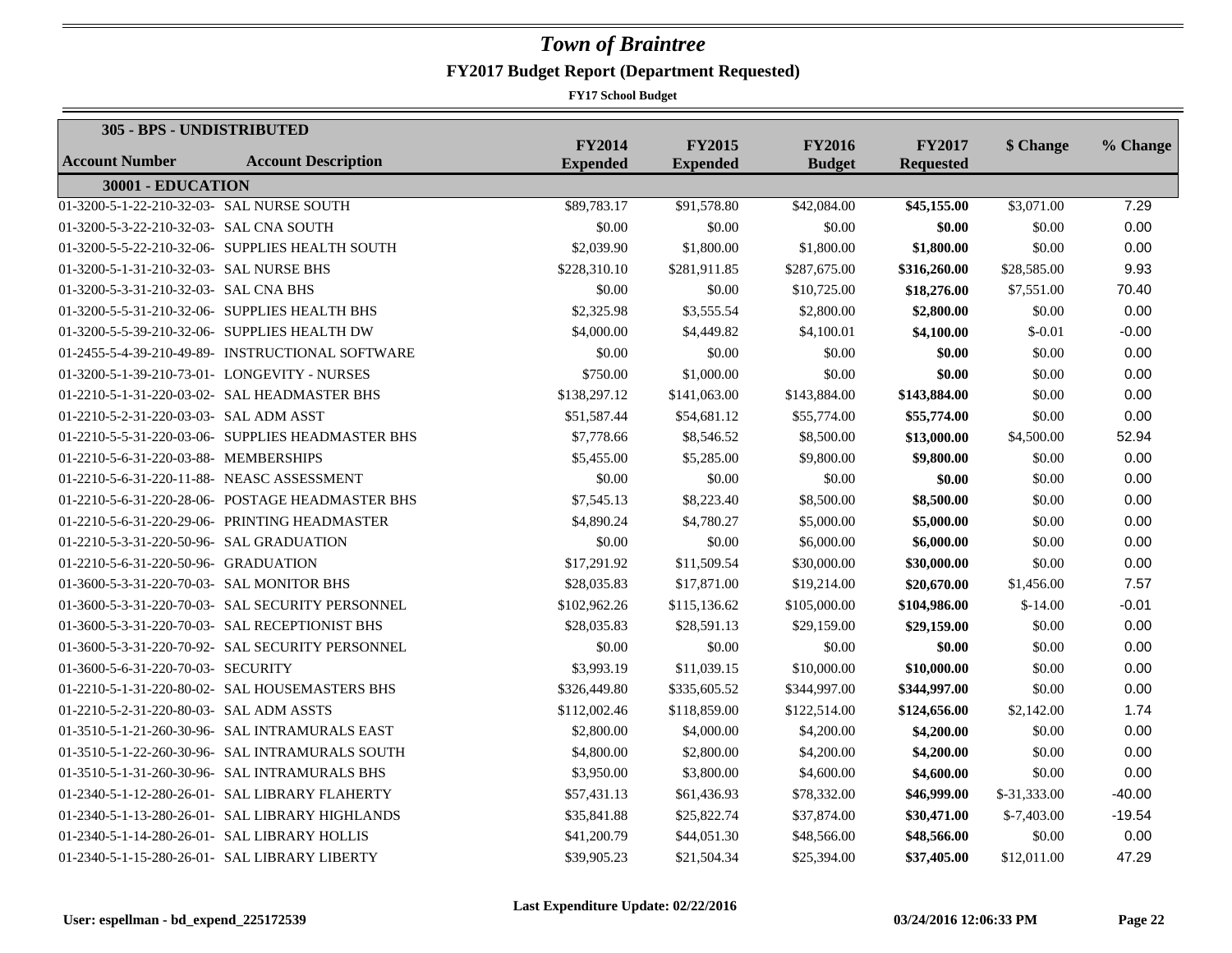|                                             | 305 - BPS - UNDISTRIBUTED                        |                                  |                                  |                                |                                   |              |          |
|---------------------------------------------|--------------------------------------------------|----------------------------------|----------------------------------|--------------------------------|-----------------------------------|--------------|----------|
| <b>Account Number</b>                       | <b>Account Description</b>                       | <b>FY2014</b><br><b>Expended</b> | <b>FY2015</b><br><b>Expended</b> | <b>FY2016</b><br><b>Budget</b> | <b>FY2017</b><br><b>Requested</b> | \$ Change    | % Change |
| 30001 - EDUCATION                           |                                                  |                                  |                                  |                                |                                   |              |          |
|                                             | 01-2340-5-1-16-280-26-01- SAL LIBRARY MONATIQUOT | \$0.00                           | \$0.00                           | \$0.00                         | \$0.00                            | \$0.00       | 0.00     |
|                                             | 01-2340-5-1-17-280-26-01- SAL LIBRARY MORRISON   | \$46,992.48                      | \$56,963.55                      | \$68,001.00                    | \$71,443.00                       | \$3,442.00   | 5.06     |
| 01-2340-5-1-18-280-26-01- SAL LIBRARY ROSS  |                                                  | \$26,603.79                      | \$15,295.48                      | \$31,685.00                    | \$64,606.00                       | \$32,921.00  | 103.90   |
| 01-2340-5-1-21-280-26-01- SAL LIBRARY EAST  |                                                  | \$52,462.87                      | \$53,512.17                      | \$54,583.00                    | \$45,486.00                       | $$-9,097.00$ | $-16.66$ |
| 01-2340-5-1-22-280-26-01- SAL LIBRARY SOUTH |                                                  | \$34,975.14                      | \$35,674.63                      | \$36,388.00                    | \$45,486.00                       | \$9,098.00   | 25.00    |
| 01-2340-5-1-31-280-26-01- SAL LIBRARY BHS   |                                                  | \$75,289.80                      | \$76,796.20                      | \$86,081.00                    | \$86,081.00                       | \$0.00       | 0.00     |
|                                             | 01-4450-5-4-39-280-49-89- NON-INSTRUCTIONAL      | \$0.00                           | \$0.00                           | \$0.00                         | \$0.00                            | \$0.00       | 0.00     |
|                                             | 01-4130-5-4-39-290-74-61- RUBBISH COLLECTION     | \$1,933.00                       | \$11,138.00                      | \$12,000.00                    | \$12,000.00                       | \$0.00       | 0.00     |
| 01-4220-5-3-39-290-74-03- SAL MAINTENANCE   |                                                  | \$266,860.06                     | \$281,785.24                     | \$302,400.00                   | \$351,301.00                      | \$48,901.00  | 16.17    |
|                                             | 01-4220-5-3-39-290-74-92- SAL MAINTENANCE OT     | \$43,450.23                      | \$30,800.95                      | \$20,000.00                    | \$20,000.00                       | \$0.00       | 0.00     |
|                                             | 01-4220-5-3-39-290-74-94- MAINTENANCE SHIFT      | \$0.00                           | \$0.00                           | \$0.00                         | \$0.00                            | \$0.00       | 0.00     |
| 01-4220-5-4-39-290-74-09- ROOF/GUTTERS      |                                                  | \$15,000.00                      | \$30,716.00                      | \$15,000.00                    | \$15,000.00                       | \$0.00       | 0.00     |
| 01-4220-5-4-39-290-74-10- AIR CONDITIONING  |                                                  | \$1,149.64                       | \$1,999.90                       | \$2,000.00                     | \$2,000.00                        | \$0.00       | 0.00     |
|                                             | 01-4220-5-4-39-290-74-60- EMERGENCY GENERATOR    | \$7,296.49                       | \$4,567.03                       | \$6,000.00                     | \$6,000.00                        | \$0.00       | 0.00     |
| 01-4220-5-4-39-290-74-62- SECURITY ALARMS   |                                                  | \$8,123.88                       | \$8,798.73                       | \$10,000.00                    | \$10,000.00                       | \$0.00       | 0.00     |
| 01-4220-5-4-39-290-74-63- ELEVATOR SERVICE  |                                                  | \$14,163.00                      | \$17,056.30                      | \$8,000.00                     | \$8,000.00                        | \$0.00       | 0.00     |
|                                             | 01-4220-5-5-39-290-74-15- MAINTENANCE SUPPLIES   | \$0.00                           | \$12,904.13                      | \$4,000.00                     | \$4,000.00                        | \$0.00       | 0.00     |
|                                             | 01-4220-5-5-39-290-74-19- HEATING/VENTILATION    | \$15,864.77                      | \$205,001.24                     | \$50,000.00                    | \$50,000.00                       | \$0.00       | 0.00     |
| 01-4220-5-5-39-290-74-21- PLUMBING SUPPLIES |                                                  | \$9,550.00                       | \$20,889.92                      | \$15,000.00                    | \$15,000.00                       | \$0.00       | 0.00     |
| 01-4220-5-5-39-290-74-22- DOORS             |                                                  | \$460.00                         | \$0.00                           | \$0.00                         | \$0.00                            | \$0.00       | 0.00     |
| 01-4220-5-5-39-290-74-23- SHADES/BLINDS     |                                                  | \$2,209.00                       | \$1,190.00                       | \$5,000.00                     | \$5,000.00                        | \$0.00       | 0.00     |
| 01-4220-5-5-39-290-74-26- ELECTRIC SUPPLIES |                                                  | \$9,407.79                       | \$20,402.45                      | \$25,000.00                    | \$25,000.00                       | \$0.00       | 0.00     |
|                                             | 01-4220-5-5-39-290-74-27- FIRE ALARM INSPECTION  | \$13,042.60                      | \$14,035.17                      | \$18,000.00                    | \$18,000.00                       | \$0.00       | 0.00     |
| 01-4220-5-5-39-290-74-28- GLASS AND OTHER   |                                                  | \$12,873.20                      | \$5,583.99                       | \$10,000.00                    | \$10,000.00                       | \$0.00       | 0.00     |
| 01-4220-5-5-39-290-74-29- PAINT SUPPLIES    |                                                  | \$4,447.11                       | \$5,500.00                       | \$5,500.00                     | \$5,500.00                        | \$0.00       | 0.00     |
|                                             | 01-4220-5-5-39-290-74-64- ASBESTOS MANAGEMENT    | \$16,509.28                      | \$9,717.57                       | \$15,000.00                    | \$15,000.00                       | \$0.00       | 0.00     |
|                                             | 01-4220-5-5-39-290-74-65- FIRE EXTINGUISHERS     | \$8,336.50                       | \$1,453.55                       | \$8,000.00                     | \$8,000.00                        | \$0.00       | 0.00     |
| 01-4220-5-5-39-290-74-66- SPRINKLERS        |                                                  | \$5,734.76                       | \$3,981.00                       | \$6,000.00                     | \$6,000.00                        | \$0.00       | 0.00     |
|                                             | 01-4220-5-5-39-290-74-67- TIME CLOCKS/PA SYSTEMS | \$487.00                         | \$1,097.00                       | \$0.00                         | \$0.00                            | \$0.00       | 0.00     |
|                                             | 01-4220-5-5-39-290-74-68- PNEUMATIC CONTROLS     | \$2,145.80                       | \$1,925.16                       | \$2,000.00                     | \$2,000.00                        | \$0.00       | 0.00     |
| 01-4220-5-5-39-290-74-70- CARPETING         |                                                  | \$6,604.48                       | \$5,992.90                       | \$7,500.00                     | \$7,500.00                        | \$0.00       | 0.00     |
|                                             | 01-7100-5-5-39-290-74-06- GROUNDS IMPROVEMENT    | \$877.75                         | \$5,785.03                       | \$5,000.00                     | \$5,000.00                        | \$0.00       | 0.00     |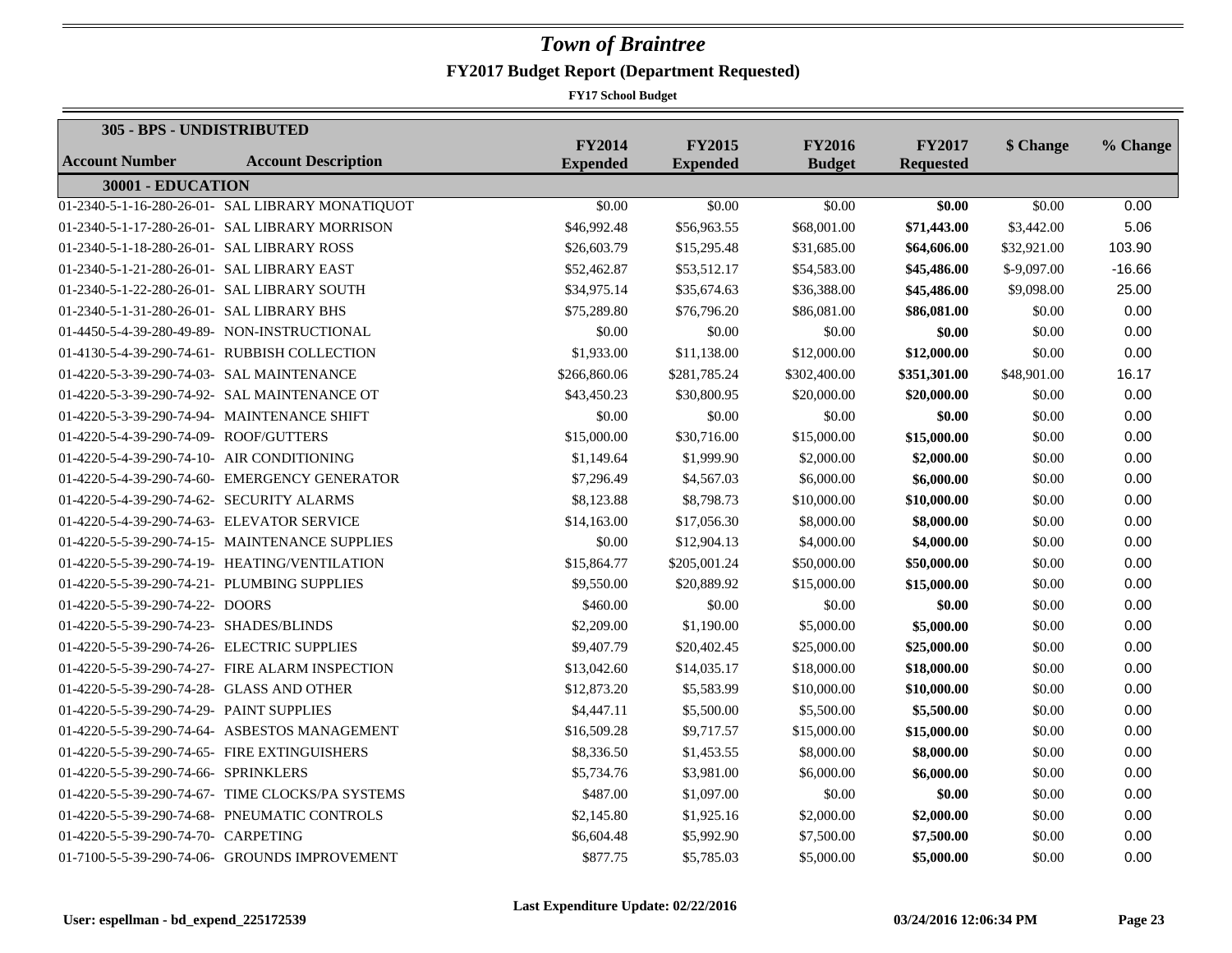| 305 - BPS - UNDISTRIBUTED                    |                                                    |                                  |                                  |                                |                                   |            |          |
|----------------------------------------------|----------------------------------------------------|----------------------------------|----------------------------------|--------------------------------|-----------------------------------|------------|----------|
| <b>Account Number</b>                        | <b>Account Description</b>                         | <b>FY2014</b><br><b>Expended</b> | <b>FY2015</b><br><b>Expended</b> | <b>FY2016</b><br><b>Budget</b> | <b>FY2017</b><br><b>Requested</b> | \$ Change  | % Change |
| 30001 - EDUCATION                            |                                                    |                                  |                                  |                                |                                   |            |          |
| 01-7200-5-3-39-290-74-06- SAL BUILDING       |                                                    | \$0.00                           | \$0.00                           | \$0.00                         | \$0.00                            | \$0.00     | 0.00     |
|                                              | 01-7200-5-5-39-290-74-06- BUILDING IMPROVEMENTS    | \$51,374.79                      | \$110,196.58                     | \$100,000.00                   | \$100,000.00                      | \$0.00     | 0.00     |
| 01-4230-5-5-39-290-76-06- TRUCK REPAIRS      |                                                    | \$8,000.00                       | \$8,773.30                       | \$8,000.00                     | \$8,000.00                        | \$0.00     | 0.00     |
|                                              | 01-4230-5-5-39-290-76-07- SCHOOL EQUIPMENT REPAIR  | \$49,340.94                      | \$26,746.48                      | \$29,409.00                    | \$29,409.00                       | \$0.00     | 0.00     |
|                                              | 01-4230-5-5-39-290-76-24- MAINTENANCE EQUIPMENT    | \$1,754.29                       | \$7,316.50                       | \$4,500.00                     | \$4,500.00                        | \$0.00     | 0.00     |
|                                              | 01-2455-5-4-12-310-14-06- INSTRUCTIONAL SOFTWARE   | \$0.00                           | \$0.00                           | \$41.70                        | \$42.00                           | \$0.30     | 0.71     |
|                                              | 01-2455-5-4-21-310-14-06- INSTRUCTIONAL SOFTWARE   |                                  | \$0.00                           | \$962.13                       | \$962.00                          | $$-0.13$   | $-0.01$  |
|                                              | 01-2455-5-4-22-310-14-06- INSTRUCTIONAL SOFTWARE   |                                  | \$0.00                           | \$599.00                       | \$599.00                          | \$0.00     | 0.00     |
|                                              | 01-2455-5-4-31-310-14-06- INSTRUCTIONAL SOFTWARE   |                                  | \$0.00                           | \$669.76                       | \$670.00                          | \$0.24     | 0.03     |
|                                              | 01-2455-5-4-39-310-49-89- INSTRUCTIONAL SOFTWARE   |                                  | \$0.00                           | \$0.00                         | \$0.00                            | \$0.00     | 0.00     |
| 01-2210-5-1-21-320-04-02- SAL PRINCIPAL EAST |                                                    | \$125,994.00                     | \$128,513.84                     | \$131,084.00                   | \$131,084.00                      | \$0.00     | 0.00     |
| 01-2210-5-2-21-320-04-03- SAL ADM ASST EAST  |                                                    | \$77,107.12                      | \$81,811.99                      | \$86,844.00                    | \$89,709.00                       | \$2,865.00 | 3.29     |
| 01-2210-5-5-21-320-04-06- SUPPLIES EAST      |                                                    | \$3,962.26                       | \$4,067.88                       | \$4,007.00                     | \$5,900.00                        | \$1,893.00 | 47.24    |
| 01-2210-5-6-21-320-04-88- MEMBERSHIPS EAST   |                                                    | \$480.00                         | \$480.00                         | \$500.00                       | \$500.00                          | \$0.00     | 0.00     |
|                                              | 01-2210-5-1-22-320-04-02- SAL PRINCIPAL SOUTH      | \$135,594.00                     | \$138,728.11                     | \$120,069.00                   | \$125,994.00                      | \$5,925.00 | 4.93     |
|                                              | 01-2210-5-2-22-320-04-03- SAL ADM ASST SOUTH       | \$84,651.69                      | \$89,702.06                      | \$94,259.00                    | \$98,773.00                       | \$4,514.00 | 4.78     |
| 01-2210-5-5-22-320-04-06- SUPPLIES SOUTH     |                                                    | \$3,187.87                       | \$2,368.98                       | \$3,199.00                     | \$5,150.00                        | \$1,951.00 | 60.98    |
|                                              | 01-2210-5-6-22-320-04-88- MEMBERSHIPS SOUTH        | \$240.00                         | \$240.00                         | \$500.00                       | \$500.00                          | \$0.00     | 0.00     |
| 01-2210-5-6-21-320-28-06- POSTAGE EAST       |                                                    | \$3,500.00                       | \$1,144.26                       | \$3,500.00                     | \$3,500.00                        | \$0.00     | 0.00     |
| 01-2210-5-6-22-320-28-06- POSTAGE SOUTH      |                                                    | \$3,323.86                       | \$3,269.91                       | \$3,500.00                     | \$3,500.00                        | \$0.00     | 0.00     |
| 01-2210-5-6-21-320-29-06- PRINTING EAST      |                                                    | \$1,889.71                       | \$1,327.91                       | \$2,000.00                     | \$2,000.00                        | \$0.00     | 0.00     |
| 01-2210-5-6-22-320-29-06- PRINTING SOUTH     |                                                    | \$2,215.80                       | \$1,248.38                       | \$2,000.00                     | \$2,000.00                        | \$0.00     | 0.00     |
|                                              | 01-2210-5-1-21-320-81-02- SAL ASST PRINCIPAL EAST  | \$104,265.18                     | \$106,350.92                     | \$108,478.00                   | \$108,478.00                      | \$0.00     | 0.00     |
|                                              | 01-2210-5-1-22-320-81-02- SAL ASST PRINCIPAL SOUTH | \$96,936.90                      | \$101,367.20                     | \$105,936.00                   | \$108,478.00                      | \$2,542.00 | 2.39     |
|                                              | 01-2455-5-4-39-330-49-89- INSTRUCTIONAL SOFTWARE   | \$0.00                           | \$0.00                           | \$0.00                         | \$0.00                            | \$0.00     | 0.00     |
|                                              | 01-4230-5-5-39-330-76-07- MUSICAL EQUIPMENT        | \$5,121.74                       | \$2,737.32                       | \$5,000.00                     | \$5,000.00                        | \$0.00     | 0.00     |
|                                              | 01-2455-5-4-31-340-16-06- INSTRUCTIONAL SOFTWARE   | \$0.00                           | \$0.00                           | \$1,341.00                     | \$1,341.00                        | \$0.00     | 0.00     |
|                                              | 01-2455-5-4-39-340-49-89- INSTRUCTIONAL SOFTWARE   |                                  | \$0.00                           | \$0.00                         | \$0.00                            | \$0.00     | 0.00     |
| 01-2210-5-6-39-360-13-88- PRINCIPALS TRAVEL  |                                                    | \$120.00                         | \$0.00                           | \$500.00                       | \$500.00                          | \$0.00     | 0.00     |
|                                              | 01-2455-5-4-39-370-49-89- INSTRUCTIONAL SOFTWARE   | \$0.00                           | \$0.00                           | \$0.00                         | \$0.00                            | \$0.00     | 0.00     |
|                                              | 01-1430-5-4-39-390-01-02- SCH COMM LEGAL SERV      | \$22,080.00                      | \$7,143.75                       | \$15,000.00                    | \$15,000.00                       | \$0.00     | 0.00     |
| 01-1110-5-6-39-390-28-06- SCHOOL COMMITTEE   |                                                    | \$322.79                         | \$0.00                           | \$2,000.00                     | \$2,000.00                        | \$0.00     | 0.00     |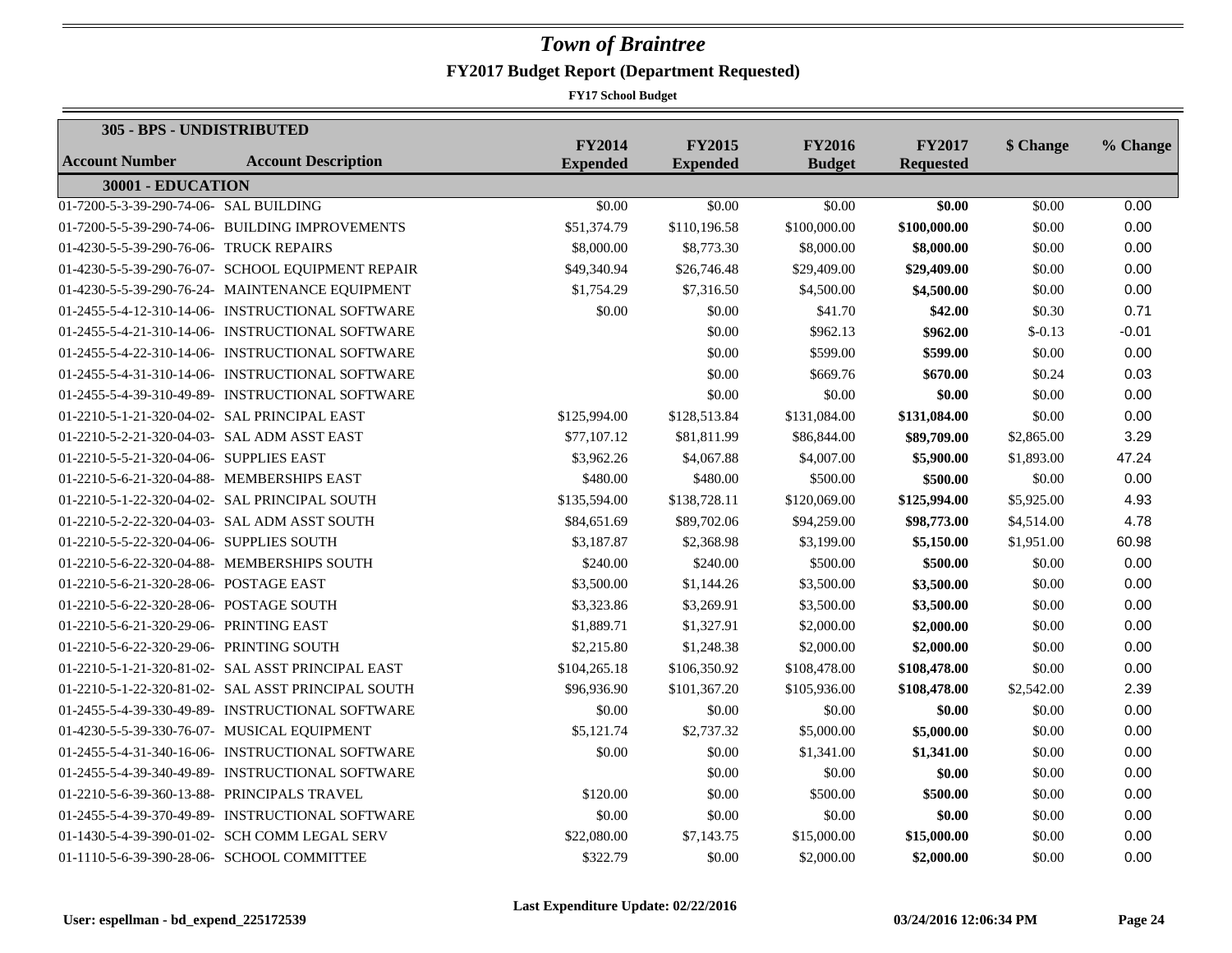| 305 - BPS - UNDISTRIBUTED                   |                                                   |                                  |                                  |                                |                                   |               |           |  |  |
|---------------------------------------------|---------------------------------------------------|----------------------------------|----------------------------------|--------------------------------|-----------------------------------|---------------|-----------|--|--|
| <b>Account Number</b>                       | <b>Account Description</b>                        | <b>FY2014</b><br><b>Expended</b> | <b>FY2015</b><br><b>Expended</b> | <b>FY2016</b><br><b>Budget</b> | <b>FY2017</b><br><b>Requested</b> | \$ Change     | % Change  |  |  |
| 30001 - EDUCATION                           |                                                   |                                  |                                  |                                |                                   |               |           |  |  |
|                                             | 01-1110-5-2-39-390-41-03- SAL SCH COMM ADM ASST   | \$55,700.92                      | \$59,655.96                      | \$60,849.00                    | \$60,849.00                       | \$0.00        | 0.00      |  |  |
|                                             | 01-1110-5-3-39-390-41-03- SCHOOL COMM RECORDER    | \$2,228.19                       | \$3,042.00                       | \$3,000.00                     | \$3,000.00                        | \$0.00        | 0.00      |  |  |
|                                             | 01-1110-5-5-39-390-41-06- SCHOOL COMMITTEE        | \$1,596.07                       | \$1,397.27                       | \$1,600.00                     | \$1,600.00                        | \$0.00        | 0.00      |  |  |
| 01-1110-5-6-39-390-58-88- SCHOOL COMM -     |                                                   | \$12,606.50                      | \$11,229.68                      | \$12,000.00                    | \$12,000.00                       | \$0.00        | 0.00      |  |  |
|                                             | 01-2455-5-4-39-400-49-89- INSTRUCTIONAL SOFTWARE  | \$0.00                           | \$0.00                           | \$0.00                         | \$0.00                            | \$0.00        | 0.00      |  |  |
|                                             | 01-2455-5-4-39-410-49-89- INSTRUCTIONAL SOFTWARE  |                                  | \$0.00                           | \$0.00                         | \$0.00                            | \$0.00        | 0.00      |  |  |
|                                             | 01-3200-5-1-39-420-03-07- SAL NURSE PRESCHOOL     | \$61,854.06                      | \$70,103.83                      | \$93,411.00                    | \$93,411.00                       | \$0.00        | 0.00      |  |  |
|                                             | 01-2455-5-4-39-420-49-89- INSTRUCTIONAL SOFTWARE  | \$0.00                           | \$0.00                           | \$0.00                         | \$0.00                            | \$0.00        | 0.00      |  |  |
|                                             | 01-3520-5-3-39-430-86-96- SAL SPECIAL OLYMPICS    |                                  | \$0.00                           | \$20,000.00                    | \$0.00                            | $$-20,000.00$ | $-100.00$ |  |  |
| 01-3520-5-6-39-430-86-96- SPECIAL OLYMPICS  |                                                   | \$27,806.67                      | \$11,295.25                      | \$0.00                         | \$20,000.00                       | \$20,000.00   | 100.00    |  |  |
|                                             | 01-2351-5-1-39-440-01-96- PRO DEV BUSINESS OFFICE | \$0.00                           | \$720.00                         | \$0.00                         | \$0.00                            | \$0.00        | 0.00      |  |  |
|                                             | 01-2351-5-6-39-440-01-96- PRO DEV BUSINESS OFFICE |                                  | \$0.00                           | \$0.00                         | \$0.00                            | \$0.00        | 0.00      |  |  |
| 01-2351-5-1-39-440-06-96- PRO DEV ART       |                                                   |                                  | \$526.72                         | \$475.00                       | \$475.00                          | \$0.00        | 0.00      |  |  |
|                                             | 01-2351-5-6-39-440-06-96- PRO DEV ART NON-SALARY  |                                  | \$0.00                           | \$0.00                         | \$0.00                            | \$0.00        | 0.00      |  |  |
| 01-2351-5-1-31-440-07-96- PRO DEV BUSINESS  |                                                   |                                  | \$0.00                           | \$250.00                       | \$250.00                          | \$0.00        | 0.00      |  |  |
| 01-2351-5-1-39-440-08-96- PRO DEV ENGLISH   |                                                   | \$240.00                         | \$0.00                           | \$1,000.00                     | \$1,000.00                        | \$0.00        | 0.00      |  |  |
| 01-2351-5-6-39-440-08-96- PRO DEV ENGLISH   |                                                   | \$0.00                           | \$0.00                           | \$0.00                         | \$0.00                            | \$0.00        | 0.00      |  |  |
| 01-2351-5-1-39-440-09-96- PRO DEV FOR LANG  |                                                   | \$248.29                         | \$0.00                           | \$500.00                       | \$500.00                          | \$0.00        | 0.00      |  |  |
| 01-2351-5-6-39-440-09-96- PRO DEV FOREIGN   |                                                   | \$0.00                           | \$0.00                           | \$0.00                         | \$0.00                            | \$0.00        | 0.00      |  |  |
|                                             | 01-2351-5-1-39-440-12-96- PRO DEV FAM CON SCI     |                                  | \$200.00                         | \$200.00                       | \$200.00                          | \$0.00        | 0.00      |  |  |
|                                             | 01-2351-5-6-39-440-12-96- PRO DEV FAM CON SCI     |                                  | \$0.00                           | \$0.00                         | \$0.00                            | \$0.00        | 0.00      |  |  |
| 01-2351-5-1-39-440-14-96- PRO DEV MATH      |                                                   | \$939.30                         | \$1,030.40                       | \$1,500.00                     | \$1,500.00                        | \$0.00        | 0.00      |  |  |
| 01-2351-5-6-39-440-14-96- PRO DEV MATH      |                                                   | \$0.00                           | \$0.00                           | \$0.00                         | \$0.00                            | \$0.00        | 0.00      |  |  |
| 01-2351-5-1-39-440-15-96- PRO DEV MUSIC     |                                                   | \$211.00                         | \$1,399.00                       | \$1,000.00                     | \$1,000.00                        | \$0.00        | 0.00      |  |  |
| 01-2351-5-6-39-440-15-96- PRO DEV MUSIC     |                                                   | \$0.00                           | \$0.00                           | \$0.00                         | \$0.00                            | \$0.00        | 0.00      |  |  |
| 01-2351-5-1-39-440-16-96- PRO DEV P.E.      |                                                   | \$446.14                         | \$360.00                         | \$500.00                       | \$500.00                          | \$0.00        | 0.00      |  |  |
|                                             | 01-2351-5-6-39-440-16-96- PRO DEV P.E. NON-SALARY | \$0.00                           | \$0.00                           | \$0.00                         | \$0.00                            | \$0.00        | 0.00      |  |  |
| 01-2351-5-1-39-440-18-96- PRO DEV SCIENCE   |                                                   | \$840.00                         | \$320.00                         | \$1,000.00                     | \$1,000.00                        | \$0.00        | 0.00      |  |  |
| 01-2351-5-6-39-440-18-96- PRO DEV SCIENCE   |                                                   | \$0.00                           | \$0.00                           | \$0.00                         | \$0.00                            | \$0.00        | 0.00      |  |  |
| 01-2351-5-1-39-440-19-96- PRO DEV SOC STUD  |                                                   | \$800.00                         | \$580.00                         | \$1,000.00                     | \$1,000.00                        | \$0.00        | 0.00      |  |  |
| 01-2351-5-6-39-440-19-96- PRO DEV SOC STUD  |                                                   | \$0.00                           | \$0.00                           | \$0.00                         | \$0.00                            | \$0.00        | 0.00      |  |  |
| 01-2351-5-1-39-440-21-96- PRO DEV SPEC EDUC |                                                   | \$1,721.60                       | \$1,706.00                       | \$5,000.00                     | \$5,000.00                        | \$0.00        | 0.00      |  |  |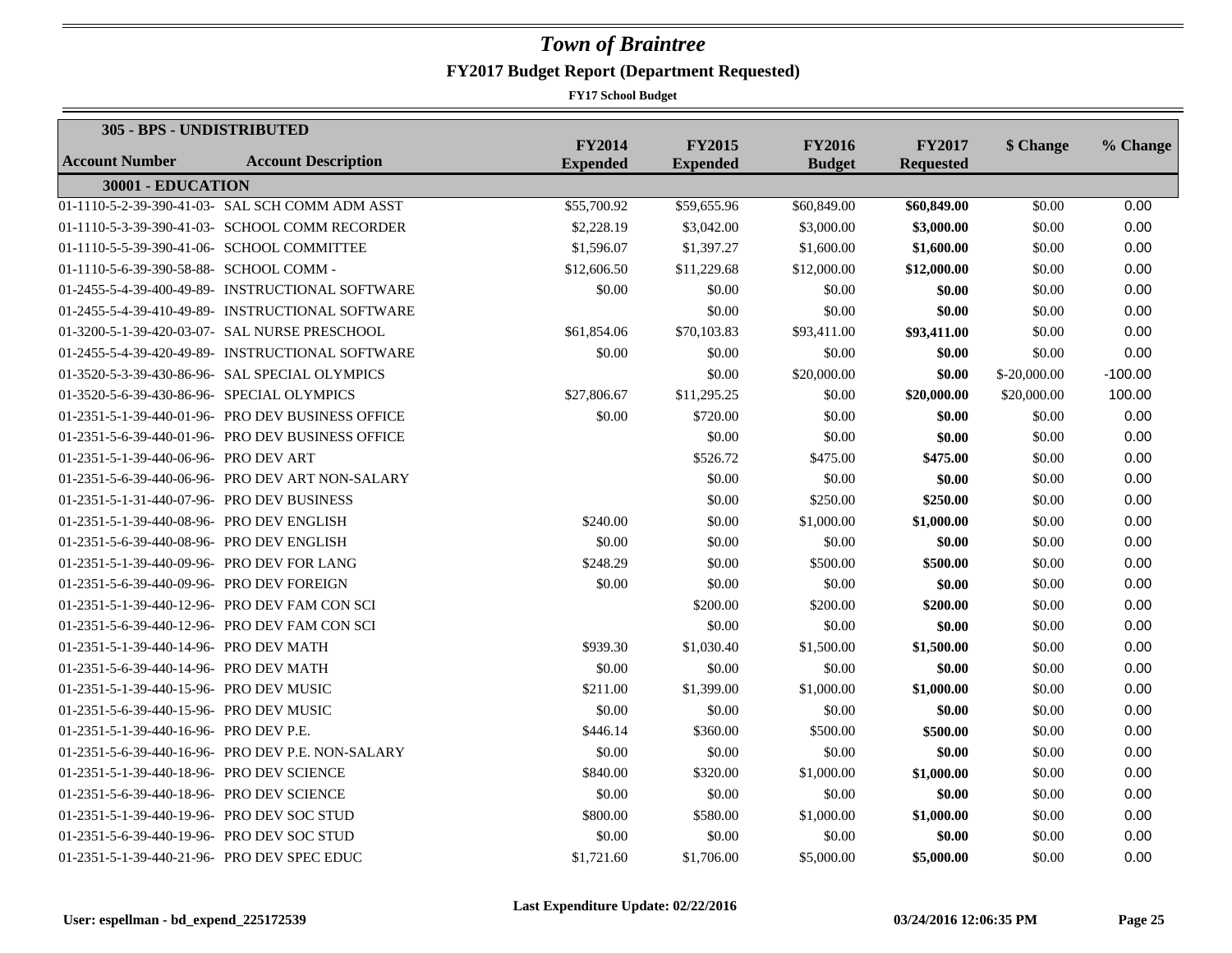| 305 - BPS - UNDISTRIBUTED                   |                                                    |                                  |                                  |                                |                                   |           |          |
|---------------------------------------------|----------------------------------------------------|----------------------------------|----------------------------------|--------------------------------|-----------------------------------|-----------|----------|
| Account Number                              | <b>Account Description</b>                         | <b>FY2014</b><br><b>Expended</b> | <b>FY2015</b><br><b>Expended</b> | <b>FY2016</b><br><b>Budget</b> | <b>FY2017</b><br><b>Requested</b> | \$ Change | % Change |
| 30001 - EDUCATION                           |                                                    |                                  |                                  |                                |                                   |           |          |
| 01-2351-5-6-39-440-21-96- PRO DEV SPEC EDUC |                                                    | \$0.00                           | \$0.00                           | \$0.00                         | \$0.00                            | \$0.00    | 0.00     |
| 01-2351-5-1-39-440-23-96- PROV DEV HHD      |                                                    |                                  | \$0.00                           | \$0.00                         | \$0.00                            | \$0.00    | 0.00     |
| 01-2351-5-1-31-440-24-96- PRO DEV ALT ED    |                                                    |                                  | \$139.00                         | \$500.00                       | \$500.00                          | \$0.00    | 0.00     |
| 01-2351-5-6-31-440-24-96- PRO DEV ALT ED    |                                                    |                                  | \$0.00                           | \$0.00                         | \$0.00                            | \$0.00    | 0.00     |
| 01-2351-5-1-39-440-27-96- PRO DEV GUIDANCE  |                                                    | \$195.00                         | \$1,110.48                       | \$500.00                       | \$500.00                          | \$0.00    | 0.00     |
| 01-2351-5-6-39-440-27-96- PRO DEV GUIDANCE  |                                                    | \$0.00                           | \$0.00                           | \$0.00                         | \$0.00                            | \$0.00    | 0.00     |
| 01-2351-5-1-39-440-32-96- PRO DEV NURSING   |                                                    | \$330.00                         | \$0.00                           | \$500.00                       | \$500.00                          | \$0.00    | 0.00     |
| 01-2351-5-6-39-440-32-96- PRO DEV NURSING   |                                                    | \$0.00                           | \$0.00                           | \$0.00                         | \$0.00                            | \$0.00    | 0.00     |
| 01-2351-5-6-39-440-33-08- PRO DEV TECH      |                                                    |                                  | \$0.00                           | \$0.00                         | \$0.00                            | \$0.00    | 0.00     |
|                                             | 01-2351-5-6-39-440-33-97- PRO DEV TECHNOLOGY       |                                  | \$0.00                           | \$0.00                         | \$0.00                            | \$0.00    | 0.00     |
| 01-2351-5-1-39-440-40-96- PRO DEV           |                                                    |                                  | \$0.00                           | \$0.00                         | \$0.00                            | \$0.00    | 0.00     |
| 01-2351-5-6-39-440-40-96- PRO DEV           |                                                    |                                  | \$0.00                           | \$0.00                         | \$0.00                            | \$0.00    | 0.00     |
|                                             | 01-2351-5-6-39-440-46-96- PRO DEV ASST SUPT OFFICE |                                  | \$0.00                           | \$0.00                         | \$0.00                            | \$0.00    | 0.00     |
|                                             | 01-2351-5-1-39-440-49-96- PRO DEV COMP SERVICES    |                                  | \$1,081.86                       | \$5,000.00                     | \$5,000.00                        | \$0.00    | 0.00     |
|                                             | 01-2351-5-6-39-440-49-96- PRO DEV COMP SERVICES    |                                  | \$0.00                           | \$0.00                         | \$0.00                            | \$0.00    | 0.00     |
| 01-2351-5-1-12-440-84-96- PRO DEV FLAHERTY  |                                                    |                                  | \$0.00                           | \$200.00                       | \$200.00                          | \$0.00    | 0.00     |
|                                             | 01-2351-5-1-13-440-84-96- PRO DEV HIGHLANDS        |                                  | \$0.00                           | \$200.00                       | \$200.00                          | \$0.00    | 0.00     |
|                                             | 01-2351-5-6-13-440-84-96- PRO DEV HIGHLANDS        |                                  | \$0.00                           | \$0.00                         | \$0.00                            | \$0.00    | 0.00     |
| 01-2351-5-1-14-440-84-96- PRO DEV HOLLIS    |                                                    | \$160.00                         | \$0.00                           | \$200.00                       | \$200.00                          | \$0.00    | 0.00     |
| 01-2351-5-1-15-440-84-96- PRO DEV LIBERTY   |                                                    | \$80.00                          | \$0.00                           | \$250.00                       | \$250.00                          | \$0.00    | 0.00     |
|                                             | 01-2351-5-1-16-440-84-96- PRO DEV MONATIQUOT       | \$0.00                           | \$0.00                           | \$500.00                       | \$500.00                          | \$0.00    | 0.00     |
| 01-2351-5-1-17-440-84-96- PRO DEV MORRISON  |                                                    |                                  | \$150.00                         | \$250.00                       | \$250.00                          | \$0.00    | 0.00     |
| 01-2351-5-6-17-440-84-96- PRO DEV MORRISON  |                                                    |                                  | \$0.00                           | \$0.00                         | \$0.00                            | \$0.00    | 0.00     |
| 01-2351-5-1-18-440-84-96- PRO DEV ROSS      |                                                    |                                  | \$0.00                           | \$200.00                       | \$200.00                          | \$0.00    | 0.00     |
| 01-2351-5-1-21-440-84-96- PRO DEV EAST      |                                                    |                                  | \$0.00                           | \$2,000.00                     | \$2,000.00                        | \$0.00    | 0.00     |
| 01-2351-5-1-22-440-84-96- PRO DEV SOUTH     |                                                    | \$80.00                          | \$0.00                           | \$2,000.00                     | \$2,000.00                        | \$0.00    | 0.00     |
| 01-2351-5-6-22-440-84-96- PRO DEV SOUTH     |                                                    | \$0.00                           | \$0.00                           | \$0.00                         | \$0.00                            | \$0.00    | 0.00     |
| 01-2351-5-1-31-440-84-96- PRO DEV BHS       |                                                    | \$925.50                         | \$1,137.00                       | \$3,000.00                     | \$3,000.00                        | \$0.00    | 0.00     |
|                                             | 01-2351-5-6-31-440-84-96- PRO DEV BHS NON-SALARY   | \$0.00                           | \$0.00                           | \$0.00                         | \$0.00                            | \$0.00    | 0.00     |
|                                             | 01-2351-5-1-39-440-84-96- PRO DEV COMMITTEE        | \$14,002.60                      | \$11,182.65                      | \$25,300.00                    | \$25,300.00                       | \$0.00    | 0.00     |
|                                             | 01-2351-5-1-39-440-84-96- PRO DEV TUITION REIMBURS | \$52,992.75                      | \$0.00                           | \$80,000.00                    | \$80,000.00                       | \$0.00    | 0.00     |
|                                             | 01-2351-5-6-39-440-84-96- PRO DEV COMMITTEE        | \$0.00                           | \$0.00                           | \$0.00                         | \$0.00                            | \$0.00    | 0.00     |